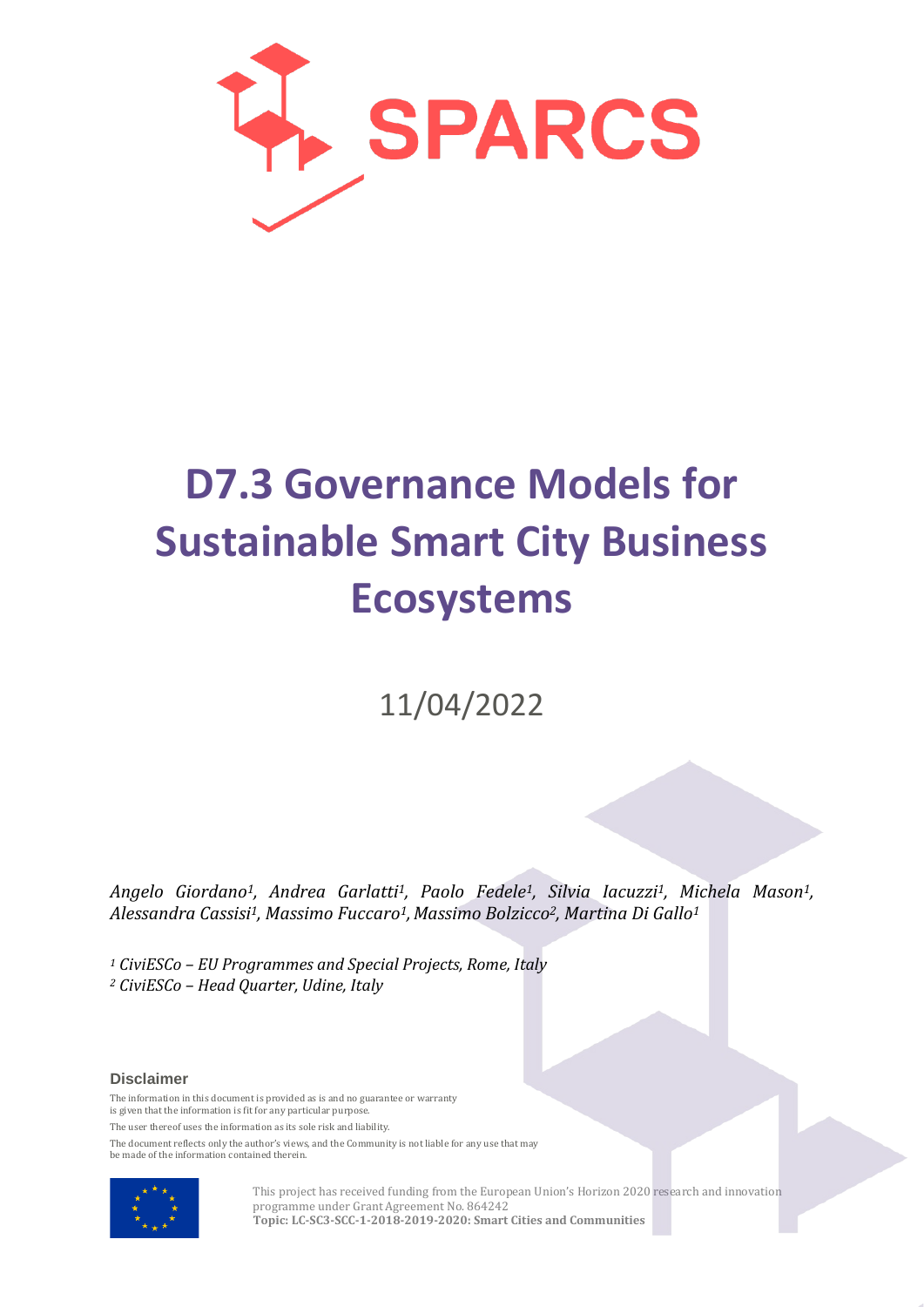

#### **Deliverable administration** No & name **D7.3 - Governance Models for Sustainable Smart City Business Ecosystems - Report Public** Status Released **Due** M30 **Date** 2022-04-11 Author(s) Angelo Giordano, Andrea Garlatti, Paolo Fedele, Silvia Iacuzzi, Michela Mason, Massimo Fuccaro, Alessandra Cassisi, Massimo Bolzicco, Martina Di Gallo Description of the related task<br>and the and the deliverable. Extract from DoA **T7.3 Governance model for smart city business ecosystem (CiviESCo) – M12 – M30** T7.3 will co-design the baseline version of the governance model aiming to create the 2050 Smart City Vision, implemented in T1.5 as part of the new economic paradigm. This will be achieved through an open process of engagement according to the principles of the Quadruple Helix (QH) methodology, applied at municipal level. In this way, it will be ensured the commitment of the whole knowledge society and economy toward a socioecological transition. To ensure a successful implementation of the Smart City Roadmap developed in T7.2, together with the SPARCs Start-up competition in the LCs (and FCs), viable business models and alternative financing strategies will be defined under a complete governance model, background of Innovative Smart City Business Ecosystem. The Governance Model proposed will ensure a dynamic and evolving Smart City vision and scenario according to the forthcoming mega trends but also evidence based. This methodological approach will ensure that informed decisions on urban, technical, financial, social and legal aspects can be made, bringing together: GOV (politicians, city administrations), IND (large industry players, local businesses, along with financing institutions and insurance companies), CIV (citizen associations), UNI (research centres and academia) and ENV (natural capital) as quintuple additional helix. Furthermore, the Governance Model will analyse the fundamental standards in terms of stakeholders' acceptance and business model innovation. The model will profile an agreement structure for new business models, leveraging the impact on each involved cities' needs and boosting the replication effect. The overall aim of the SPARCs governance model is to reinforce local innovation capacity by creating strong partnerships (and win-win situations for all involved stakeholders) on urban innovation and delivering innovative business models generating new revenue streams for local authorities and citizens. Finally, the task produces the D7.3, a structured management tool, properly modelling the smart city process by addressing the political, technological and economic value of it, with a readyto use social architecture and supported by a risk assessment tool. This deliverable will be also transformed in a MOOC instrument, addressed to all the local actors involved in the Smart City legacy' interventions. Participants CiviESCo, FHG, Suite5, NEW, CVUT, ADV, LCE, LSW, WSL, NECU, KONE, SIE, ESP, LPZ, CMM, RVK, KLD, KFS, LVIV, PIT, CIT, CEN, OR, SEE Comments V Date Authors Description  $0.1$  01.09.20 30.09.20 Angelo Giordano, Massimo Fuccaro, Alessandra Understanding the needs, comparison with the Grant Agreement specification, proposal of table of content, communication to Project coordinator



This project has received funding from the European Union's Horizon 2020 research and innovation programme under Grant Agreement No. 864242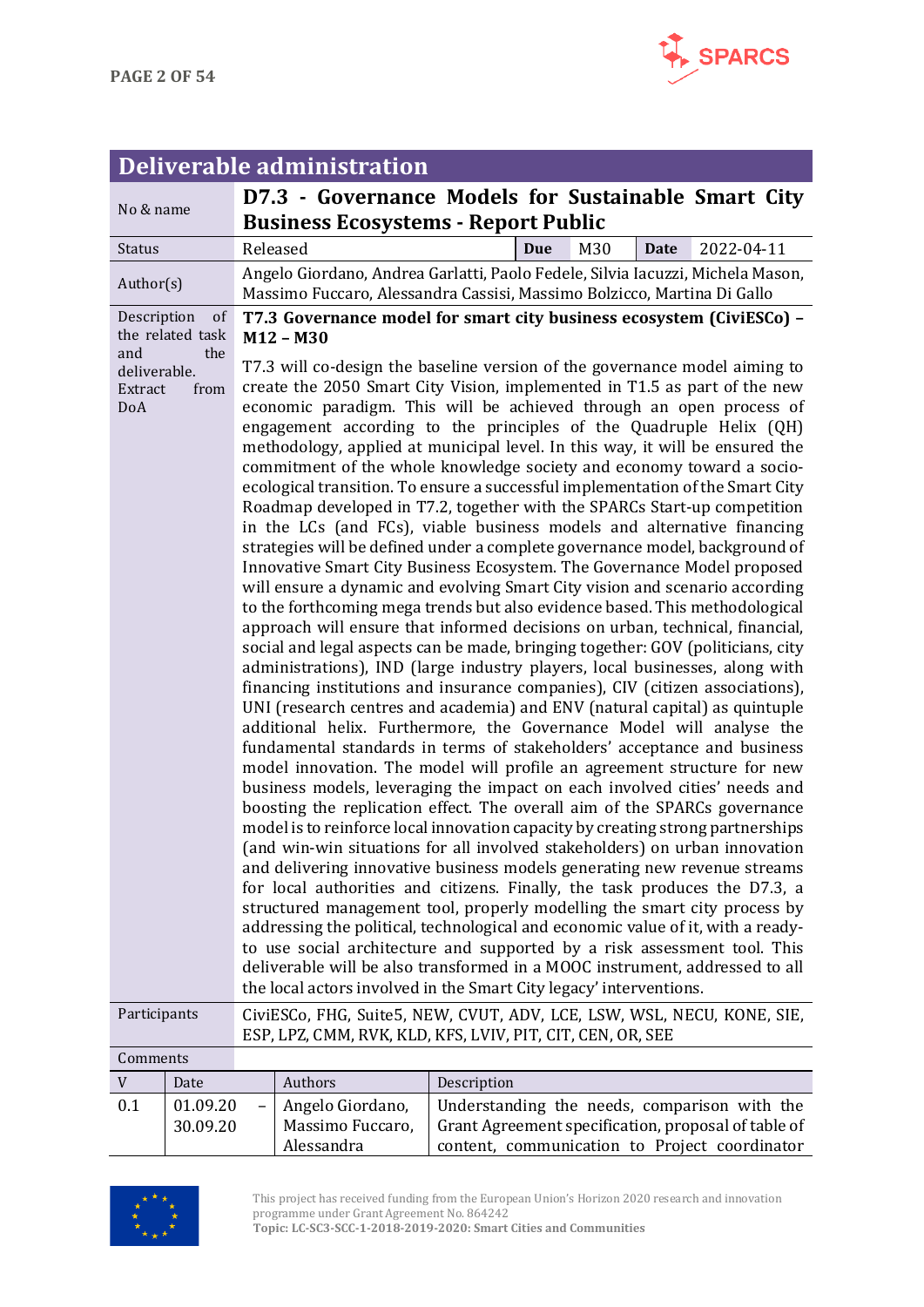

|     |                      | Cassisi, Massimo<br>Bolzicco, Martina<br>Di Gallo                                                                                          | and to the Executive Board, Sharing items with<br>partners                                                                                                                                                  |
|-----|----------------------|--------------------------------------------------------------------------------------------------------------------------------------------|-------------------------------------------------------------------------------------------------------------------------------------------------------------------------------------------------------------|
| 0.2 | 01.10.20<br>31.10.20 | Angelo<br>Giordano,<br>Andrea<br>Garlatti,<br>Paolo<br>Fedele,<br>Silvia<br>Iacuzzi,<br>Michela Mason                                      | Fine tuning the academic knowledge with the<br>project requirement, matching the provided table<br>of content with the literature, establish a roadmap<br>for the bilateral talks with the two lighthouses. |
| 0.3 | 02.11.2020           | Andrea<br>Garlatti,<br>Paolo<br>Fedele,<br>Silvia<br>Iacuzzi,<br>Michela Mason                                                             | Settling the final table of content and of the<br>roadmap                                                                                                                                                   |
| 0.4 | 06.11.2020           | Angelo<br>Giordano,<br>Andrea<br>Garlatti,<br>Paolo<br>Fedele,<br>Silvia<br>Iacuzzi,<br>Michela Mason                                      | Final table of content and full list of items to be<br>deployed                                                                                                                                             |
| 1.0 | 31.12.2020           | Andrea<br>Garlatti,<br>Paolo<br>Fedele,<br>Silvia<br>Iacuzzi,<br>Michela Mason                                                             | First draft                                                                                                                                                                                                 |
| 2.0 | 29.02.2021           | Angelo Giordano,<br>Massimo Fuccaro,<br>Alessandra Cassisi,<br>Massimo Bolzicco,<br>Martina Di Gallo                                       | Second draft                                                                                                                                                                                                |
| 2.1 | 31.03.2021           | Angelo Giordano,<br>Massimo Fuccaro,<br>Martina Di Gallo<br>Andrea<br>Garlatti,<br>Paolo<br>Fedele,<br>Silvia<br>Iacuzzi,<br>Michela Mason | Matching the second draft with the methodology to<br>adopt for cities involvement, establish a contact<br>with cities representatives                                                                       |
| 2.2 | 08.04.2021           | Angelo Giordano,<br>Martina Di Gallo,<br>Paolo<br>Fedele,<br>Silvia<br>Iacuzzi,<br>Michela Mason                                           | Sharing content and approach with lighthouses<br>and establish a roadmap for the local stakeholders'<br>groups calendar of interviews                                                                       |
| 2.3 | 30.09.2021           | Angelo<br>Giordano,<br>Paolo<br>Fedele,<br>Silvia<br>Iacuzzi,<br>Michela Mason                                                             | Creation of an intermediate draft with the first<br>results of the interviews. Sharing with the<br><b>Executive Board</b>                                                                                   |
| 2.4 | 28.10.2021           | Giordano,<br>Angelo<br>Martina Di Gallo,<br>Paolo<br>Fedele,<br>Silvia<br>Iacuzzi,<br>Michela Mason                                        | Division of the second draft into four meta-<br>deliverables                                                                                                                                                |
| 2.5 | 30.11.2021           | Paolo<br>Fedele,<br>Silvia<br>Iacuzzi,<br>Michela Mason                                                                                    | Delivery of the first meta-deliverable (current<br>chapter 1 of the Deliverable)                                                                                                                            |



This project has received funding from the European Union's Horizon 2020 research and innovation programme under Grant Agreement No. 864242 **Topic: LC-SC3-SCC-1-2018-2019-2020: Smart Cities and Communities**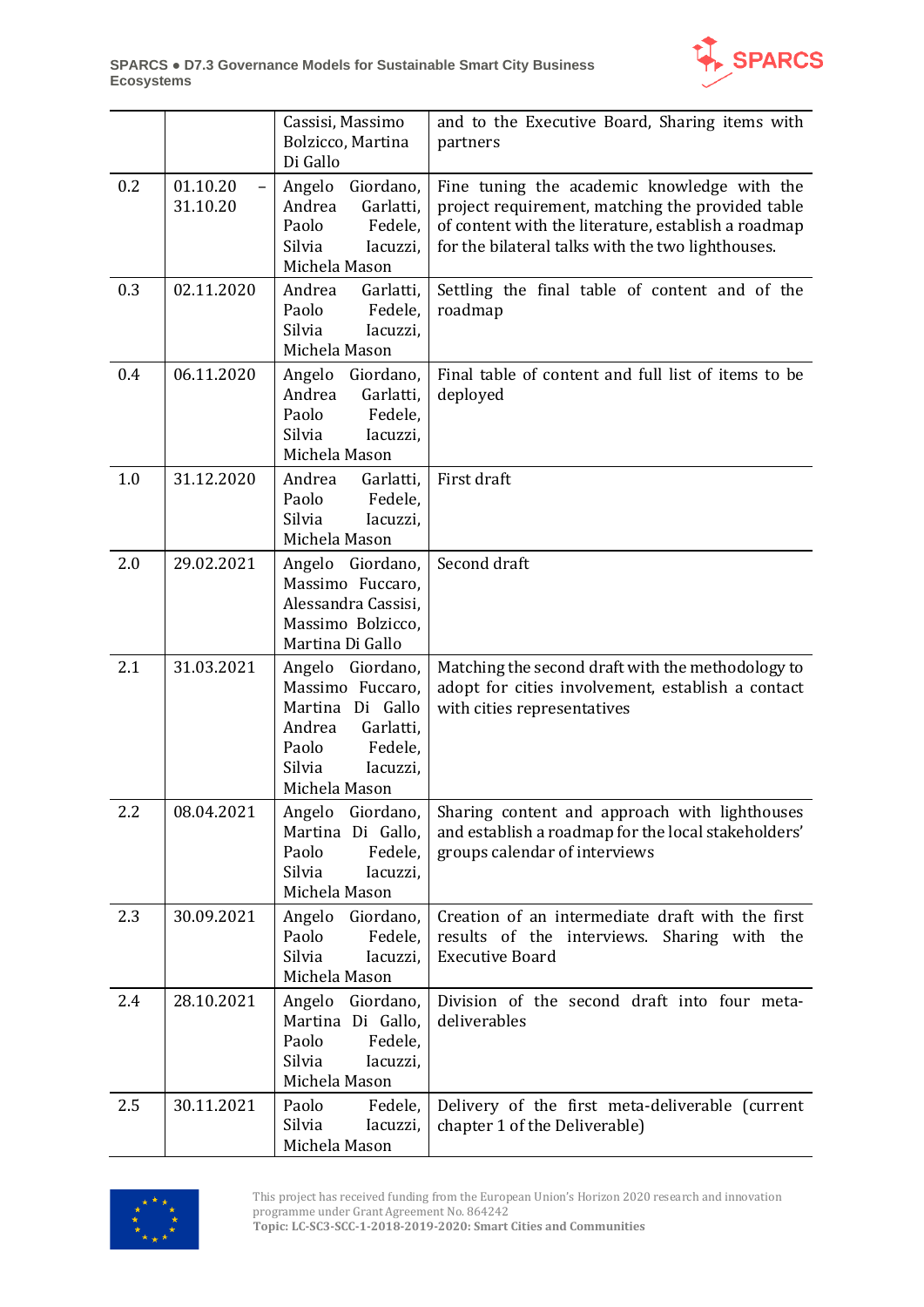

| 2.6 | 31.12.2021         | Paolo<br>Fedele,<br>Silvia<br>Iacuzzi,<br>Michela Mason                                                                                                                                       | Delivery of the second meta-deliverable (current<br>chapter 2 of the Deliverable). Creation of the Mooc<br>overall features                          |
|-----|--------------------|-----------------------------------------------------------------------------------------------------------------------------------------------------------------------------------------------|------------------------------------------------------------------------------------------------------------------------------------------------------|
| 2.7 | 14.01.2022         | Angelo Giordano                                                                                                                                                                               | Consolidation of the first two meta-deliverables<br>into the SPARCs template                                                                         |
| 2.8 | From Dec to<br>Feb | Angelo<br>Giordano,<br>Paolo<br>Fedele,<br>Silvia<br>Iacuzzi,<br>Michela Mason                                                                                                                | Iteration process of the bilateral interviews with<br>lighthouses partners                                                                           |
| 2.9 | 25.02.2022         | Angelo<br>Giordano,<br>Paolo<br>Fedele,<br>Silvia<br>Iacuzzi,<br>Michela Mason                                                                                                                | Delivery of the third meta-deliverable (currently<br>that related to the case studies, namely chapters 3-<br>4-5 of the Deliverable) and full draft  |
| 3.0 | 04.03.2022         | Angelo<br>Giordano,<br>Andrea<br>Garlatti,<br>Paolo<br>Fedele,<br>Silvia<br>Iacuzzi,<br>Michela<br>Mason,<br>Massimo Fuccaro,<br>Alessandra Cassisi,<br>Massimo Bolzicco,<br>Martina Di Gallo | draft<br>Full<br>Project coordinator<br>sent to<br>and<br>reviewers                                                                                  |
| 3.1 | 14.03.2022         | Reviewer                                                                                                                                                                                      | Review finished and sent to Civiesco                                                                                                                 |
| 3.2 | 30.03.2022         | Angelo<br>Giordano,<br>Paolo Fedele                                                                                                                                                           | Fine-tuning according to the reviews                                                                                                                 |
| 3.3 | 31.03.2022         | WP leader                                                                                                                                                                                     | Deliverable checked by WP leader and released to<br>the Coordinator and the Quality Manager for<br>quality check and subsequent submission to the EC |
| 4.0 | 07.04.2022         | Angelo Giordano                                                                                                                                                                               | Full deliverable sent to coordinator                                                                                                                 |
| 4.0 | 11.04.2022         | <b>VTT</b>                                                                                                                                                                                    | Coordinator submits the deliverable to the EC                                                                                                        |

# **Dissemination level**

| PU | Public                                                                               |  |
|----|--------------------------------------------------------------------------------------|--|
| CO | Confidential, only for members of the consortium (including the Commission Services) |  |

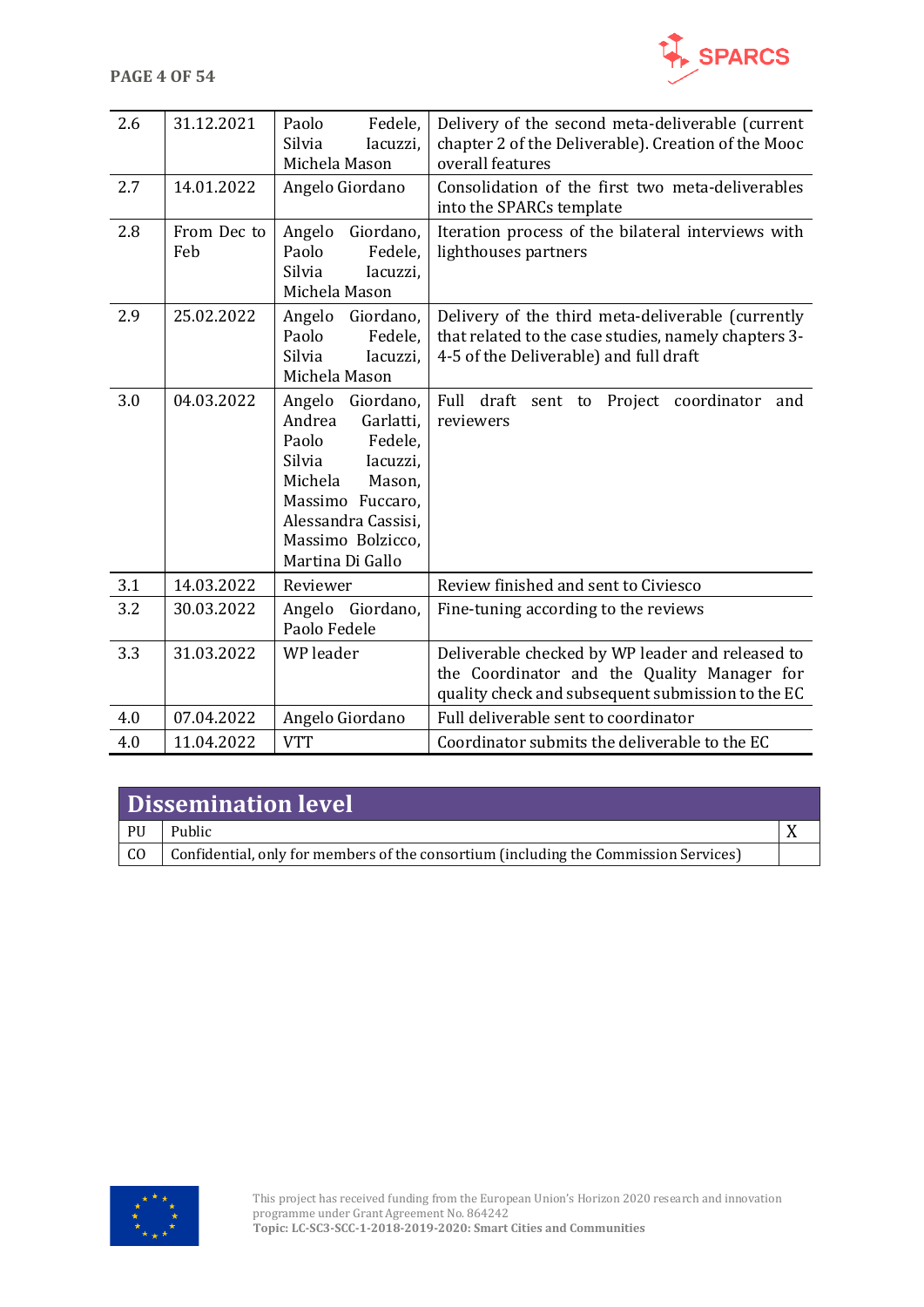

## **About SPARCS**

Sustainable energy Positive & zero cARbon CommunitieS demonstrates and validates technically and socioeconomically viable and replicable, innovative solutions for rolling out smart, integrated positive energy systems for the transition to a citizen centred zero carbon & resource efficient economy. SPARCS facilitates the participation of buildings to the energy market enabling new services and a virtual power plant concept, creating VirtualPositiveEnergy communities as energy democratic playground (positive energy districts can exchange energy with energy entities located outside the district). Seven cities will demonstrate 100+ actions turning buildings, blocks, and districts into energy prosumers. Impacts span economic growth, improved quality of life, and environmental benefits towards the EC policy framework for climate and energy, the SET plan and UN Sustainable Development goals. SPARCS co-creation brings together citizens, companies, research organizations, city planning and decision making entities, transforming cities to carbon-free inclusive communities. Lighthouse cities Espoo (FI) and Leipzig (DE) implement large demonstrations. Fellow cities Reykjavik (IS), Maia (PT), Lviv (UA), Kifissia (EL) and Kladno (CZ) prepare replication with hands-on feasibility studies. SPARCS identifies bankable actions to accelerate market uptake, pioneers innovative, exploitable governance and business models boosting the transformation processes, joint procurement procedures and citizen engaging mechanisms in an overarching city planning instrument toward the bold City Vision 2050. SPARCS engages 30 partners from 8 EU Member States (FI, DE, PT, CY, EL, BE, CZ, IT) and 2 non-EU countries (UA, IS), representing key stakeholders within the value chain of urban challenges and smart, sustainable cities bringing together three distinct but also overlapping knowledge areas: (i) City Energy Systems, (ii) ICT and Interoperability, (iii) Business Innovation and Market Knowledge.

## **Partners**





This project has received funding from the European Union's Horizon 2020 research and innovation programme under Grant Agreement No. 864242 **Topic: LC-SC3-SCC-1-2018-2019-2020: Smart Cities and Communities**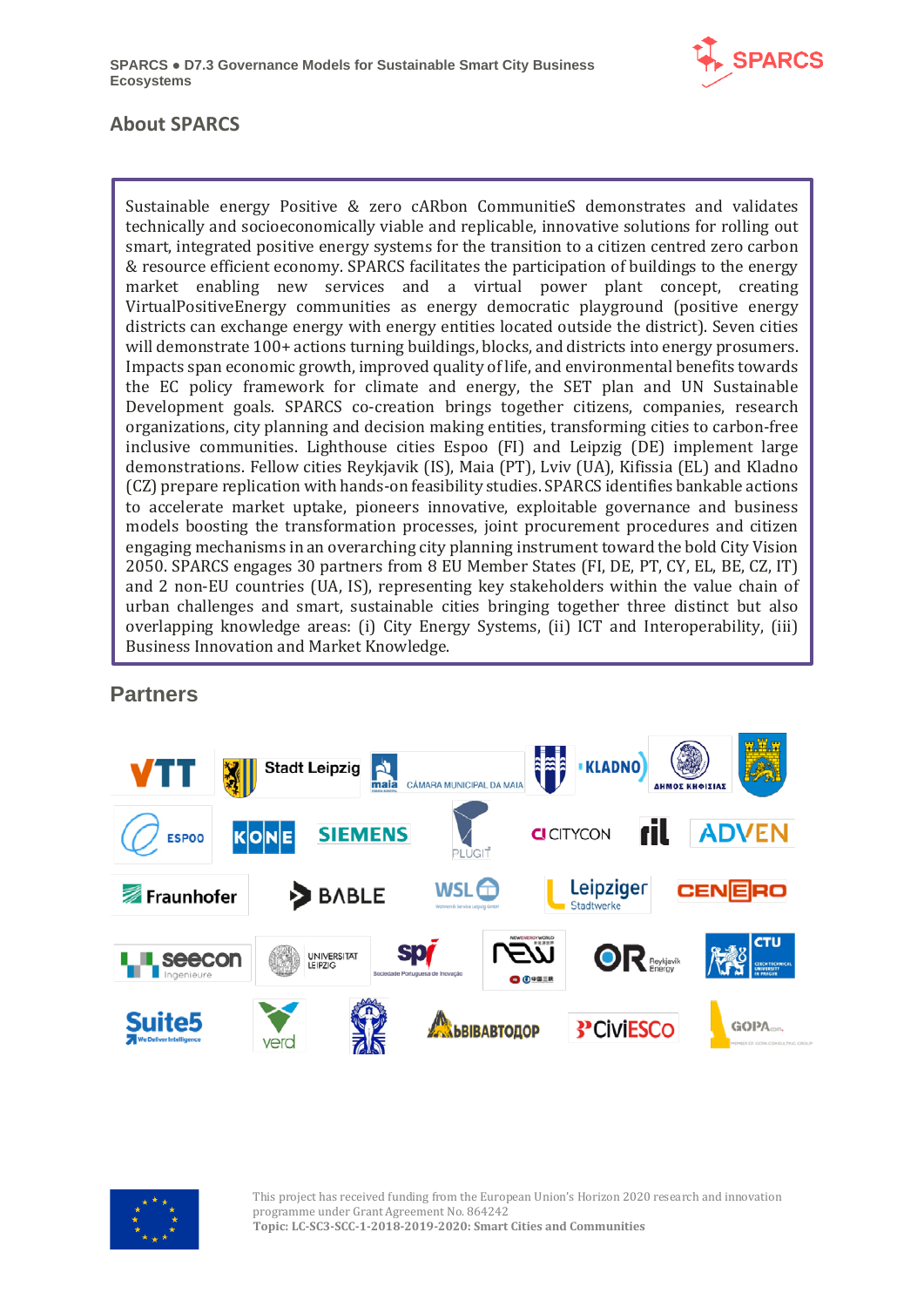

# Table of Contents

| 1. |     |                                                                               |  |
|----|-----|-------------------------------------------------------------------------------|--|
|    | 1.1 |                                                                               |  |
|    |     | 1.1.1 Effects of stakeholder engagement: internal value and external value 10 |  |
|    |     |                                                                               |  |
|    | 1.2 |                                                                               |  |
|    | 1.3 |                                                                               |  |
| 2. |     |                                                                               |  |
|    | 2.1 |                                                                               |  |
|    | 2.2 |                                                                               |  |
|    | 2.3 |                                                                               |  |
|    | 2.4 |                                                                               |  |
|    | 2.5 |                                                                               |  |
| 3. |     |                                                                               |  |
|    | 3.1 |                                                                               |  |
|    |     |                                                                               |  |
|    |     |                                                                               |  |
|    |     |                                                                               |  |
|    |     |                                                                               |  |
| 4. |     |                                                                               |  |
|    | 4.1 |                                                                               |  |
|    | 4.2 | Stakeholder engagement: Sustainable Espoo development program 25              |  |
|    | 4.3 |                                                                               |  |
|    | 4.4 |                                                                               |  |
|    | 4.5 |                                                                               |  |
| 5. |     |                                                                               |  |
|    | 5.1 |                                                                               |  |
|    | 5.2 |                                                                               |  |
| 6. |     |                                                                               |  |
|    | 6.1 |                                                                               |  |
|    | 6.2 | Implementing stakeholder engagement: a step-by-step methodology33             |  |
|    | 6.3 |                                                                               |  |
|    | 6.4 |                                                                               |  |
| 7. |     |                                                                               |  |
| 8. |     |                                                                               |  |
|    |     |                                                                               |  |
|    |     |                                                                               |  |

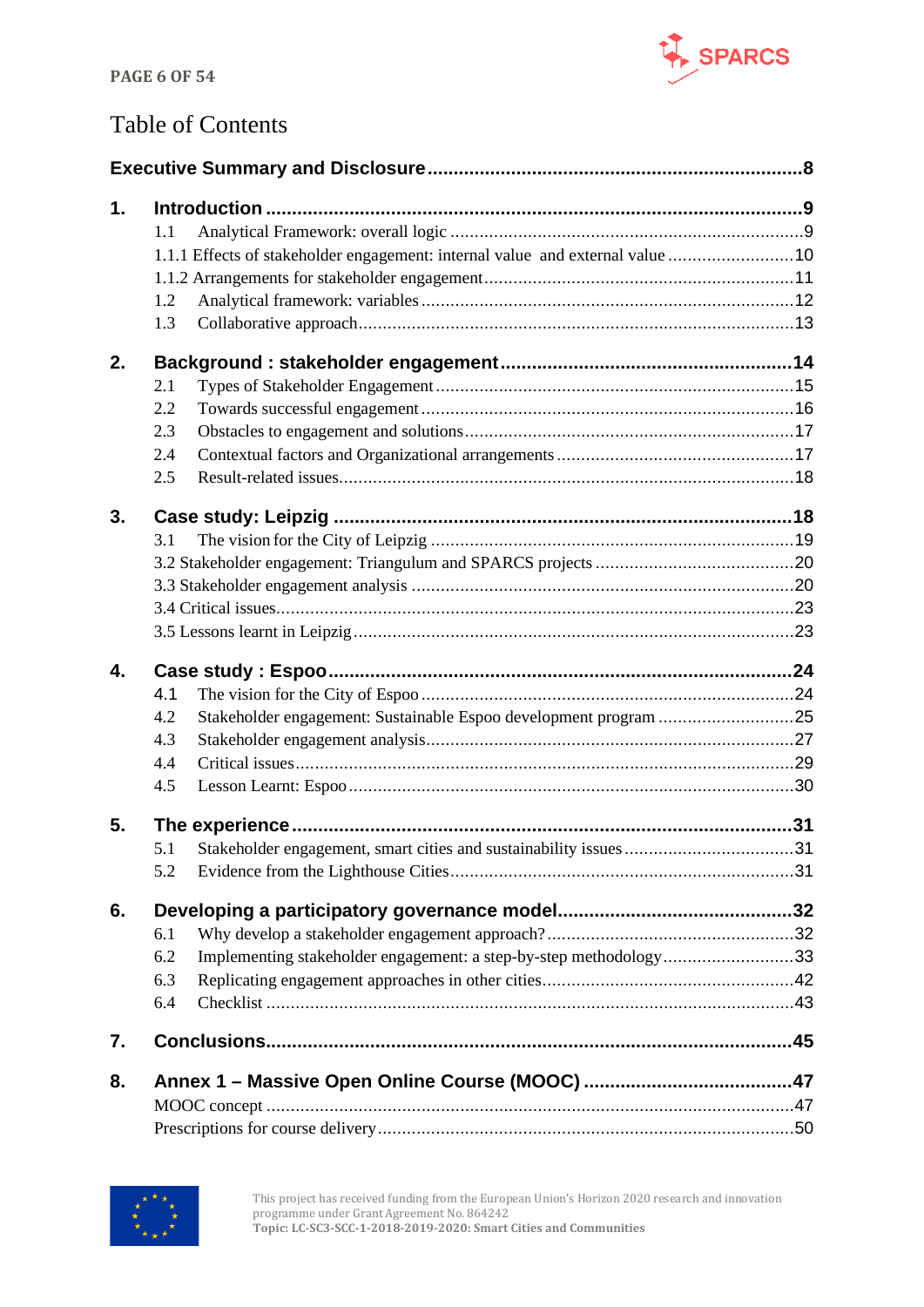

|--|--|--|--|

# List of Tables

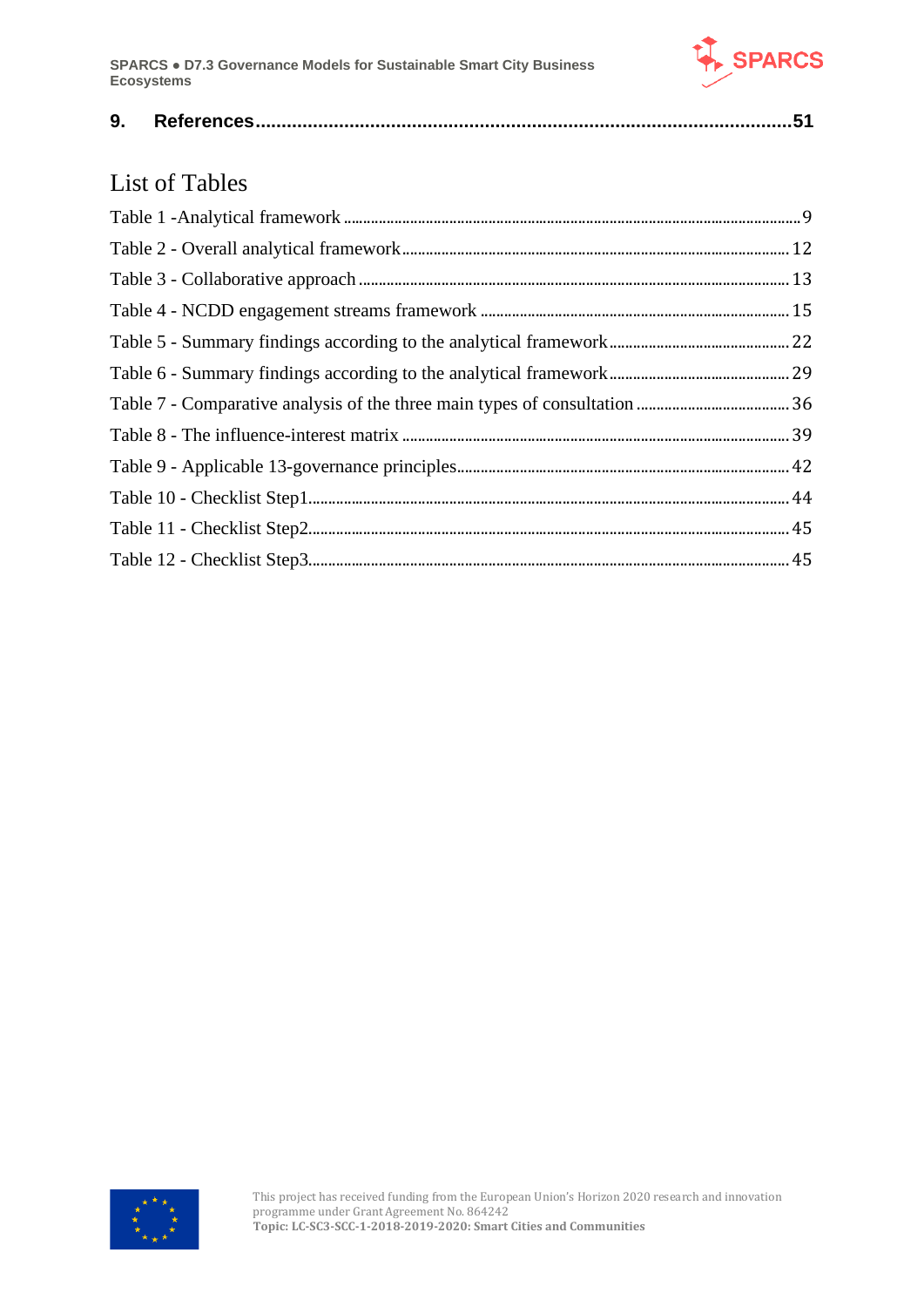

## <span id="page-7-0"></span>**EXECUTIVE SUMMARY AND DISCLOSURE**

SPARCS (Sustainable energy Positive & zero cARbon CommunitieS) is a multipartners project funded by the European Union's Horizon 2020 research and innovation program. It supports European cities in transforming into *Sustainable energy Positive & zero cARbon CommunitieS* by creating citizen-centric ecosystems. SPARCS consists of more than 60 Partners and Associated Partners, all with expertise in deploying integrated smart city solutions. Task 7.3 has delivered the outputs described below:

- An analytical framework was built reviewing the relevant academic and practitioner literature. The framework allowed to analyze and assess how multi-actor systems were organized and functioned in the Lighthouse Cities (Leipzig and Espoo);
- Based on the analytical framework, Lighthouse Cities were analyzed and assessed to appreciate their multi-stakeholder governance arrangements. The analysis was performed through documental analysis and in-depth interviews with staff and external stakeholders;
- Case analysis revealed two rather different stakeholder engagement formats in the two LH cities, which both lead to successful results, although some obstacles and weaknesses emerged in both cases;
- On the basis of the above-mentioned findings, a set of prescriptions to design a model for stakeholder engagement were developed;
- Finally, the concept for a MOOC (Massive Online Open Course) was drafted in order to ensure a structured learning approach with a syllabus and specific learning objectives, learning materials and support activities, an evaluation system based on quizzes, exercises or projects, a certification process.

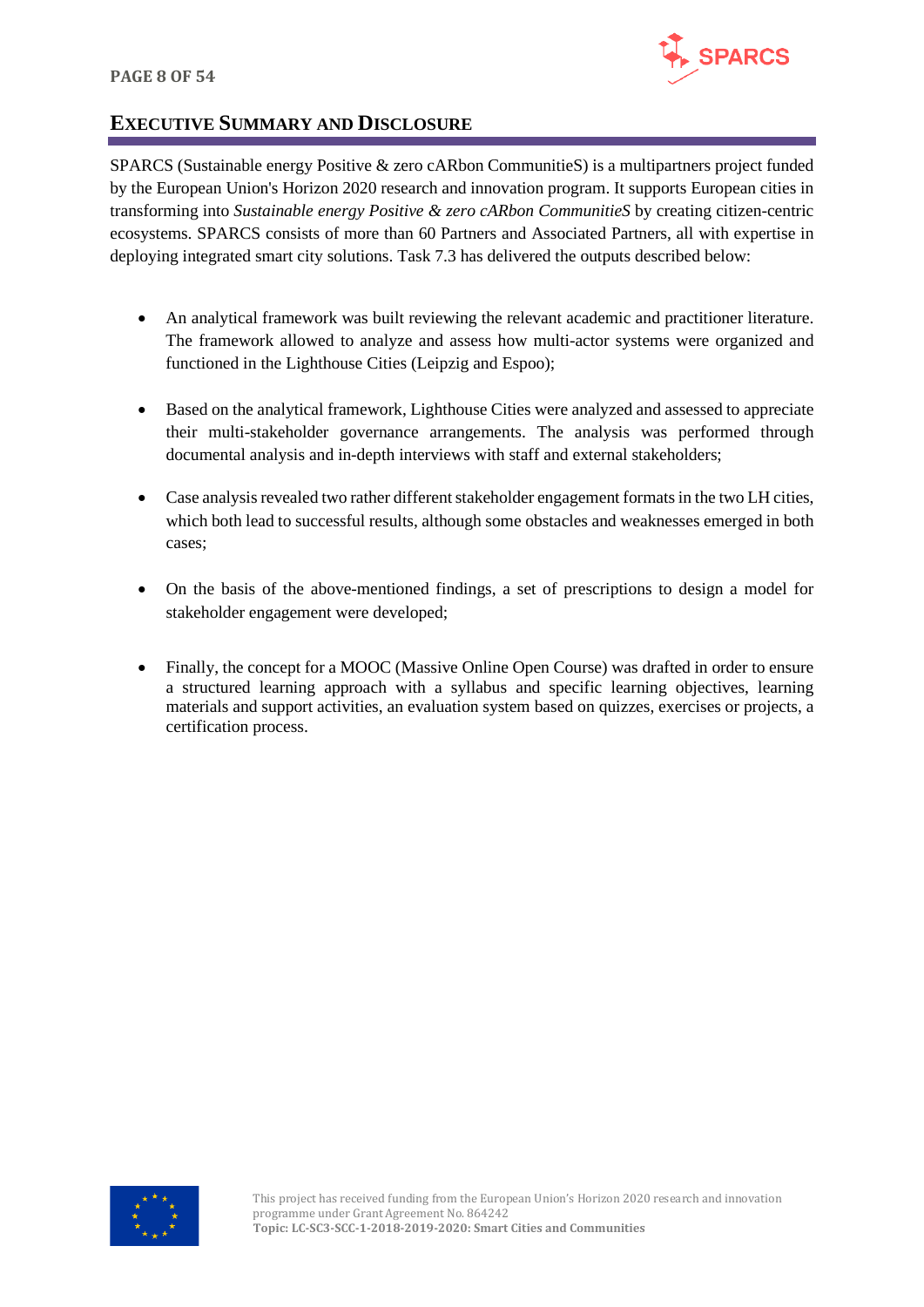

## <span id="page-8-0"></span>**1. INTRODUCTION**

The report showcases the result of the mapping made under the Design of the Governance Models for Sustainable Smart City Business Ecosystems activity. As highlighted in the above disclosure part, a Governance model matching the two lighthouses' experiences with knowledge-based tools would feed in to one of the main SPARCs' objectives: to create 2050 Smart City Vision. The model is a management tool addressing the political, technological and economic value of the interventions.

Based on the analytical framework in the table below and the case studies<sup>[1](#page-8-3)</sup>, a governance model for stakeholder engagement has been developed. This public report offers the outline of the proposed model. Finally, the deliverable has been adapted into a MOOC<sup>[2](#page-8-4)</sup> instrument, addressed to all the local consortium partners involved in the SPARCs activities and interventions. The MOOC structure has been placed at the end of the final chapter.

| <b>Phase</b>                                                                                   | <b>Methodology</b>                                                       | <b>Deliverable</b>                                    |
|------------------------------------------------------------------------------------------------|--------------------------------------------------------------------------|-------------------------------------------------------|
| Design of the analytical<br>framework                                                          | Literature review                                                        | Analytical framework                                  |
| Case study analysis:<br><b>Lighthouse Cities</b>                                               | Documental analysis<br>performed and remote<br>interviews with LCs'staff | Short case report                                     |
| Design of the Governance<br>Models for Sustainable<br><b>Smart City Business</b><br>Ecosystems | Iteration case study-<br>literature                                      | Proposed governance model                             |
| Design of the MOOC                                                                             | Iteration governance<br>model - literature                               | MOOC concept,<br>prescriptions for course<br>delivery |

#### Table 1 -Analytical framework

<span id="page-8-2"></span>The report presents the output of the phase "Design of the analytical framework". The analytical framework will allow to analyse and assess how multi-actor systems (including technical partners) are organized and function in the Lighthouse Cities (Leipzig and Espoo). The framework is built reviewing the relevant academic and practitioner literature, which are quoted time per time.

#### <span id="page-8-1"></span>**1.1 Analytical Framework: overall logic**

The United Nation's Sustainable Development Goal nr.11 refers to the cities to become more safe, secure and resilient. The cities are complex human settlements, and the diffusion of advanced digital technologies will augment from the one side the connections and the dependency, and from the other side the public trust in municipal administration. As such, collaborative relationships can generate value through actors' multiple interactions (Best et al., 2019; Mason et al., 2020; Vespestad and Clancy, 2018).

<span id="page-8-4"></span><sup>2</sup> Massive Open Online Courses (MOOCs) are free online courses available for anyone to enroll. MOOCs provide an affordable and flexible way to learn new skills, advance career and deliver quality educational experiences at scale. [https://www.mooc.org](https://www.mooc.org/)



<span id="page-8-3"></span><sup>&</sup>lt;sup>1</sup> As per case studies, it has been considered Espoo and Leipzig experiences in start up the Smart City overall process, taking care of all the variables interested in.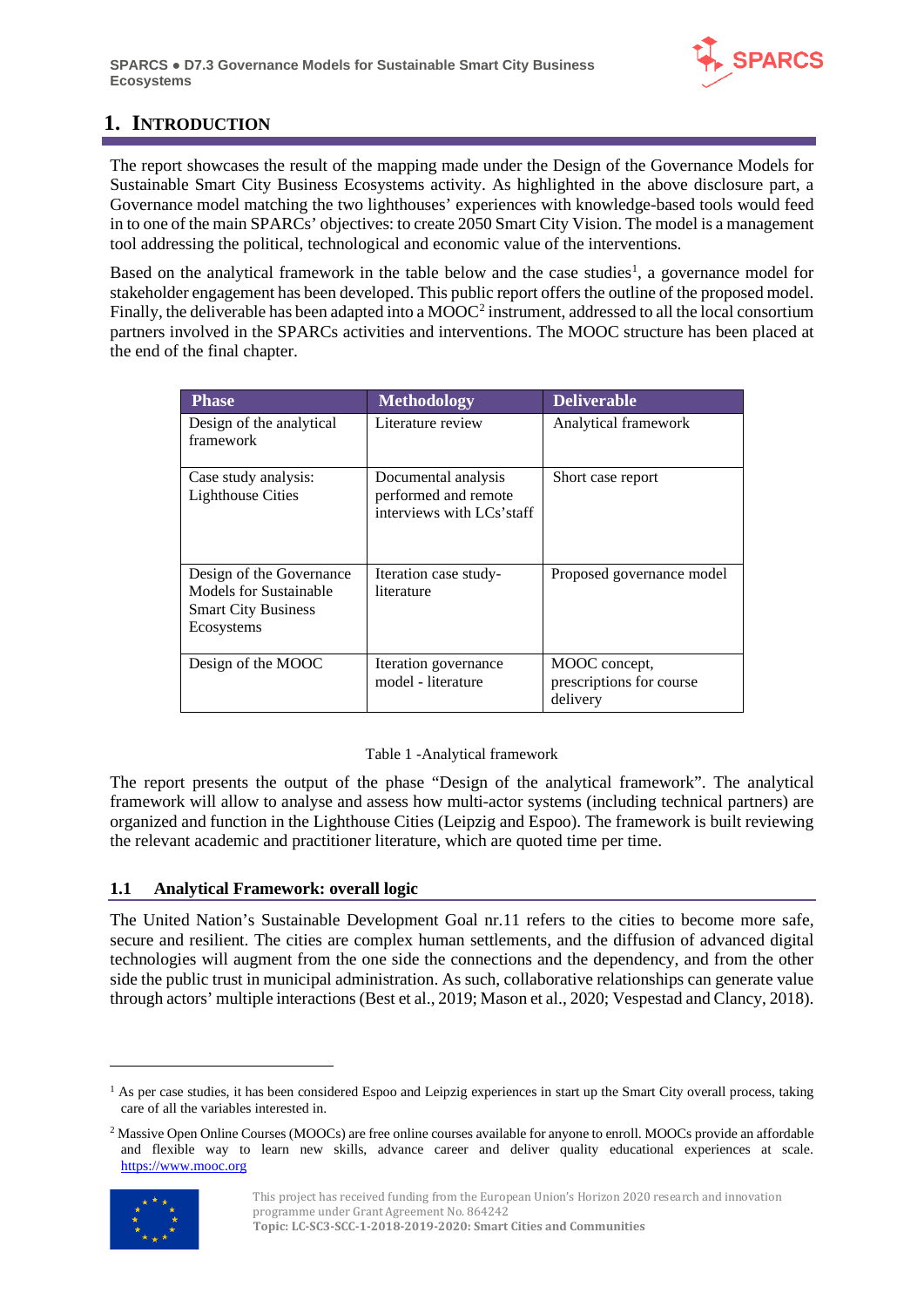

The underlying logic of the framework is that:

- the value that is generated can be both internal value (i.e. for each individual stakeholder) and external value (i.e. among stakeholders and for the broader community), and
- organizational arrangements, i.e. the way stakeholder engagement is arranged, are a fundamental determinant in creating value through co-production.

#### <span id="page-9-0"></span>**1.1.1 Effects of stakeholder engagement: internal value and external value**

The **Internal value** accruing to stakeholders can be characterized by four components (Austin and Seitanidi, 2012):

- a. associational value, that is higher visibility and credibility, increased public awareness of issues of interest and greater support for a stakeholder's mission;
- b. transferred value, that is increased resources such as financial support in cash or kind and complementary assets;
- c. interaction value, that is opportunities for learning, access to networks and knowledge creation with greater capabilities and technical expertise;
- d. synergistic value, that is innovation, organizational and behavioural change, sharing leadership, increased long-term value potential and more power within stakeholder networks and society.

As for the **External value**, stakeholder engagement is a complex task as it incorporates the value of collaboration and interaction (Koppenjan, 2008). Most contributions claim that interactive decision making allows to overcome veto powers that often hijack "go-alone" decision making (Bryson et al., 2013; OECD, 2001). Consequently, reaching a shared decision can be considered an "external" outcome that interactive decision making can achieve (Ianniello et al., 2012). However, this instrumental view does not capture the intrinsic value of interaction. Other contributions point out that stakeholder engagement has a positive impact also in terms of creating trust among stakeholders (Wang and Wan Wart, 2007).

The most eloquent feedback loops in this respect should then be users' opt-in, in other term the decision to engage again in collaborative decision-making buy or use the service that has been co-designed or co-delivered (Hollebeek et al., 2016). Typically, engaged users display greater loyalty (Jaakkola and Alexander, 2014) and are more likely to display a favourable attitude to repeat their decision or re optin. Similarly, engaged stakeholders are more likely to continue co-producing. In other terms, stakeholder engagement can improve retention<sup>[3](#page-9-1)</sup> (Oliver, 1999) which is another facet of value that can be generated.

On the other hand, stakeholder engagement has wider value creation effects in terms of impacts beyond the involved stakeholders. When public services are concerned, engagement can increase public services' efficiency and their overall quality, finally leading to superior societal outcomes (Loeffler and Bovaird, 2018).

<span id="page-9-1"></span><sup>&</sup>lt;sup>3</sup> Both practitioners and academics understand that consumer loyalty and satisfaction are linked inextricably. They also understand that this relation is asymmetric. Although loyal consumers are most typically satisfied, satisfaction does not universally translate into loyalty. To explain the satisfaction-loyalty conundrum, the author investigates what aspect of the consumer satisfaction response has implications for loyalty and what portion of the loyalty response is due to this satisfaction component. The analysis concludes that satisfaction is a necessary step in loyalty formation but becomes less significant as loyalty begins to set through other mechanisms. These mechanisms, omitted from consideration in current models, include the roles of personal determinism ("fortitude") and social bonding at the institutional and personal level. When these additional factors are brought into account, ultimate loyalty emerges as a combination of perceived product superiority, personal fortitude, social bonding, and their synergistic effects. As each fails to be attained or is unattainable by individual firms that serve consumer markets, the potential for loyalty erodes. A disquieting conclusion from this analysis is that loyalty cannot be achieved or pursued as a reasonable goal by many providers because of the nature of the product category or consumer disinterest. For some firms, satisfaction is the only feasible goal for which they should strive; thus, satisfaction remains a worthy pursuit among the consumer marketing community. The disparity between the pursuit of satisfaction versus loyalty, as well as the fundamental content of the loyalty response, poses several investigative directions for the next wave of post consumption research.<https://www.jstor.org/stable/1252099>



This project has received funding from the European Union's Horizon 2020 research and innovation programme under Grant Agreement No. 864242 **Topic: LC-SC3-SCC-1-2018-2019-2020: Smart Cities and Communities**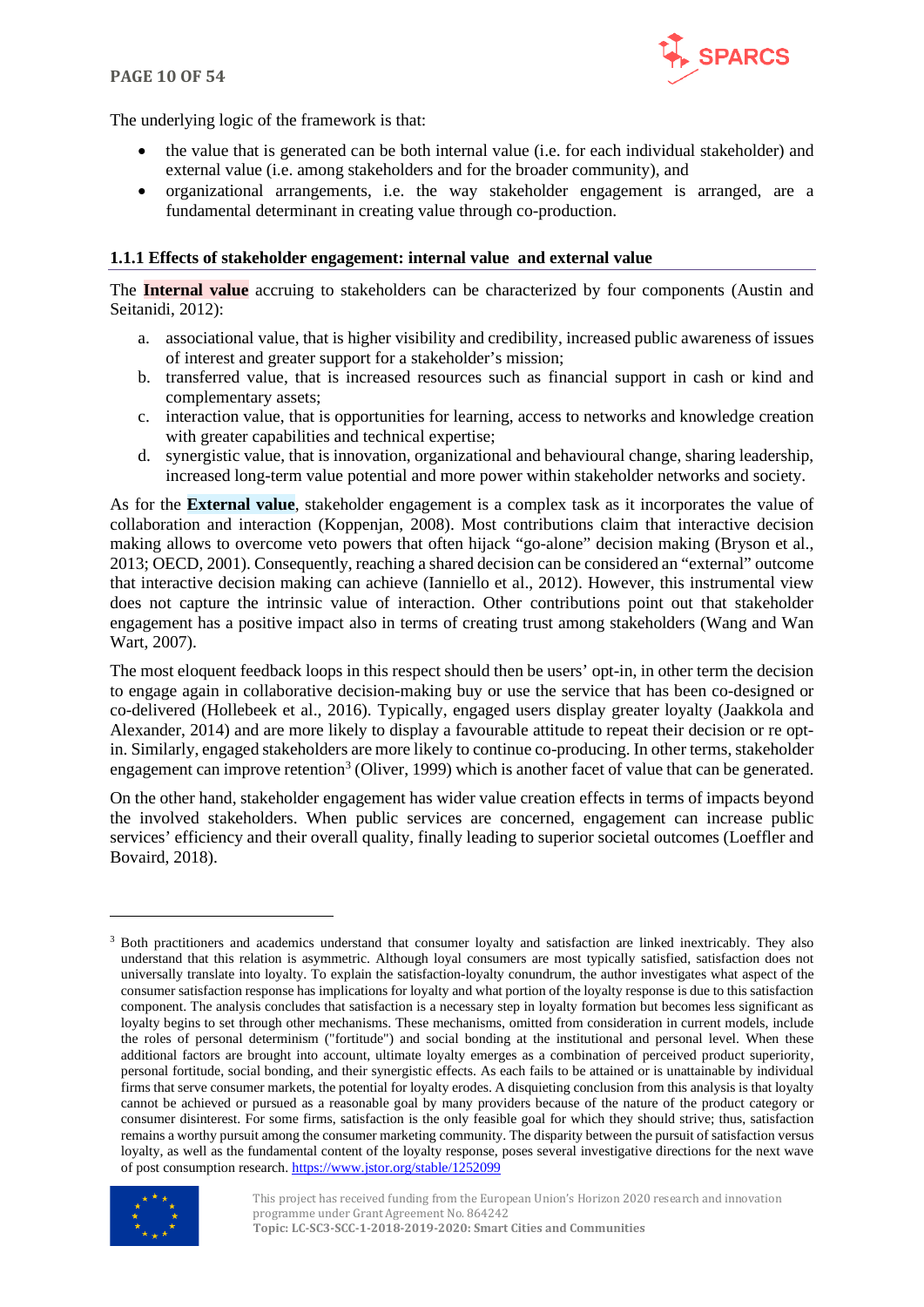

As concerns service efficiency, early writing on co-production in the public sector (Brudney and Duncombe, 1992), have analysed how the inclusion of stakeholders' inputs in policy design and delivery could increase efficiency by:

- $\checkmark$  decreasing production costs keeping output level constant
- $\checkmark$  increasing output within a given budget or making output increase more than proportionally compared to inputs (Brudney, 1984; Garlatti et al., 2020).

In terms of quality, since service users and stakeholders contribute resources, such as expertise, resources and information, not available from service providers, service quality can be improved (Loeffler and Bovaird, 2018) both in terms of service coverage, differentiation and customization.

#### <span id="page-10-0"></span>**1.1.2 Arrangements for stakeholder engagement**

Organizational design, especially formal (or Institutional) structure, has been claimed to be central in shaping decisions and behaviours (Egeberg, 2003) since it provides bounded rational actors<sup>[4](#page-10-1)</sup> with selection mechanisms to make choices (Simon, 1947). Furthermore, as highlighted in more general terms by most institutionalist literature, the "rules of the game" are fundamental in shaping outcomes since they select who participates and what options are easier (Peters, 2011). Therefore, many contributions on stakeholder engagement have looked at organizational arrangements as the antecedents of stakeholder engagement's effects (Fung, 2006, Fedele at al., 2016). To carry out the empirical analysis, this assessment narrows down organizational arrangements to accessibility, formalization and type of coordination device (Fedele et. al., 2016; Ianniello et al., 2012).

Accessibility is the extent to which stakeholders can access the process and influence the decision. Most literature has, in fact, considered two arrangements as central to every interactive design (OECD, 2001; Berry et al., 1993)<sup>[5](#page-10-2)</sup>. The first is which stakeholder can participate, defined as "width" of participation or "inclusiveness" in stakeholder' selection. Width refers to which extent all stakeholders can participate and how and by whom they are selected. The second is to what extent stakeholder can influence the decisions at stake, variously defined as "depth" of participation or "extent of authority" or "process openness" (Ianniello et al., 2012).

Formalization, that is a central component in organizational design (Burns and Stalker, 1961), means to what extent process, outputs and overall functioning of the interactive practice are ex-ante defined by formal rules and procedures (Mintzberg, 1980). Formalization matters for stakeholder engagement since it bestows upon the administrator power and influence (Walsh and Dewar, 1987), that is: a) whether the process flows along predefined steps; b) whether the expected outputs are specified ex-ante.

Furthermore, it is important to understand at which phase of the policy cycle stakeholders are engaged. Following Nabatchi et. Al (2017), it is possible to distinguish four alternative situations: Co-Commissioning, Co-design, Co-delivery, Co-assessment.

Lastly, in terms of coordination device, the framework adopts the taxonomy suggested by Bouckaert et al. (2010), who classified several coordination devices that can be centered on either structural solutions (for example a unit or position), or management system, for example such as a planning system.

<span id="page-10-2"></span><sup>5</sup> The OECD issued an explorable guide helps policy makers design and implement Mission-oriented innovation policies. With the support of policy makers and building on partnerships with selected institutions, the toolkit aims to become the reference platform for all those who set up, implement or research and advise on mission-oriented innovation policies. <https://stip.oecd.org/moip/>



<span id="page-10-1"></span><sup>4</sup> It has been described explaining the administrative behavior; a study of decision-making processes in administrative organization.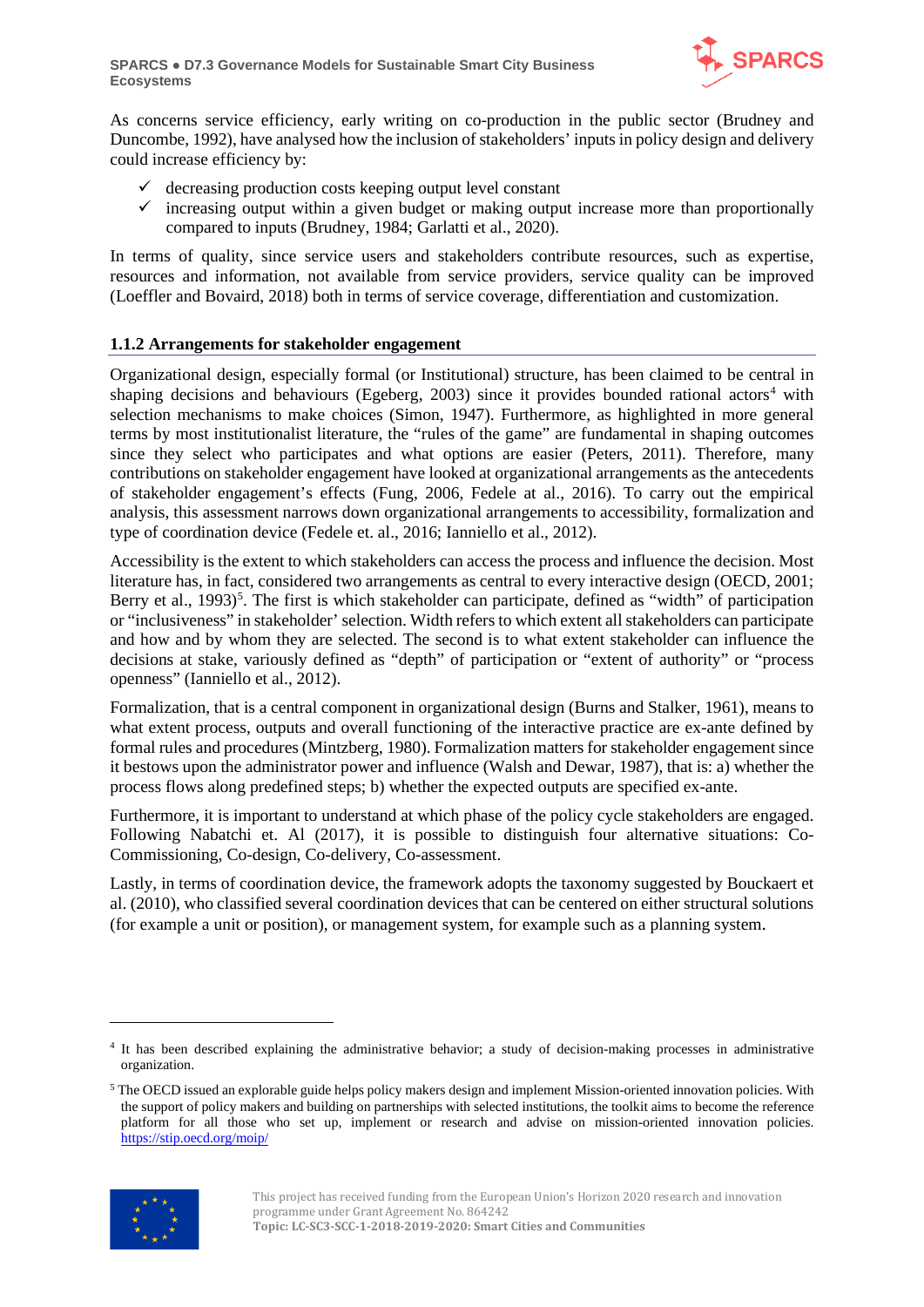

#### <span id="page-11-0"></span>**1.2 Analytical framework: variables**

To investigate how value is co-created through stakeholders' interaction in multistakeholder settings and to grant theoretical replication, this report has developed a qualitative analytical framework (Yin, 2014) to better understand what value co-production creates for stakeholders and how stakeholder engagement can be enhanced.

The framework's variables and constructs have been specified ex-ante from the literature. As underlying logic:

- $\checkmark$  on the one hand stakeholder co-production creates value both for the stakeholder themselves and for their community
- $\checkmark$  on the other hand, that organizational arrangements (how stakeholder engagement is arranged) are a fundamental determinant in creating value through co-production.

The internal effects produced by stakeholder engagement (associational value, transferred value, interaction value, synergetic value) are analysed simply according to three nominal categories, i.e. "yes, value created" or "limited value created" or "no value created" as per the interviews with key informant. As concerns external effects, shared decision is very simply categorized as "Yes/No", while efficiency will be assessed specifying whether efficiency has increased and why, that is "decreasing production costs keeping output level constant", "increasing output within a given budget" or "making output increase more than proportionally compared to inputs" (Brudney, 1984).

|                | <b>Dimension</b>             | <b>Component</b>                                  | <b>Status</b>                                                                                                                                                                                                                 |
|----------------|------------------------------|---------------------------------------------------|-------------------------------------------------------------------------------------------------------------------------------------------------------------------------------------------------------------------------------|
|                | Internal value               | Associational value<br>(visibility/support)       | Yes/limited/no                                                                                                                                                                                                                |
| Value creation |                              | <b>Transferred</b> value<br>(increased resources) | Yes/limited/no                                                                                                                                                                                                                |
|                |                              | Interaction value<br>(Learning/network access)    | Yes/limited/no                                                                                                                                                                                                                |
|                |                              | Synergetic value<br>(innovation/change)           | Yes/limited/no                                                                                                                                                                                                                |
|                |                              | Shared decision                                   | Yes/no                                                                                                                                                                                                                        |
|                |                              | Trust building                                    | Opt-in and/or retention vs. neither                                                                                                                                                                                           |
|                | External value               | Efficiency                                        | 1. Decreasing production costs keeping output level<br>constant<br>2. Increasing output within a given budget<br>3. Making output increase more than proportionally<br>compared to inputs<br>4. No service efficiency effects |
|                |                              | Quality                                           | Enhanced coverage and/or enhanced differentiation<br>and/or enhanced customization vs. no enhancement                                                                                                                         |
| Arrangements   | Phase in the policy<br>cycle | Level of coproduction                             | 1. Co-commissioning<br>2. Co-design<br>3. Co-delivery<br>4. Co-assessment                                                                                                                                                     |
|                | Accessibility                | Width of engagement                               | 1. Authority decides<br>2. Any stakeholder can decide/self-selection<br>3. Some inclusiveness                                                                                                                                 |
|                |                              | Depth of engagement                               | 1. Authority decides<br>2. Any stakeholder can decide<br>3. Some openness                                                                                                                                                     |
|                | Formalization                | Of the process                                    | Yes/no                                                                                                                                                                                                                        |
|                |                              | Of the output                                     | Yes/no                                                                                                                                                                                                                        |
|                | Coordination                 | Device                                            | 1. Structural dimension<br>2. Management system                                                                                                                                                                               |

#### Table 2 - Overall analytical framework

<span id="page-11-1"></span>

This project has received funding from the European Union's Horizon 2020 research and innovation programme under Grant Agreement No. 864242

**Topic: LC-SC3-SCC-1-2018-2019-2020: Smart Cities and Communities**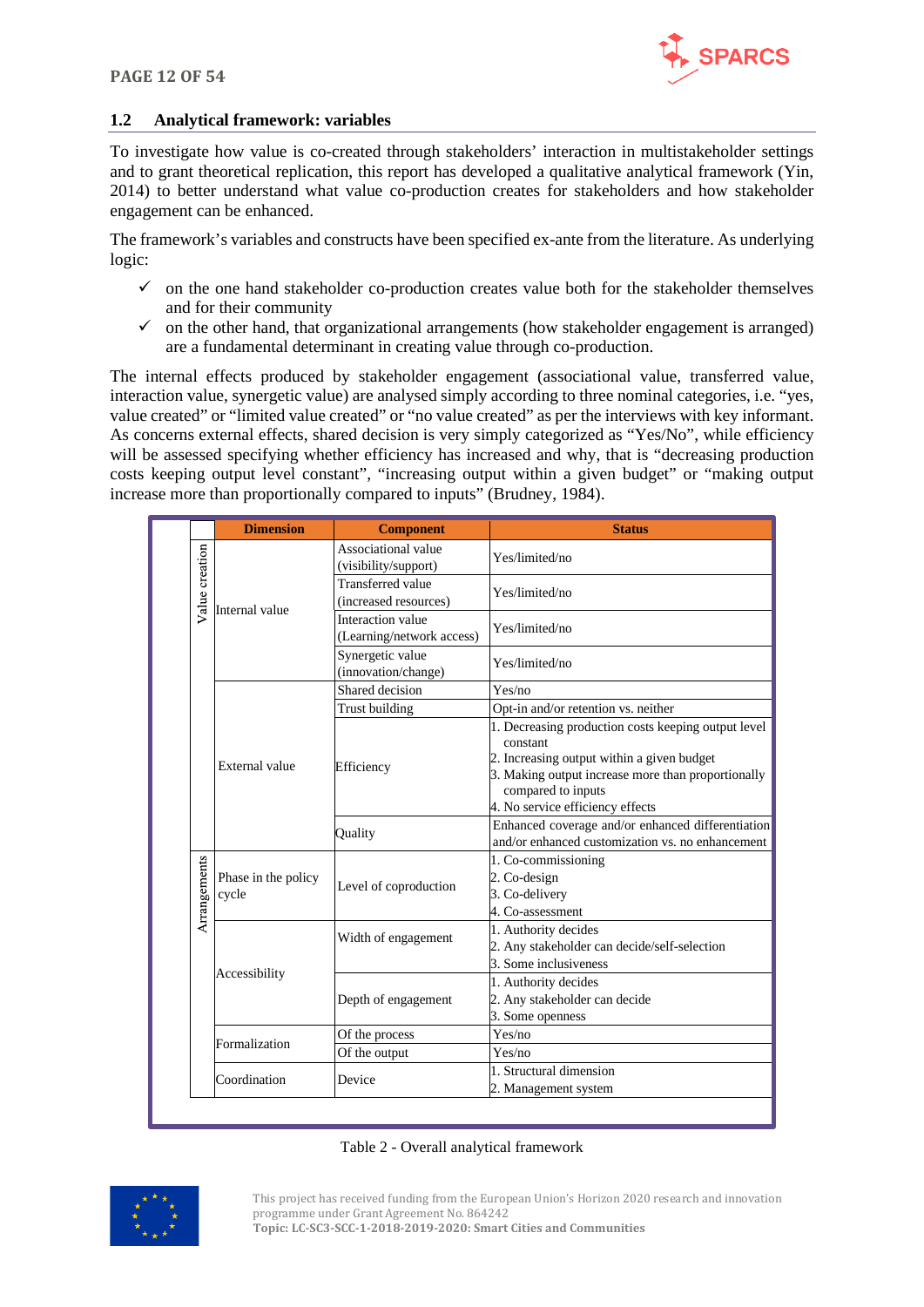

The same logic will be followed for quality to highlight what quality features, if any, were improved among coverage, differentiation and/or customization. Thus, the framework reports any enhancement in coverage, differentiation and/or customization, or no enhancement at all.

To analyse changes in trust building, the framework specifies whether there has been any opt-in, any retention or neither. As concerns the arrangements for stakeholder engagement, accessibility is meant as width and depth of participation. Width can vary as follows: "authority decides", "any stakeholder can decide/self-selection", "some inclusiveness".

There are three possibilities:

- 1. authority decides
- 2. any stakeholder can decide
- 3. some openness.

Formalization is meant as formalization of output (whether the expected outputs are specified ex-ante) and of the process (whether the process flows along predefined steps). In both case the result can be "yes" or "no". Finally, coordination device can be "structural solutions" or "management systems".

#### <span id="page-12-0"></span>**1.3 Collaborative approach**

According to what is described above, the multi-stakeholder governance arrangements adopted in Leipzig and Espoo to engage stakeholders in participative processes have been analysed and assessed.

As concerns Leipzig, the focus is on the engagement processes which occurred when passing from being a Fellow City inside Triangulum<sup>[6](#page-12-2)</sup> project (which reply on the definition of a feasibility study and a capacity building learning approach) to the preparation phase of the SPARCs project (where Leipzig is a full Lighthouse city with a full scale Positive Energy District demonstration with almost half billion € of overall investment programme); as concerns Espoo, the analysis focuses on the Sustainable Espoo Development Program. [7](#page-12-3)

| <b>City</b>  | <b>Stakeholder</b><br>group | <b>Interviewee</b>                                                                                                           |  |
|--------------|-----------------------------|------------------------------------------------------------------------------------------------------------------------------|--|
| Leipzig      | Internal                    | Director, Digital City Unit                                                                                                  |  |
|              | (municipality)              | Senior project manager, Digital City Unit                                                                                    |  |
|              |                             | Head, Urban redevelopment dept., Office for Housing and Urban<br>Renewal                                                     |  |
|              | External                    | Corporate strategist, LVV - Leipzig Supply and Transport Company                                                             |  |
| <b>Espoo</b> | Internal                    | Specialist, Sustainable Development, City of Espoo, Centre of<br>excellence for sustainable development                      |  |
|              | (municipality)              | Development Manager 1, Sustainable Development Centre of<br>excellence for sustainable development, Strategy, Mayor's Office |  |
|              |                             | Development Manager 2, Sustainable Development, Strategy Centre of<br>excellence for sustainable development, Mayor's Office |  |
|              |                             | Development Manager, City Strategy Unit                                                                                      |  |
|              | External                    | Asset Manager, Fortum - Energy Company                                                                                       |  |

Table 3 - Collaborative approach

<span id="page-12-2"></span><span id="page-12-1"></span><sup>6</sup> [https://triangulum-project.eu/?page\\_id=82,](https://triangulum-project.eu/?page_id=82) tr

<span id="page-12-3"></span><sup>7</sup> Sustainable Espoo - Espoo's sustainable development work involves developing, testing and implementing sustainable urban solutions of the future together with partners and residents. The goal is a safe, healthy and smooth daily life in a carbonneutral city. https://www.espoo.fi/en/kestava-kehitys/sustainable-espoo

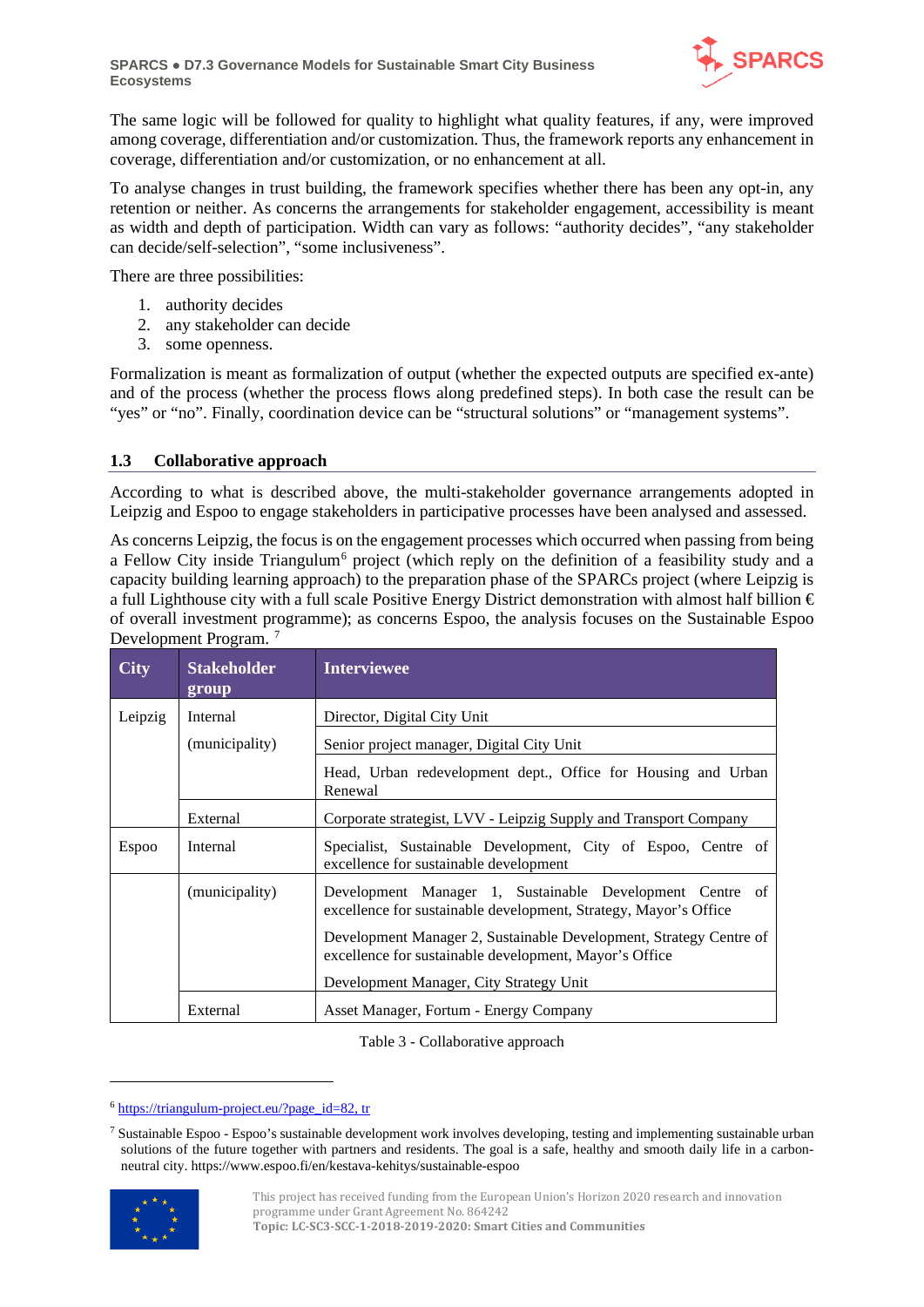

The case selection was agreed with the Lighthouse Cities' representatives. The analysis was performed through documental analysis and interviews with staff in each city in charge of managing multistakeholder settings related to the SPARCs project, as well as interviews with other internal and external stakeholders involved in such participatory processes.

The analysis allowed to identify several takeaway lessons emerging from each case, which will serve as the basis to design the Governance Models for Sustainable Smart City Business Ecosystems. This document offers a short report of findings from each of the two case studies.

## <span id="page-13-0"></span>**2. BACKGROUND : STAKEHOLDER ENGAGEMENT**

Engaging external stakeholders (partners, users, associations, civil society, the public, etc.) in a wide range of policy areas, at different stages in policy development using deliberative methods and processes is an accepted and legitimated practice in several policy areas (Garlatti et al., 2020; Cass, 2006). Indeed, the literature provides theoretical justification for the adoption of stakeholder engagement in areas as varied as the health sector (Abelson et al., 2001), nanotechnology development (Russell, 2013), natural resource management (Halseth and Booth, 2003), waste management (Petts, 2005) and environmental policy (Owens et al., 2004).

Stakeholder engagement has been described as a process where a range of people learn, discuss and work out solutions together. It may involve time and space being provided to enable participants to gain new information and to discuss in depth the implications of their new knowledge in terms of their existing attitudes, values and experience (Involve, 2008). The writing of Habermas (1975, 1984) heavily influences the normative arguments for engagement. This calls for an extension of both participation and inclusion through deliberation to address the power inequalities present in most forms of communication between 'decision-makers', such as those formulating or implementing policy and the public.

The engagement process can encourage the conditions in which communication should take place in a form of rational deliberation where strategic (that is, interested action) is suspended and actors seek to motivate each other towards understanding rather than seeking to influence one another (Hunt et al., 2003).

This process leads to a reasoned discussion between decision-makers and the public and achieves one or both goals of widening democratic participation and pursuing a common or public goal. In general, the literature suggests four motives to adopt participatory governance (Kübler et al., 2020):

- A response to deficits of representative democracy. The most common line of argument is to view participatory governance as a remedy for the crisis of representative (local) democracy (Klijn and Koppenjan, 2002: 142). More particularly, it is argued that decreasing participation in traditional democratic institutions has led to legitimacy deficits that, in turn, increase the pressure for democratic renewal and ultimately foster the introduction of participatory governance (Fung, 2015; 2006).
- A strategy to improve governance effectiveness. Authorities seek to achieve effective governance and expect participatory mechanisms to contribute to governance effectiveness (Fung, 2015). Klijn and Koppenjan (2002) offer two expectations that governments formulate in this respect: the improvement of policy quality; and the increase of policy acceptability by the public.
- The electoral benefits of participatory governance. Few scholars have discussed mechanisms of participatory governance in terms of the electoral benefits that it could bring to politicians who introduce and practice them. Yet, on the one hand, for elected politicians, these mechanisms thus offer a stage to present themselves to the public, as well as opportunities to engage in personal contacts with citizens and reach out to the electorate; for politicians standing for

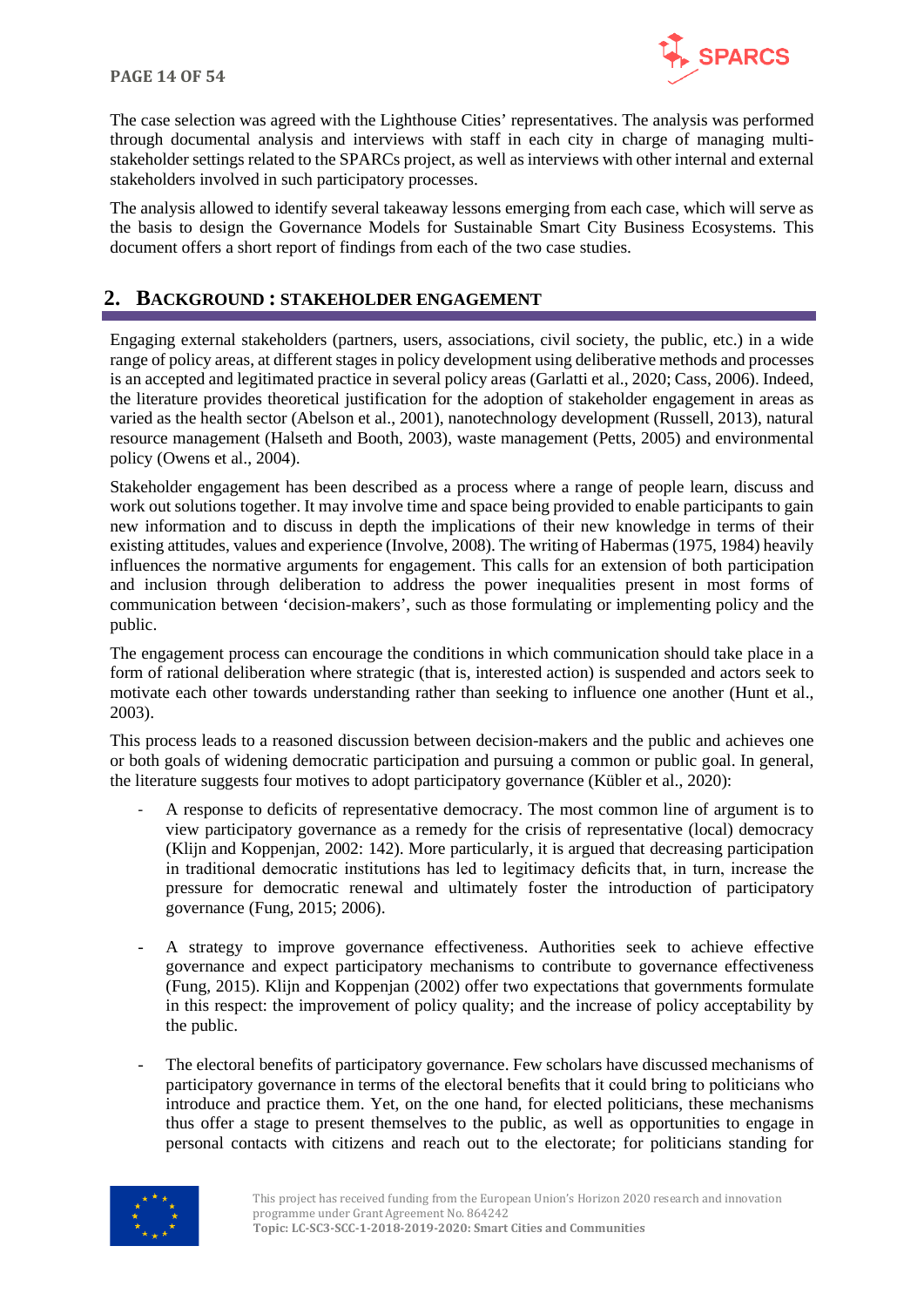

election, good direct connections with their citizens are particularly important against the background of weakening party ties in most established democracies (Wampler, 2008).

Participatory governance as a public administration fad. Several studies on participatory governance convey the notion that participatory procedures are part of professional administrative practice. Administrative theory nowadays emphasizes the importance of stakeholder inclusion and dialogue (Heinelt, 2010). The introduction of participatory governance is thus related to initiatives taken by public administrators, who promote them as part of state-of-the-art administrative practice, and seek to strengthen networked forms of governance that highlight the participation of citizens and service users in the management or monitoring of public services (Torfing et al., 2012).

#### <span id="page-14-0"></span>**2.1 Types of Stakeholder Engagement**

There are different forms of stakeholder engagement, and any typology will rest on both the participation contexts and the purpose of the process. As such there is no single universal typology or definition which can be applied to stakeholder engagement and numberless taxonomies have been developed over the years.

As an insightful example, the National Coalition for Dialogue and Deliberation (NCDD, 2013) developed a framework designed to help practitioners decide which types of approaches are the best fit for their circumstances. The framework is a series of two charts that categorize engagement techniques into four 'streams' based on the primary intention of the process (Exploration, Conflict Transformation, Decision Making and Collaborative Action) and the best-known methods proven to be effective in each stream. A summary of the intention and methods is in table below.

| <b>Description</b><br><b>Purpose</b>                                                                                                |                                                                                                       | <b>Methods</b>                                                       |
|-------------------------------------------------------------------------------------------------------------------------------------|-------------------------------------------------------------------------------------------------------|----------------------------------------------------------------------|
| Exploration<br>People learn more about themselves, their<br>community or an issue and perhaps come up with<br>some innovative ideas |                                                                                                       | World Café, Open Space, Socrates<br>Café, Bohm Dialogue etc.         |
| Conflict<br>Transformation                                                                                                          | Poor relations or a specific conflict among<br>individuals or groups is tackled                       | Sustained<br>Mediation.<br>Dialogue,<br>compassionate listening etc. |
| Decision Making                                                                                                                     | A decision or policy is impacted, and public<br>knowledge of an issue is improved                     | Citizens Jury, Deliberative Polling,<br>consensus conference etc.    |
| Collaborative<br>Action                                                                                                             | People tackle complex problems and take<br>responsibility for the solutions that they come up<br>with | Study Circles, Appreciative Inquiry,<br>future Search etc.           |

Table 4 - NCDD engagement streams framework

<span id="page-14-1"></span>Stakeholder engagement can produce a range of effects (Loeffler and Bovaird, 2018). One view of stakeholder engagement is that the inclusion of more members of the public in deliberative processes can be seen as an end in itself, notwithstanding any claims for improved policy or decision making. In this view the public is characterized as disenfranchised by technical forms of assessment, values are seen as important inputs to decision-making, and it is felt that deliberative approaches are justified on the grounds of democratization and empowerment alone regardless of process outcomes (Fiorino, 1990).

An alternative view of stakeholder engagement is based on the premise that it positively influences the quality of decisions, policies and assessments through the inclusion of a multiplicity of viewpoints. Stakeholder engagement enables factors that escape technical forms of appraisal to be captured and integrated into the processes and outcomes (Cass, 2006). In this view engagement is a means to an end rather than an end. The end point in the case of our project is more informed decision making by city governments.

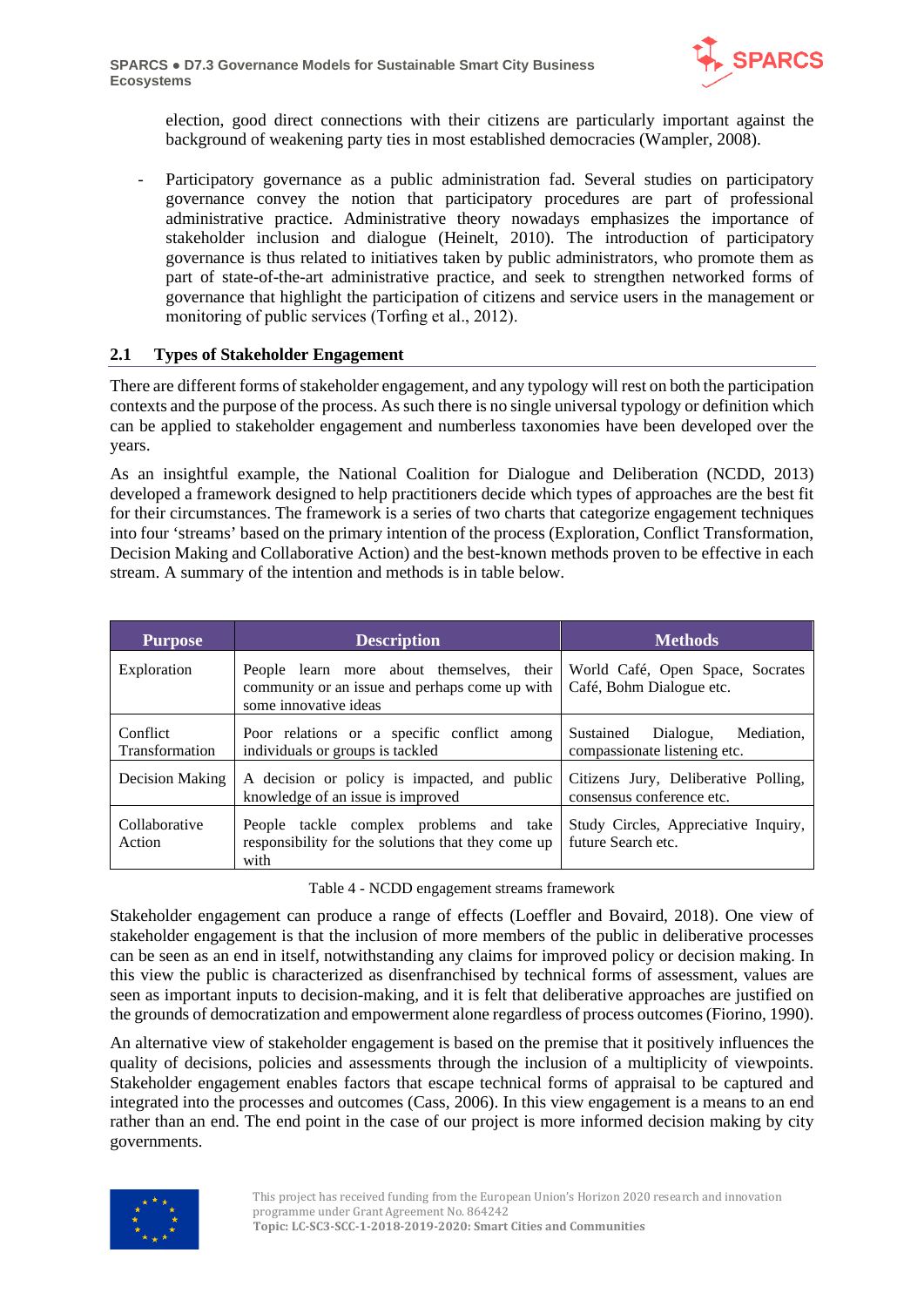

A further product of the stakeholder engagement process is the 'social learning' that is often valued by participants and manifest in a variety of ways including empowerment and agency, social intelligence, self-fulfilment, and a sense of belonging to a shared undertaking (Hunt and Szerszynski, 1999). Stagl (2006) provides a typology of social learning associated with the participation process including cognitive learning (largely informational), mutual understanding (an ability to appreciate the values of others through offering and receiving justifications for positions), trust and respect in group-building and learning about societal needs and the institutional changes required to satisfy them.

From a policy perspective, stakeholder engagement has been seen by policy makers to improve policy but more importantly to create legitimacy (Fiorino 1990). This legitimacy can be seen as being attached to the resulting outcomes, to decisions taken after the DE process or to the institutions and organizations that sponsor, commission, or conduct such processes. In an era when trust in a variety of public and private sector institutions has been eroded, stakeholder engagement is seen as an approach which can help to sustain or restore credibility and lead to more inclusive and effective decision making.

It is important to note that in most of the literature there is a consensus that public participation in decision-making, particularly when facilitated in deliberative modes, is thought to be an important response to the shifting power or agency from the state to those of markets and civil society. This is important in the move from government to governance<sup>[8](#page-15-1)</sup> through the creation of more widely legitimate consensus. Hobson and Niemeyer (2011), in a study of the deployment of deliberative processes around climate change in Australia warn that claims about specific deliberation platforms as 'an effective and efficient means of fostering broader adaptive capacity require a more staid and agnostic response' (Hobson and Niemeyer, 2011p.969).

#### <span id="page-15-0"></span>**2.2 Towards successful engagement**

A major criticism is that stakeholder engagement often does not deliver the benefits that are promised. For example, too few citizens are involved in participation for it to have a truly democratizing effect and small deliberative groups can be unrepresentative of the wider population and may impact on the equity of input across the population, the generalizability of findings (O'Neill, 2001b) and the legitimacy of the process (Stirling, 2006). The practice of co-opting and enrolling potential opponents into deliberative processes can tame or reduce radical views and has existed for at least a decade as a managerial orthodoxy (Taylor, 2001). Random selection is put forward as a way of mitigating potential bias but operationalizing such approaches can be challenging and problematic and may not be advisable for selection that require a more purposeful sampling of the stakeholder to be engaged.

The most frequent critique to stakeholder engagement is that of 'decision justification'. This is associated with the idea that stakeholder engagement is used by influential actors to legitimatize a particular outcome (Stirling 2006). For example, sponsors may translate the 'real needs' into those that agencies can realistically provide (Mosse, 2001). Far from being a transformative process in which stakeholders can exert influence over decision making, it becomes a well-honed tool for engineering consent associated with decisions already made in advance (Hilyard et al., 2001).

A substantive issue in areas such as science and technology are the role that privileged groups or 'experts' play in the discourse (Flyvberg, 1998). Some note that stakeholder engagement serves to benefit those who are 'expert' in conducting such processes be they academics, practitioners or policy makers, whose ability to create and sustain this discourse is indicative of the power that they possess in the construction of a particular reality (Cook and Kothari, 2001). Facilitation plays a key role in many approaches to stakeholder engagement and there is potential for this 'expert' to abuse their role and act strategically. In effect, the purpose of the facilitation should be to expressly counter the possibility of strategic behaviour, especially in preventing discursive dominance of individual participants or experts.

<span id="page-15-1"></span><sup>8</sup> [https://www.jstor.org/stable/1181557;](https://www.jstor.org/stable/1181557) [https://papers.ssrn.com/sol3/papers.cfm?abstract\\_id=1752191](https://papers.ssrn.com/sol3/papers.cfm?abstract_id=1752191)



This project has received funding from the European Union's Horizon 2020 research and innovation programme under Grant Agreement No. 864242 **Topic: LC-SC3-SCC-1-2018-2019-2020: Smart Cities and Communities**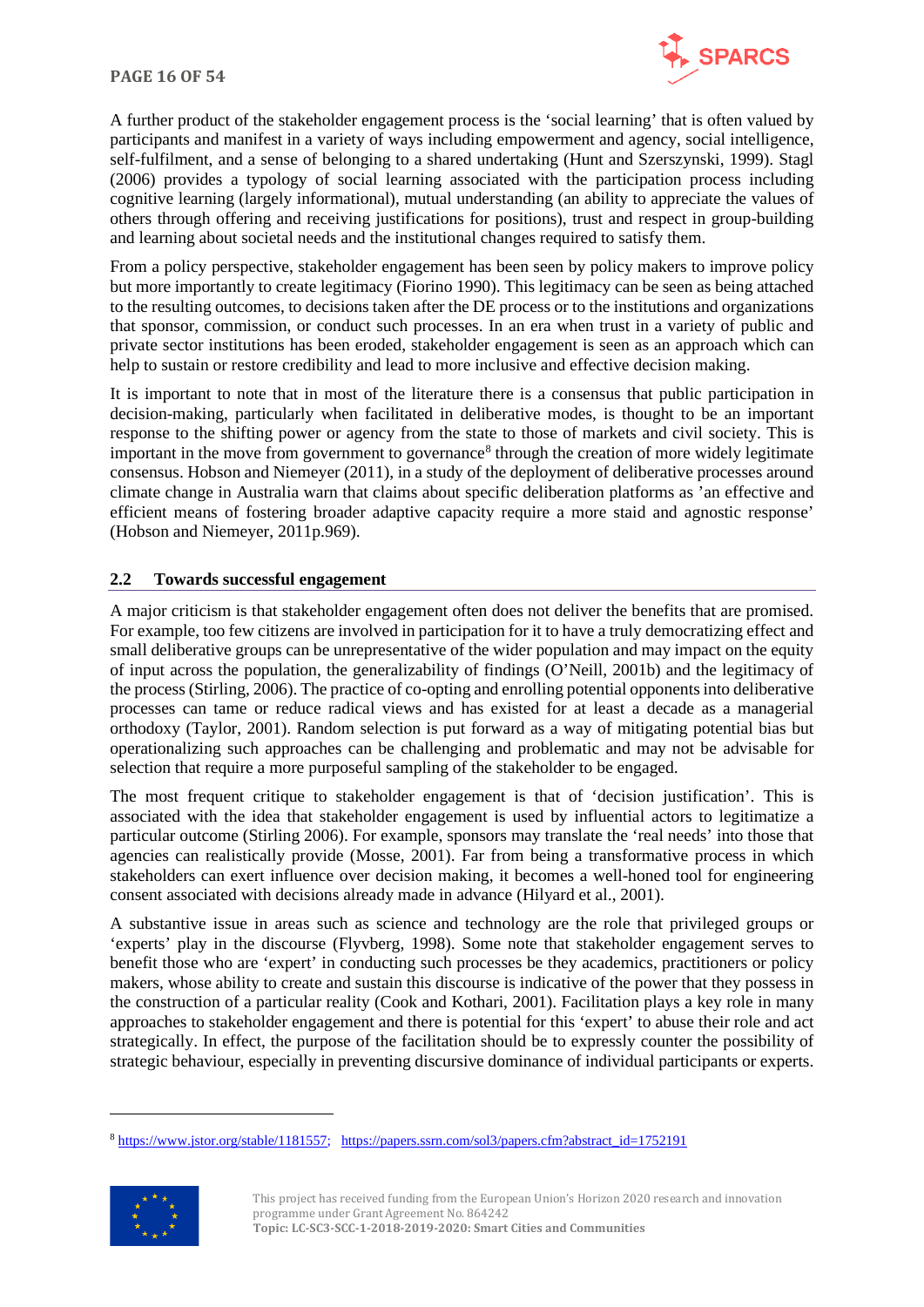

It is widely acknowledged, even by its advocates, that stakeholder engagement can be a time-consuming, costly and intensive effort. The intangible benefits claimed to accrue from deliberation namely legitimacy, trust and social learning are mobilized in response to criticisms associated with the costeffectiveness of the process. They provide, however, only a partial riposte. In one of the only studies to compare deliberative and more traditional public engagement (in the realm of the development of innovative transport policies in Munich), the more inclusive stakeholder engagement study did not compare favourably (Hajer and Kesselring, 1999). In a review of the growing body of learning and evidence Involve and the National Consumer Council (NCC, 2008) identify nine principles underpinning effective public engagement and identified good practice may inform the design and underpin effective engagement.

These are that the process:

- makes a difference to participants, decisions, and policy
- ensures that the information provided to participants, the reporting of participants' views, and the channels by which their views feed into policymaking are transparent
- ensures integrity and openness
- is tailored to circumstances and is designed to meet specific aims and objectives, and to meet the needs of participants as well as those of the decision or policy makers
- involves the right number and type of people
- treats participants with respect and values their contribution
- gives priority to participants' discussions, learning and feedback
- is reviewed and evaluated to improve practice
- keeps participants informed.

#### <span id="page-16-0"></span>**2.3 Obstacles to engagement and solutions**

Several contributions have analysed practical examples of participation processes in order to obtain a comprehensive understanding of the problems, barriers and threats to the implementation of this practice, as well as of the techniques and processes that have characterized successful public inclusion (Ianniello et al., 2019; Fedele et al., 2016). The emerging pattern and recurrent themes that have contributed to successful participation are clustered around three categories:

- Contextual factors;
- Organizational arrangements;
- Result-related issues.

#### <span id="page-16-1"></span>**2.4 Contextual factors and Organizational arrangements**

By contextual factors it is meant those given variables which influence the engagement process but can hardly be modified. These variables include information deficit and asymmetries among participants as well as the attitude of officials.

As far as information deficit and asymmetries are concerned. Indeed, it will be pointed out as the two real cases analysed (Espoo and Leipzig) shown different stakeholders have often little knowledge of the issues and motives of others, each stakeholder engages with situations from their different traditions of understanding, and the more the issue at stake is complex or technical, the knowledgeable stakeholders may find it difficult to participate.

The meta-analysis by Ianniello et al (2019) reveals that the main consequences of information deficits and asymmetries for engagement processes have been limited focus and unrealistic expectations. While asymmetric information limits the goals and agenda of many involvement efforts to the goals and agenda of the organizers, participants may have unrealistic expectations about the actual influence they could

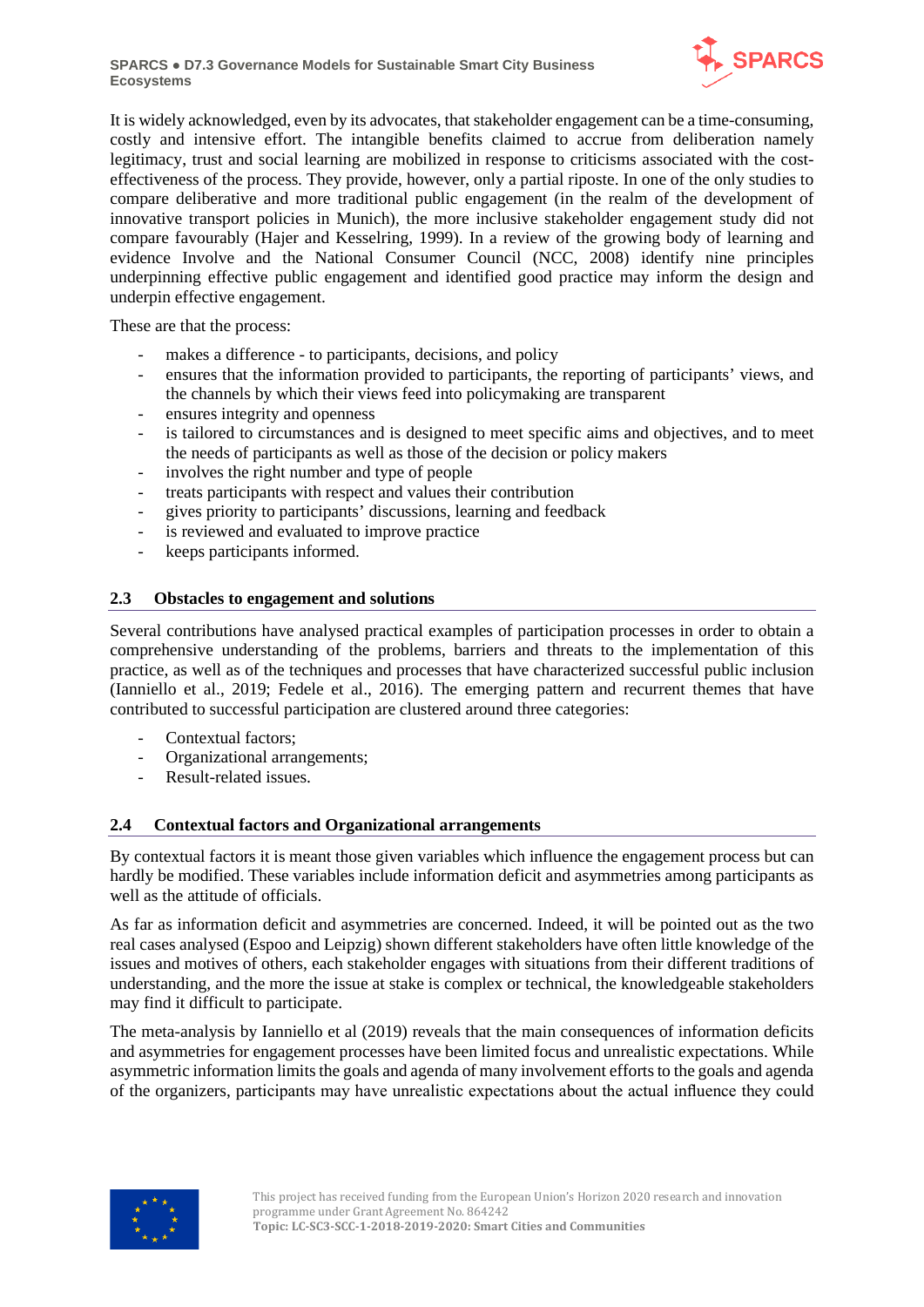

have precisely because they do not properly share in the involvement efforts. Many wicked problems<sup>[9](#page-17-2)</sup>, such as climate change, are increasingly global in scope, and stakeholder at local level may not be able to understand just how their actions can resolve the issues of concern.

On the other hand, officials often see civil dialogue as a palliative for the challenges posed by exclusionary or unpopular policies. This implies not wanting to let go of power and control with a "ticking the box" attitude which shows little appreciation for public involvement and deprives the processes of influencing the real issues at stake, while decision-making is effectively carried out somewhere else. Official support matters for participation: bureaucratic structures (e.g., "red tape" and hierarchical authority) are a major barrier to effective participation.

Differently to contextual factors, organizational arrangements can be influenced (Bryson at al., 2013). The real-world examples revealed that among these variables the ones which contribute most to engagement are community representation and process design. The main potential problems that have been identified in term of representation can be grouped in three categories: selection of participants is never "neutral"; participation is generally limited; representation is often problematic. Similarly, process design and management are vital for the success of participatory processes<sup>[10](#page-17-3)</sup>, especially in relation to the choice and implementation of "appropriate" tools of dialogue and the dynamics of public involvement, which may otherwise jeopardize the outcome of such efforts.

Confused definitions of public engagement mechanisms and little understanding of the advantages and disadvantages of different participation methods have often undermined the inclusion process, or even made it pointless.

#### <span id="page-17-0"></span>**2.5 Result-related issues**

The final category of the factors that most influence participation concerns outcome-related issues and in particular group dynamics and the overall performance of the engagement process itself.

- 1. On the one hand, "leaders" and "elites" within participatory groups may influence civil dialogue as the gatherings tend to be dominated by well-organized minority groups or vocal individuals who may have extreme views. The threat is that group dynamics can become dominant, giving only ritualistic attention to participatory practice in the face, for example, of radical positions, economic pressures or political directives.
- 2. On the other hand, while public inclusion helps engaging people, holds policy makers more accountable and offers an aura of legitimacy to their decisions, it does not guarantee that participatory processes deliver improved outcomes compared with traditional representative democracy. If the aim is policy change, collaborative arrangements are often less efficient and effective at achieving it. Moreover, there are normative and instrumental concerns: if involvement efforts are not carefully designed or implemented, civil dialogue may delay decisions, increase conflict, disappoint participants, and lead to more distrust. Little or no impact have had important consequences for involvement efforts, as well as for the policies under discussion.

## <span id="page-17-1"></span>**3. CASE STUDY: LEIPZIG**

Leipzig is the most populated city in the state of Saxony in Germany with 597,493 inhabitants (31.12.2020, [www.de.statista.com\)](http://www.de.statista.com/). This makes it the 8th largest city in Germany before cities such as

<span id="page-17-3"></span> $10$  Governance models do not necessarily mean participatory processes, as public engagement do not necessary mean the activation of participatory processes.



This project has received funding from the European Union's Horizon 2020 research and innovation programme under Grant Agreement No. 864242 **Topic: LC-SC3-SCC-1-2018-2019-2020: Smart Cities and Communities**

<span id="page-17-2"></span>[<sup>9</sup>https://www.sympoetic.net/Managing\\_Complexity/complexity\\_files/1973%20Rittel%20and%20Webber%20Wicked%20Pr](https://www.sympoetic.net/Managing_Complexity/complexity_files/1973%20Rittel%20and%20Webber%20Wicked%20Problems.pdf) [oblems.pdf](https://www.sympoetic.net/Managing_Complexity/complexity_files/1973%20Rittel%20and%20Webber%20Wicked%20Problems.pdf)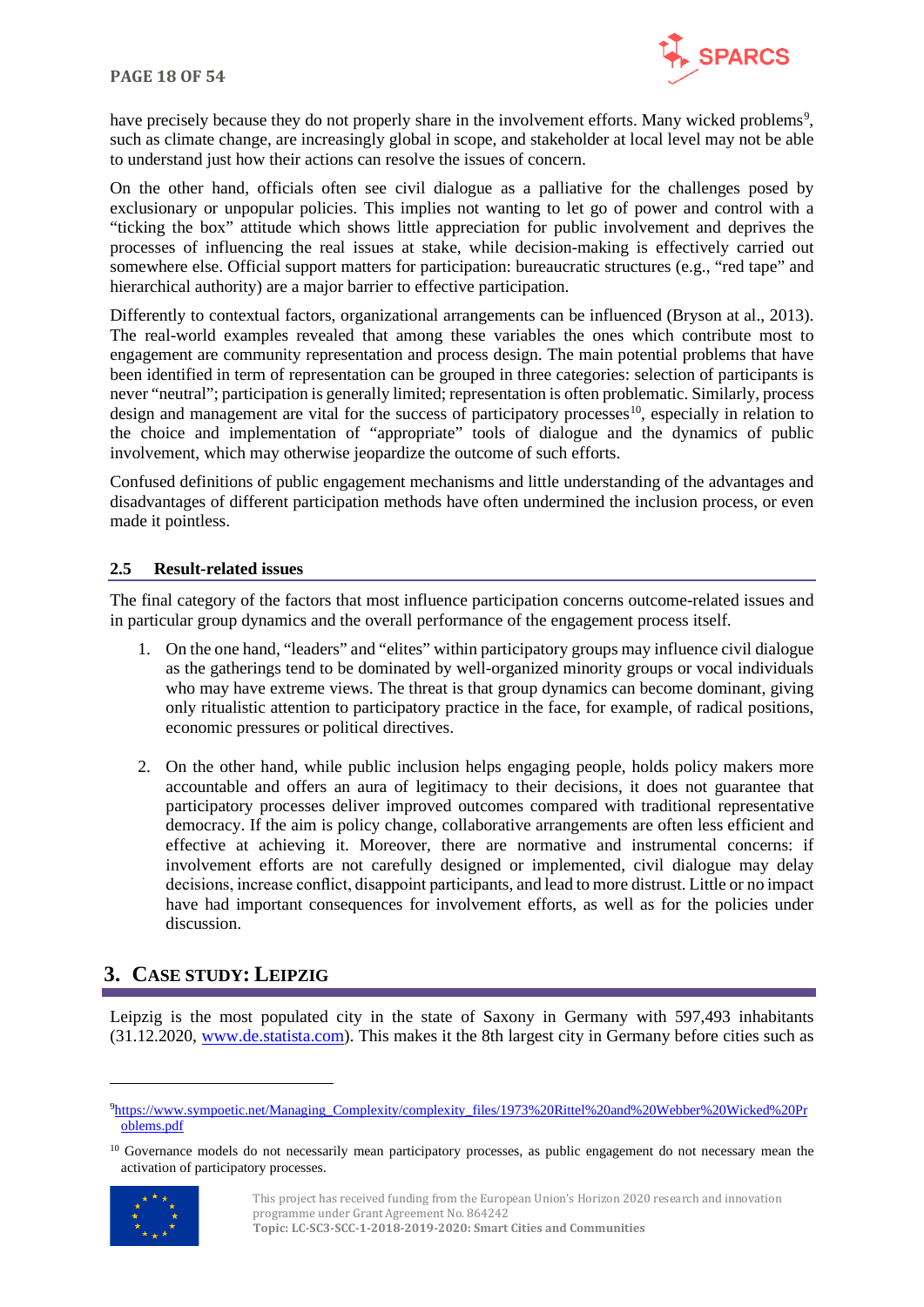

Berlin, Dortmund, Essen, Bremen, Dresden (Saxony's capital), Hannover or Nurnberg, and the second largest city in the former Eastern German states after Berlin. Ten years ago, Leipzig was the 13th largest German city according to the 2011 census with 502,979 inhabitants.

After the German reunification, Leipzig initially lost citizens, but over time has built on its culture, history, and meeting-point tradition to create a vibrant economy: musicians such as Johann Sebastian Bach and Richard Wagner were from Leipzig. Its trade fairs and conventions before the Covid pandemic attracted over 1.2 million visitors a year. Leipzig University is one of the world's oldest universities and the second oldest in Germany.

It was founded in 1409 and its alumni include people like Johann W. Goethe, Gottfried W. Leibniz, Friedrich Nietzsche, and more recently Angela Merkel and nine Nobel laureates. Leipzig's economy is successfully turning from a post-industrial to a knowledge-based economy. The city's strategy focuses on five clusters:

- automotive;
- healthcare and biotech;
- energy and the environment
- logistics and services;
- and media and creativity.

Although four large companies belonging to the automotive industry (Porsche, BMW) and logistic sector (DHL, Amazon) have their headquarters in Leipzig, small and medium enterprises (SMEs) form the backbone of the local economy. Two out of three employees in Leipzig work for companies with less than 250 employees. Leipzig prides itself of being the fastest-growing sustainable city in Germany: the city has participated since 2011 in the "European Energy Award" and received its gold certification in 2017. Since 2018 Leipzig together with the city of Dresden is one of the 12 Digital Hub Initiative regions recognized and supported by Germany's Federal Ministry for Economic Affairs and Energy.

Each hub is responsible for making advancements in certain areas of technology. Leipzig is the official Hub in Germany for smart infrastructure with an emphasis on energy, smart city, e-health, and crosssectional technologies. In 2019 it was named European City of the Year at the 2019 Urbanism Awards for its excellence in combining industry, sustainability, and liveability. Both BMW and Porsche have their main development centres for electric cars in Leipzig. The city is committed to reduce gas emissions and becoming a smart city with innovations in the energy, mobility, and IT sectors.

#### <span id="page-18-0"></span>**3.1** The vision<sup>11</sup> for the City of Leipzig

The overall city vision can be analysed observing its main city-wide strategic plan, i.e. "INSEK Leipzig 2030" (Integrated Urban Development Concept), an integrated urban development strategy approved in 2018 under the principle "Leipzig is growing sustainably!" which followed from "SEKo Leipzig 2020" endorsed in 2009. Such strategic vision is based on ensuring economic strength, handling financial resources responsibly, ensuring the use of democratic principles, the creation of social cohesion, and using natural resources responsibly to preserve and improve environmental conditions. The City of Leipzig predicts 10 challenges that will arise because of the strong growth in its population:

- affordable housing,
- cultural identity,
- education infrastructure,
- green spaces in the city and quality of the built environment,
- high quality growth,

<span id="page-18-1"></span><sup>&</sup>lt;sup>11</sup> As a step toward the City Vision 2050 that will be defined for each LH and FC in the Work Package 1, Deliverable1.11 and synthetized in a comprehensive document, covering urban, technical, financial and social aspects. A draft version developed by M12 (October 2020) has been considered. The final vision, fed with the inputs from the tasks and deliverables, will be finalized in M60.

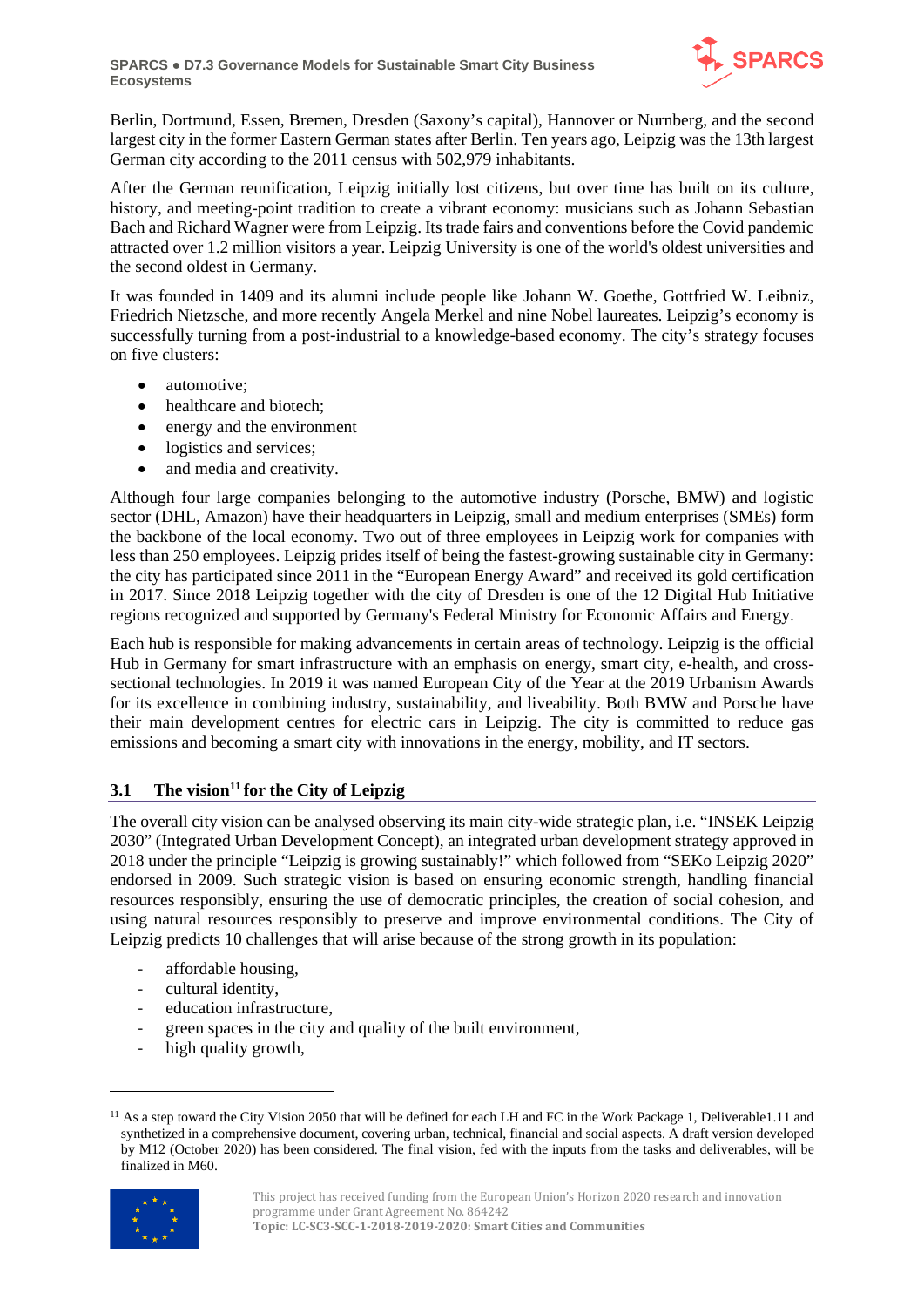

- modern and local administration,
- precautionary land and property management,
- social justice.
- sustainable mobility
- urban safety.

The city of Leipzig developed INSEK to deal with these challenges in a strategic manner and divided its strategic goals and action fields in four groups:

- ensure life quality,
- create social stability,
- succeed in competition and strengthen the economic base through innovative impulses,
- strengthen its internationality.

To do this, the city of Leipzig has embraced a holistic approach and wishes to implement smart and forward-looking initiatives for and with the community. Collaboration is to be the focal approach of new initiatives to promote communication, synergies, common technologies, shared objectives for the community, and innovative financing models, with the City of Leipzig as the catalyst and pinpoint.

#### <span id="page-19-0"></span>**3.2 Stakeholder engagement: Triangulum and SPARCS projects**

Since 2015 the City of Leipzig has been participating in the Triangulum project to become one of the followers of the first Lighthouse Cities, that is cities which become living labs for conceiving, financing, and testing smart city solutions. In 2019 Leipzig was one of the initiators of the SPARCS project in which it plays the role of a Lighthouse City.

Initially a coordination unit from the Office for "Urban Renewal and Housing Construction Subsidies" (ASW) of the City of Leipzig was responsible for the participation process as well as the development of the Smart City Implementation Strategy within the Triangulum project. This unit was financed only by funds from the Triangulum project. Already during the initial phases of the project, it became apparent that Leipzig was facing stakeholder engagement and digitalization issues.

Hence, a realignment of the working structures was deemed necessary: the "Digital City Unit" (DCU) was established in 2019 under the department of "Economy, Labor and Digital Affairs" and given its own budget to deal with the development and implementation of innovation projects. It would act as a competence centre for digitization within and for the city administration as well as external actors, working as an interface particularly between the municipality and its subsidiaries, that is public utilities and other enterprises.

However, the DCU must work together also with academic and research institutions, private companies, and citizen associations, because smart city issues need to be elaborated and implemented in collaboration between city administration, businesses, civil society and research institutions. One key project is the establishment of an urban data platform to connect the municipality with its public utilities that includes the so called Leipziger Gruppe, that comprises the Leipziger Stadtwerke (energy and heating), the Leipziger Verkehrsbetriebe (public transport) and the Leipziger Wasserwerke (water works).

Furthermore, all topics related to e-government are led by the Department of General Services together with the different city departments which needs to be involved in such consultations.

#### <span id="page-19-1"></span>**3.3 Stakeholder engagement analysis**

The stakeholder engagement regarding Smart Cities has evolved during time due to the new organisational structure (Digital City Unit) and the increasing number of topics and projects this unit is dealing with. During the initial phases of the Triangulum project (2015-2017), the coordination unit from the Office for "Urban Renewal and Housing Construction Subsidies" (ASW) engaged internal and external stakeholders inviting them to three different participation formats:

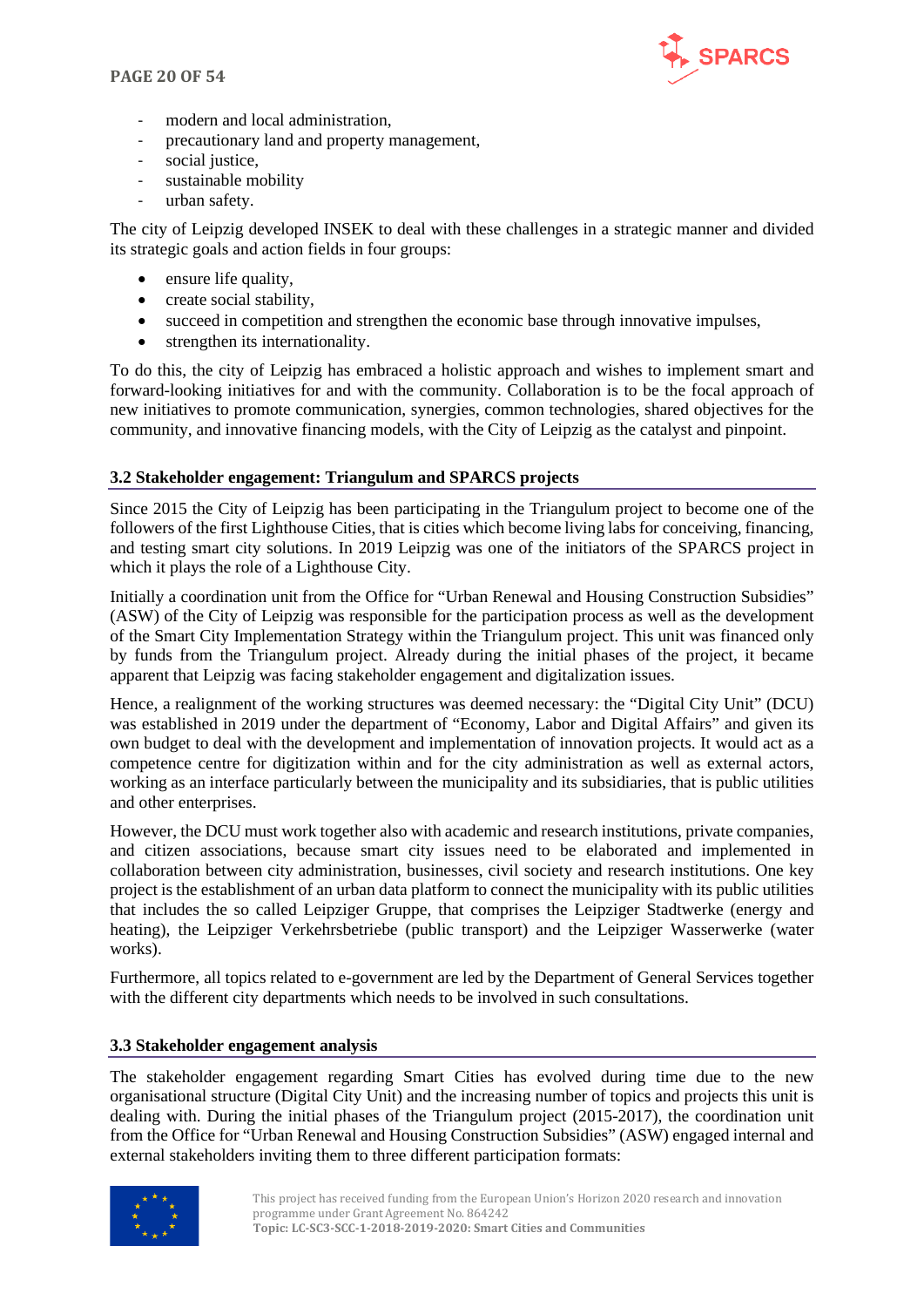

- 1. Future Forum (Zukunftsforum), an advisory and decision-making council to promote knowledge exchanges between the municipality and its public utility companies and to set the framework for joint smart city strategies and projects;
- 2. Future Expert Lab, more practice-oriented discussion groups which brought together the working levels of the city departments and the public utility companies concerned with a specific issue or involved in a specific project;
- 3. Smart City Workshops, meetings which involved the relevant local stakeholders, from citizens to businesses to inform them about smart city developments and discuss possible pilot projects in the district of Leipzig West, which was identified as a test area.

With the establishment of the DCU in 2019, new engagement structures were settled building on past experiences: Future Forums were identified as the most valuable meeting format, while Smart City Workshops revealed ineffective because too few people were involved with different interests and with limited appreciation for the smart city concept, which was still being developed. Future Expert Labs worked fine as working level meetings but had to be given more structure in terms of agendas and expected outputs, while the involvement of higher-level decision-making people within internal and external stakeholders was missing all together to steer the discussion and engagement on important topics.

Since 2019 the work of the Digital City Unit has focused not only on smart city issues, but also on digital issues. The DCU is supported and acts as a facilitator for four different engagement forums to engage selected stakeholders:

- A. Future Forum, inherited from the initial phases of the Triangulum project;
- B. Expert Commission (Expertenkommission), which consists of 12-15 members representing high level decision makers within civil society, universities, the local business ecosystem, and urban innovation experts plus the Mayor of Leipzig; the group meets 3-4 times per year to advise on current issues, the potentials for a smart city and its digital transformation and to initiate joint projects;
- C. Digital Conference (Digitalkonferenz), which brings together the heads of the different departments and offices within the city administration and the middle-management level of the public utilities (energy supplier, public transport company, etc.) to allow for cross-functional and cross-sectoral exchanges and discussions; it meets once or twice a year;
- D. Digital Accomplices (Digitalkomplizen), a more open working group which addresses all employees of the city administration and public utilities concerned with or interested about smart city and/or digitalization issues; it brings together 60-70 people twice a year to discuss the actual details and implementation of specific strategies and initiatives decided at higher level.

All four engagement formats are mainly concerned with co-commissioning, which is about defining priorities and needs, and co-designing, that is defining together selected strategies and projects.

The Expert Commission often sets the agenda for future developments but can neither take decisions for the City nor allocate budgets, which are prerogatives of the Mayor and the City Council. The engagement model foresees that the Mayor and the Vice Mayors of the City meet regularly (4-5 times p.a. or as necessary) in the Digital Board (Digital Dienstberatung) with the CEOs of the Leipziger Gruppe and the Head of the DCU to discuss and decide on strategic smart city issues and digitalization projects.

The DCU is responsible for the preparation of these meetings and the implementation of decisions through the support of the various engagement structures set up with the municipality and its key stakeholders. Eventually all decisions must be approved by the City Council.

The initial engagement structure revealed to be relatively complicated and over the past two years it has been made more flexible and informal, so that the Digital Conference has met only once a year of the foreseen two and the Digital Accomplices only twice of the planned 3 or 4 times, while the Future Forums have once more revealed the most successful format and are in their 19th edition since 2015.

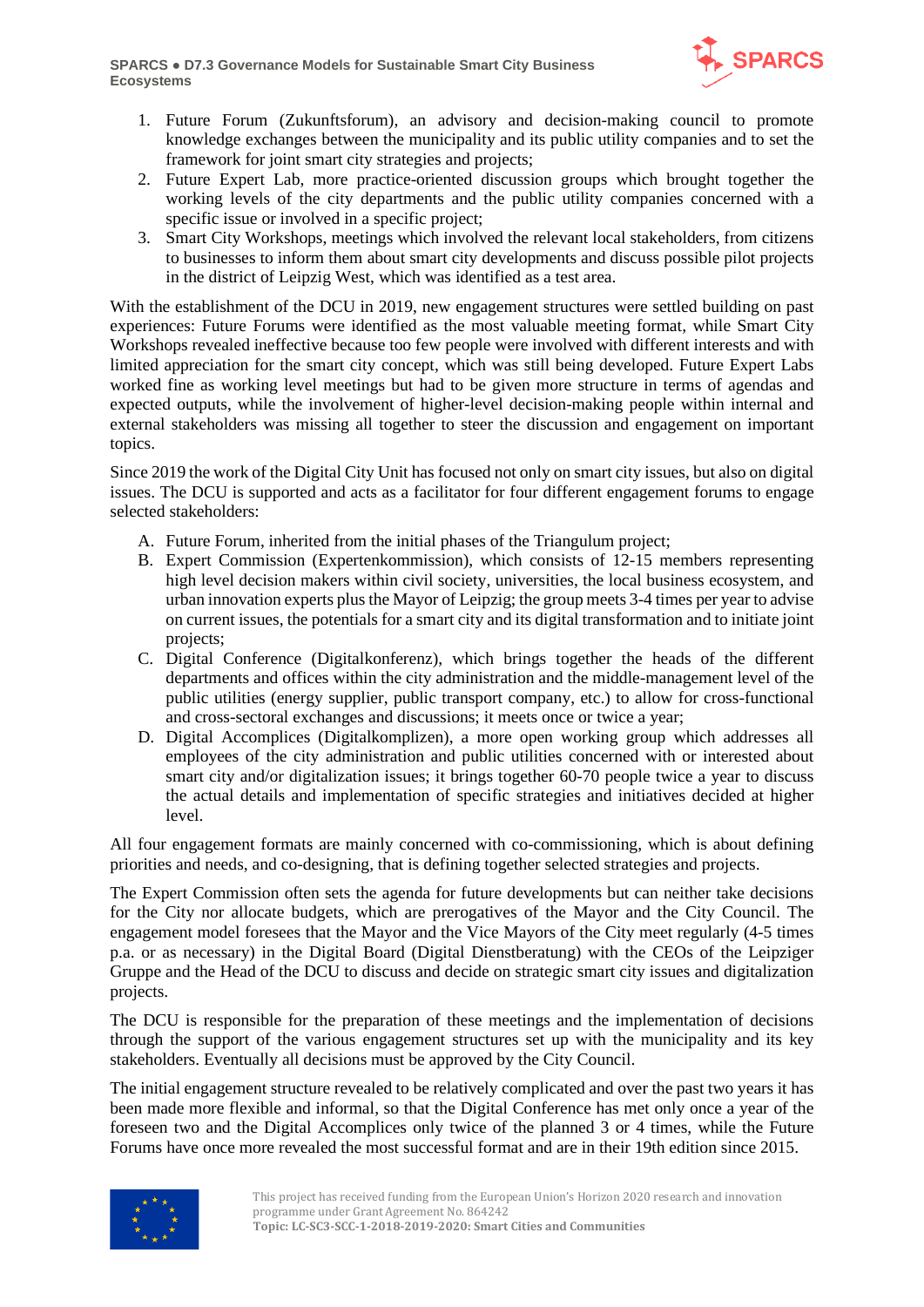#### **PAGE 22 OF 54**



From an organizational point of view, participant selection and agendas are mostly decided by the DCU, even though Future Forums and Digital Accomplices are more flexible. An invitation is not necessarily needed to participate in a Digital Accomplice, while stakeholders can ask to join a Future Forum they were not directly invited to. Agendas have become more formalized over time to gain more focused engagement, even though future agendas might be influenced by the inputs offered by stakeholders in the various meetings.

Indeed, all formats are open and consultative, allowing for different viewpoints and information to be shared freely, even though no final decision regarding city strategies and policies is taken. Similarly, to agendas, desired outputs are shared from the very beginning so that participants are aware of what is required. Some stakeholders report that over time the formalization of agendas, deadlines and output have been increasing, since the engagement processes have move into actual decision-making on salient issues.

Over time it became obvious that participants appreciate the visibility they can gain through these engagement processes, in particular external stakeholders value the exposure to the Mayor in the Expert Commission and the opportunity to gain even more visibility in the Future Forums, which are always well attended.

Stakeholders also appreciated the learning and networking they enjoy from participating in all engagement formats, but they do not find that their participation leads to increased resources or funding, which are a longer shot in the future (for example European funds), nor that it leads to changes or innovations within their organizations, but rather adaptation, probably once more because real change and innovation take time.

|              | <b>Dimension</b>      | Component                                   | <b>Finding</b>                         |
|--------------|-----------------------|---------------------------------------------|----------------------------------------|
|              | Internal value        | Associational value (visibility/support)    | Yes                                    |
| creation     |                       | Transferred value (increased resources)     | No, only long term                     |
|              |                       | Interaction value (Learning/network access) | Yes                                    |
| Value        |                       | Synergetic value (innovation/change)        | Limited                                |
|              | External value        | Shared decision                             | Some                                   |
|              |                       | Trust building                              | Yes, retention                         |
|              |                       | Efficiency                                  | No efficiency effects (for now)        |
|              |                       | Quality                                     | Enhanced strategies and policies       |
|              | Phase in policy cycle | Level of coproduction                       | Co-commissioning, Co-design            |
| Arrangements | Accessibility         | Width of engagement                         | Authority decides, minor inclusiveness |
|              |                       | Depth of engagement                         | Some openness                          |
|              | Formalization         | Of the process                              | Yes, increasing over time              |
|              |                       | Of the output                               | Yes                                    |
|              | Coordination          | Device                                      | Structure                              |
|              |                       |                                             |                                        |

Table 5 - Summary findings according to the analytical framework

<span id="page-21-0"></span>**Stakeholders recognize that the engagement process improves the quality of the strategies and policies which will be decided upon, that some consensus is reached, and that trust has been built among participants, so much that stakeholders have continued participating over time and involvement has grown.** 

**Yet, they realize that such processes are not necessarily efficient as they require a lot of time in exchanges and negotiations, even though they will hopefully lead to quicker decisions and policy implementation than would have been otherwise.** 

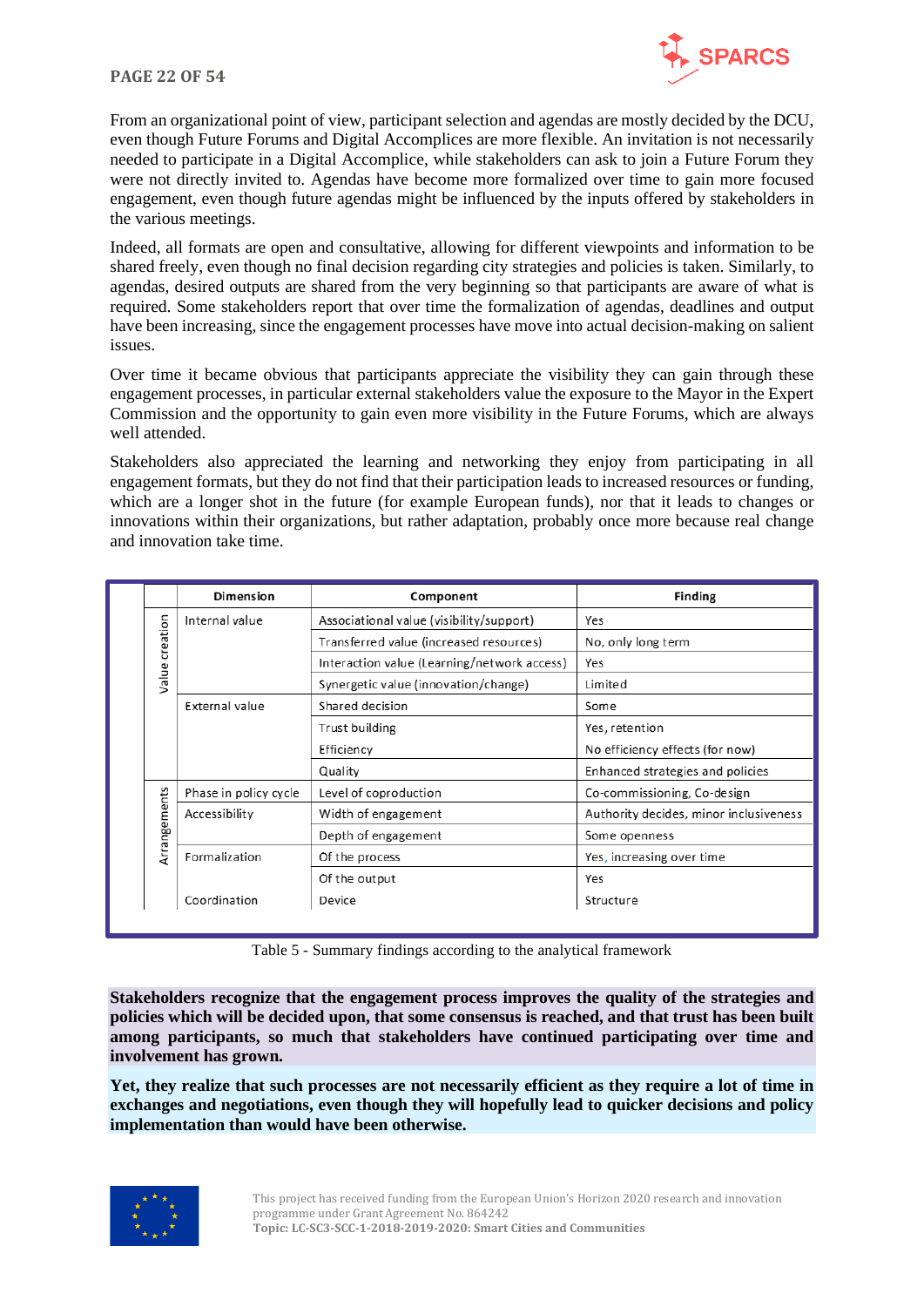

#### <span id="page-22-0"></span>**3.4 Critical issues**

From several remote interviews with external and internal stakeholders some critical issues have emerged:

- Difficulty in dealing with new, non-core issues: until 2017 the concept of smart city was a nice, fashionable issue, and digitalization was neither a key policy issue nor a priority for key decision makers such as the Mayor or the CEOs of key public utilities.
- Digital Conference: this engagement forum has not achieved its objectives and needs to be rethought or eliminated. Indeed, municipal department do not appreciate the cross-functional impact of smart city issues and digitalization and send their key responsible people for such issues rather than attending themselves. Managers from external stakeholders do not find such meetings useful as they are very much focused on internal stakeholders and no real decision or discussion happens. Finally, it was a confrontation with operational municipal staff which already happens at the Digital Accomplices.
- Efficiency to be further verified: many resources have been invested in these engagement processes and the learning phases since the early phases of Triangulum project; an overall evaluation with a cost and benefit analysis might be worthwhile.
- **Remoteness from citizens: the initial engagement experiments in Leipzig West to involve** citizens and local businesses directly did not work; hence the process is now involving only large institutions and organizations and mainly public utilities; yet smart city concepts and digitalization to work will require people's engagement.
- The Covid-19 pandemic has postponed or forced many meetings online in 2020, which has made their organization more cumbersome with less engagement, sharing and consensus building in comparison to the final phases of the Triangulum project in 2019.

#### <span id="page-22-1"></span>**3.5 Lessons learnt in Leipzig**

The case study of the City of Leipzig has led to important learnings and take away lessons for stakeholder engagement.

It is important to recognize stakeholders of different nature (municipality departments vs. public utilities vs. experts) and at different levels (decision-making vs. working/organizational level) and offer the right engagement formats. This could lead to establish different fora for the general public and the specialists.

As concerns the municipality, it is crucial to involve both elected and unelected officials.

- $\checkmark$  Specifically, it is necessary that key elected officials support both the engagement process and the issue around which the engagement process is built.
- $\checkmark$  It is fundamental to design how to link the stakeholder engagement structure to the formal structure of the municipality and its procedure.
- $\checkmark$  The unit tasked with managing the engagement process needs to be endowed with a sufficiently large budget and staff and cannot be too detached from the municipality's formal organizational structure and decision-making procedures.
- $\checkmark$  The organizational arrangements designed to engage stakeholders need to be flexible so to be modified according to the critical issues which emerge.
- $\checkmark$  Efficiency needs to be verified in the long run, to justify an engagement process which usually requires greater resources initially but guarantees a smoother, faster, and more cohesive implementation and delivery phase.
- $\checkmark$  It is necessary to think of all risks and consider alternative options in case of major events, such as a pandemic, to be able to continue to successfully engage stakeholders.

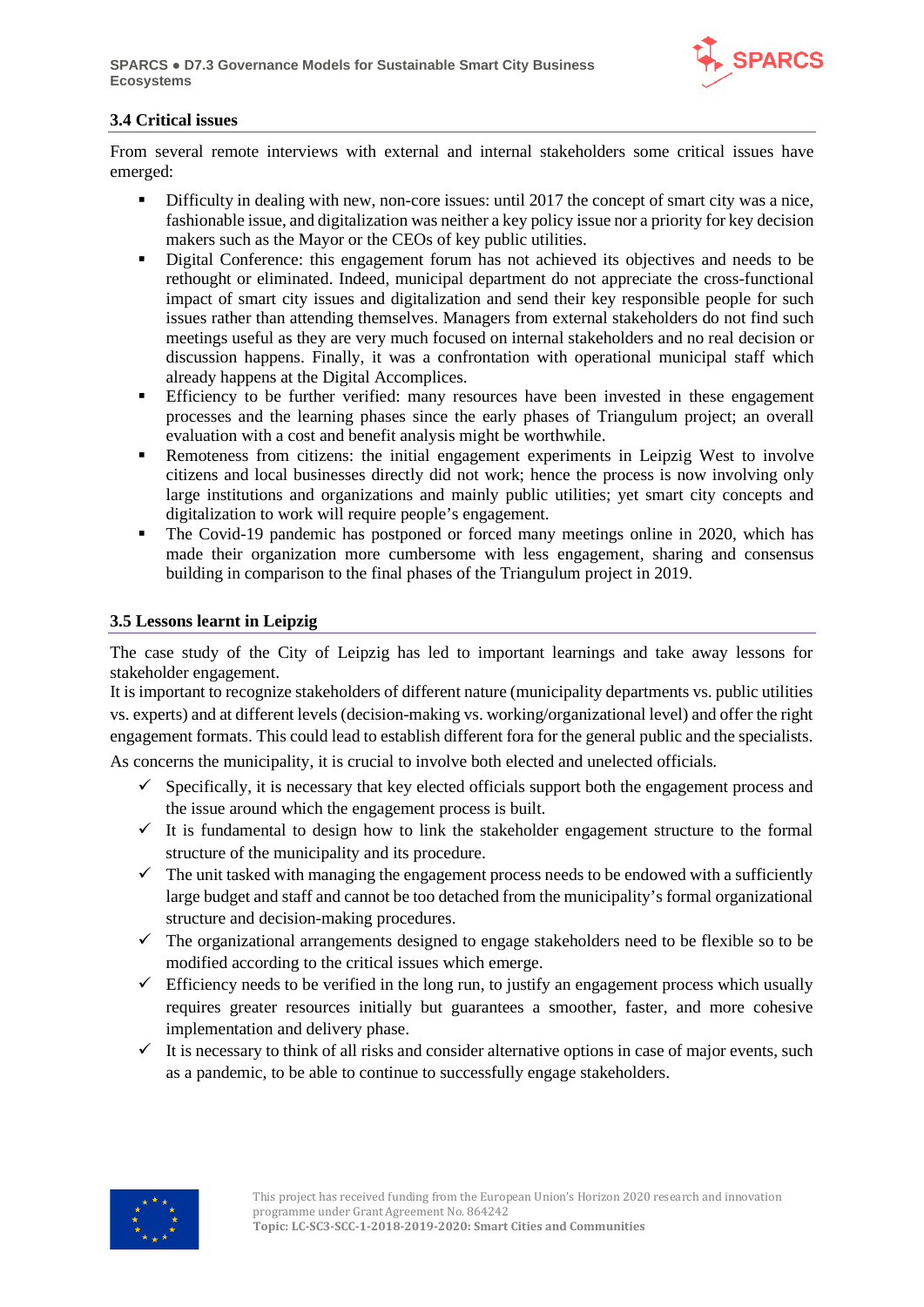

## <span id="page-23-0"></span>**4. CASE STUDY : ESPOO**

Espoo is the second largest city in Finland after the capital Helsinki and with over 292,913 inhabitants (November 2021, StatFin) it is its fastest growing city. It is a "network" city with five urban centres and forms a major part of the large metropolitan area known as Greater Helsinki, which is home to over 1.5 million people.

At the beginning of the 19th century Espoo was a rural municipality of about 9,000 inhabitants. Agriculture was the primary source of income, with 75% of the population making their living from farming. It started to grow rapidly in the 1940s and 1950s, developing from a rural municipality into a fully-fledged industrial city, gaining city rights in 1972. Due to its proximity to Helsinki, Espoo soon became popular amongst people working in the capital. In the fifty years from 1950 to 2000, the population of Espoo grew from 22,000 to 210,000.

Today Espoo is a thriving technology centre, where over 200 international corporations have established operations including Nokia, HMD Global, Tieto-Evry, KONE, Neste, Fortum, Orion Corporation, and Foreca, as well as video game developers Rovio and Remedy Entertainment.

It also hosts the VTT Technical Research Centre of Finland and the Aalto University, which contains the Aalto University School of Business and Aalto University School of Arts, Design and Architecture, where Chemistry Nobel prize winner Artturi Virtanen taught at the former TKK's Chemistry Department. Espoo is part of the national sustainability strategy network 6Aika<sup>12</sup>, which focuses on sustainable development of the 6 largest Finnish cities by facilitating smart solutions, more open approaches, and the development of new businesses.

In 2017, Espoo was named the most sustainable city in Europe in a benchmarking study using the Sustainable Development Goals (SDGs) and based on the idea of continuous improvement of its natural, socio-cultural, and economic assets $^{13}$  $^{13}$  $^{13}$ .

#### <span id="page-23-1"></span>**4.1 The vision for the City of Espoo[14](#page-23-4)**

The Espoo Story is Espoo's official strategy, which was developed with its citizens and approved by its City Council in 2017 for the council term 2017-2021. In 2021, the newly elected city council approved a new Espoo Story for 2021-2025. This study focuses on the current Espoo story.

Its name pays homage to Espoo's over 500-year history. The Espoo Story is based on three values and operating principles:

- Espoo is resident- and customer-oriented: its best resources are its residents, communities, and companies. An active involvement of residents in the development of services and a comprehensive cooperation with partners ensure effective services that meet the needs of the residents; hence Espoo needs to be a good place for everybody to live, learn, work and be an entrepreneur and a place where residents can truly make a difference;
- Espoo is a responsible pioneer: its people need to be broad-minded, creative, and open; they need to challenge the status quo and have the courage to be innovative using research and international experience to develop Espoo as an economically, environmentally, socially and culturally sustainable manner;

<span id="page-23-4"></span><sup>&</sup>lt;sup>14</sup>As a step toward the City Vision 2050 that will be defined for each LH and FC in the Work Package 1, Deliverable1.11 and synthetized in a comprehensive document, covering urban, technical, financial and social aspects. A draft version developed by M12 (October 2020) has been considered. The final vision, fed with the inputs from the tasks and deliverables, will be finalized in M60.



This project has received funding from the European Union's Horizon 2020 research and innovation programme under Grant Agreement No. 864242 **Topic: LC-SC3-SCC-1-2018-2019-2020: Smart Cities and Communities**

<span id="page-23-2"></span><sup>12</sup> <https://6aika.fi/en/city/espoo-2/>

<span id="page-23-3"></span><sup>13</sup>Espoo conducted Voluntary Local Review (VLR) about the SDGs/Agenda 2030 in 2020: [https://www.espoo.fi/en/city](https://www.espoo.fi/en/city-espoo/sustainable-development/sustainable-development-goals/espoo-voluntary-local-review-vlr)[espoo/sustainable-development/sustainable-development-goals/espoo-voluntary-local-review-vlr](https://www.espoo.fi/en/city-espoo/sustainable-development/sustainable-development-goals/espoo-voluntary-local-review-vlr)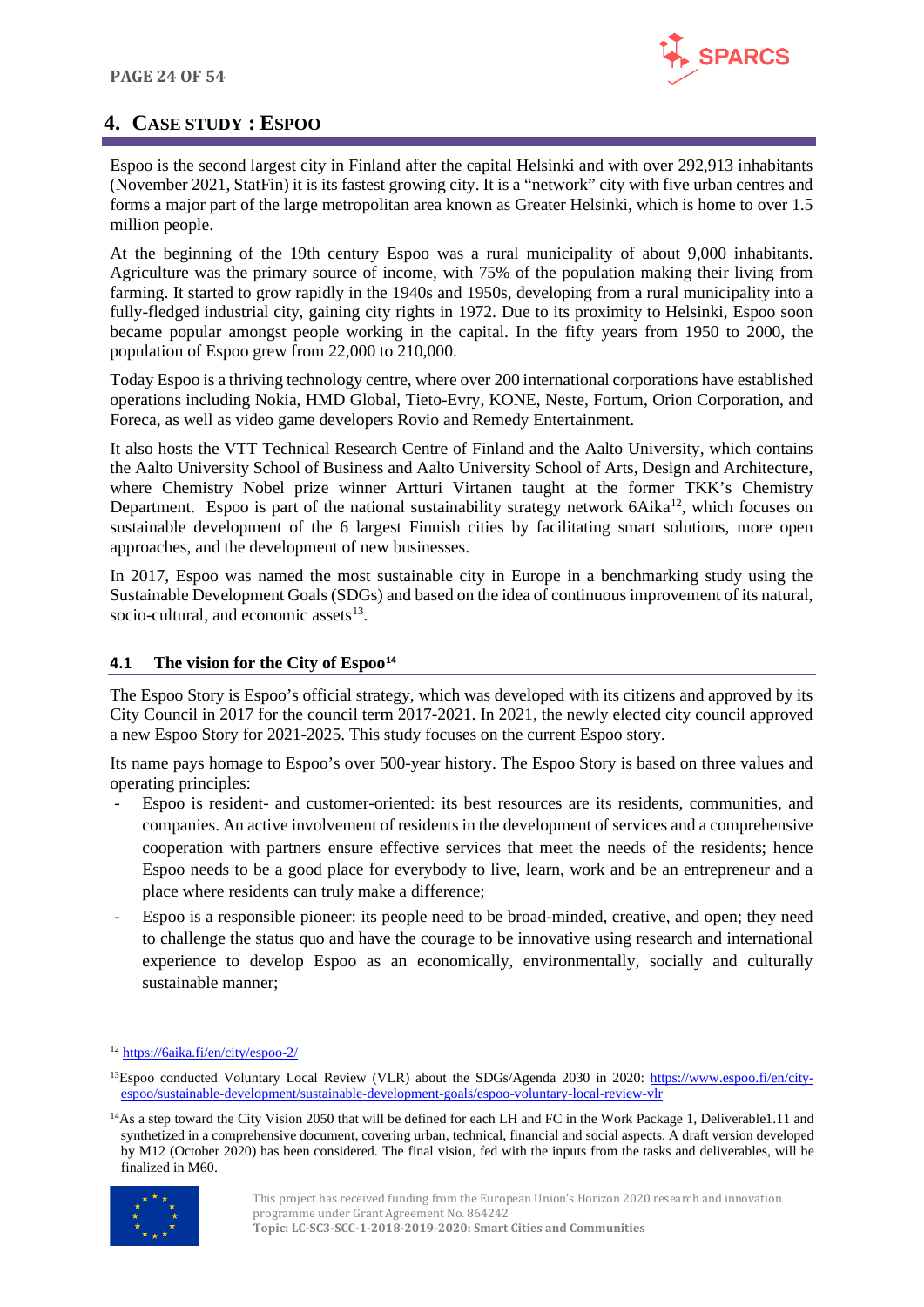

Espoo is fair: people need to be open and treat each other with equality, humanity, and tolerance. Hence, the city plans to attract enterprises and innovative businesses and maintain an open, participatory city administration based on trust and collaboration. According to the Espoo Story, key objectives in 2017-2021 have included: increased public participation, building upon the dynamic culture and economy, sustainability, and citizen health.

As far as sustainable development is concerned Espoo intends to reach carbon neutrality by 2030 and reduce overall emissions 80% in comparison to 1990<sup>15</sup>. In 2018, Espoo joined the Covenant of Mayors for Climate and Energy 2030, though its goals surpass even those of the over 1000-city movement. In addition, Espoo is a part of UN's SDG City Leadership program, acting as an official pioneer for goals 4 (quality education), 9 (industry, innovation and infrastructure) and 13 (climate action). The city is planning to reach all SDG targets by 2025 to demonstrate the ability for other cities to follow suit.

To achieve this vision, four cross-administrative development programs have been established as platforms that allow the city, together with its partners, to develop innovative solutions through experiments and pilot projects in line with the Espoo Story 2021-2025. The four cross-administrative development programs are:

- The Dynamic Espoo development program;
- The Healthy Espoo development program;
- The Sustainable Espoo development program;
- The Events together in Espoo development program.

Just to compare, in Espoo Story 2017-2021, the development programs were:

- A participatory Espoo
- Inspiring, dynamic Espoo
- Sustainable Espoo
- Healthy Espoo

The projects of each cross-administrative development program help find solutions that will allow Espoo to reach the SDG targets such as low-carbon mobility, clean energy and circular economy, while facilitating the daily life of Espoo residents and tackling the future challenges of a smart city. The goal of the City of Espoo is to find local solutions for solving global challenges.

#### <span id="page-24-0"></span>**4.2 Stakeholder engagement: Sustainable Espoo development program**

The Sustainable Espoo<sup>[16](#page-24-2)</sup> development program is currently in its third wave for the period 2021-2025. Under the program the three big targets for Espoo are:

- maintaining the status of most sustainable city in Europe;
- becoming an SDG city by 2025;
- being carbon neutral by 2030.

Within the Sustainable Espoo development program, the city has identified different working areas", that are smart city solutions, climate action, and circular economy, and target benefits to achieve its goals, that is:

- smart city and digitalization with an emphasis on innovative solutions;
- low-carbon transport to revamp mobility;
- the Espoo goals go beyond just modifying generation;
- sustainable lifestyles through the personal responsibility of residents; and

<span id="page-24-2"></span><span id="page-24-1"></span><sup>16</sup> The official Finnish name is Kestävä Espoo



This project has received funding from the European Union's Horizon 2020 research and innovation programme under Grant Agreement No. 864242 **Topic: LC-SC3-SCC-1-2018-2019-2020: Smart Cities and Communities**

<sup>15</sup> <https://www.espoo.fi/en/kestava-kehitys/espoos-climate-goals>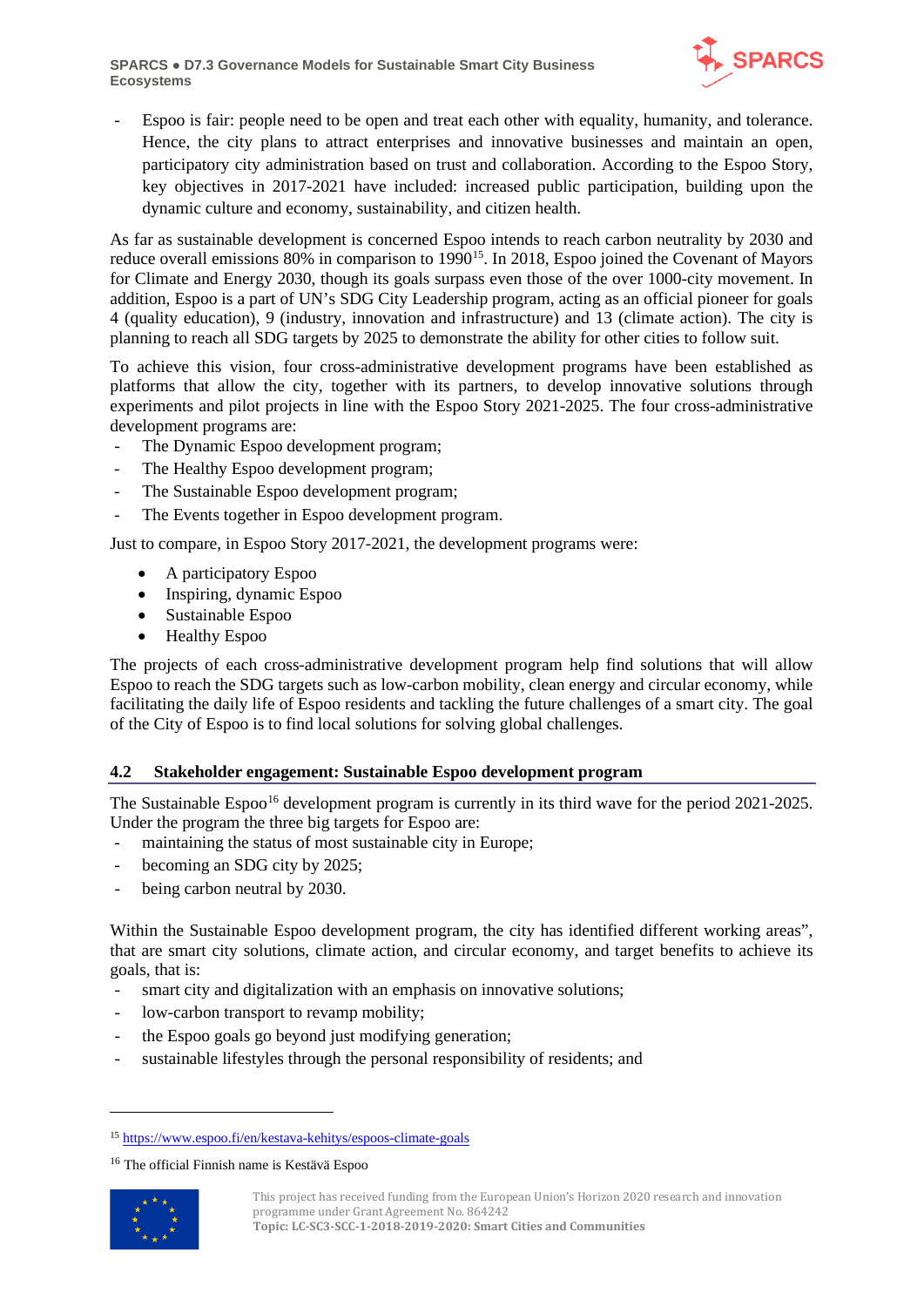

increased access to local nature for recreation to reinforce the importance of the efforts the city is making.

This is to be achieved in partnership with citizens, private sector, RDI institutions, universities, NGOs, national and regional government, international institutions and networks. The objectives set by the City Council for the Sustainable Espoo program 2021–2025 are:

- implementing, through extensive cooperation with partners, innovative, local and sustainable urban solutions that will serve as global examples of how to achieve carbon neutrality and protect biodiversity;
- developing and spreading activities that will open Espoo, its developing areas and nature solutions as an increasingly interesting research and development area for companies and research institutes;
- creating a roadmap for the climate work done by the city and together with the Espoo community, assessing and strengthening its carbon handprint and supporting in a significant way the achievement of carbon neutrality goal included in the Espoo Story;
- contributing to strengthening all aspects of sustainable development in the city corporate group's operations and creating solutions to ensure that the UN's Sustainable Development Goals (SDGs) are achieved in Espoo and other cities.

The Sustainable Espoo development program is promoted by a Steering Group composed by 10 council members representing all parties present in the Council, 9 office holders including the Mayor, and a few permanent experts, which coordinate and manage its workings through a Sustainable Development Unit within the Strategy Department of the City of Espoo.

The Steering Group meets ca. five times a year and agrees on projects that need to be developed to achieve the targets set by the Espoo Story. The team within the Strategy Department which coordinates the work was initially a small unit composed by 3 people within the Technical and Environment Department. Between 2017 and 2021 it obtained more funding, hired more people, and became the Centre of excellence for sustainable development<sup>[17](#page-25-0)</sup> with 30 people directly under the Mayor office, which increased its relevance for the City and made it more influential, central to decision-making, and effective.

This growth and institutionalization allowed it to manage more and more projects decided by the Steering Group. For example, in 2018 a total of 23 projects were developed. For each project the Steering Group sets, and Centre of excellence for sustainable development manages, task forces and working groups composed of anywhere between four and ten people representing top municipality officials and senior civil society experts, such as the top management of utilities, research outfits, etc.

Projects have yearly targets, which are regularly reviewed by the Steering Group, because conditions may change especially when dealing with fast changing technologies and innovations and to ensure progress towards the overall objectives set by the Sustainable Espoo development program and the Espoo Story.

The projects of the Sustainable Espoo development program have focused on:

- creating urban districts where clean and smart solutions can be developed and tested;
- promoting digitalization and developing smart city ecosystems using 5G smart poles and IoT applications together with Nokia and other industry leaders;
- developing new operating models for circular economy to promote the development of business
- activity, sustainable economic growth, and sustainable lifestyles;
- working together with local stakeholders to develop commercial energy, mobility and ICT solutions for positive energy districts as EU Lighthouse City within the SPARCS project and beyond;

<span id="page-25-0"></span><sup>1</sup>[7https://www.espoo.fi/en/kestava-kehitys/centre-excellence-sustainable-development](https://www.espoo.fi/en/kestava-kehitys/centre-excellence-sustainable-development)



This project has received funding from the European Union's Horizon 2020 research and innovation programme under Grant Agreement No. 864242 **Topic: LC-SC3-SCC-1-2018-2019-2020: Smart Cities and Communities**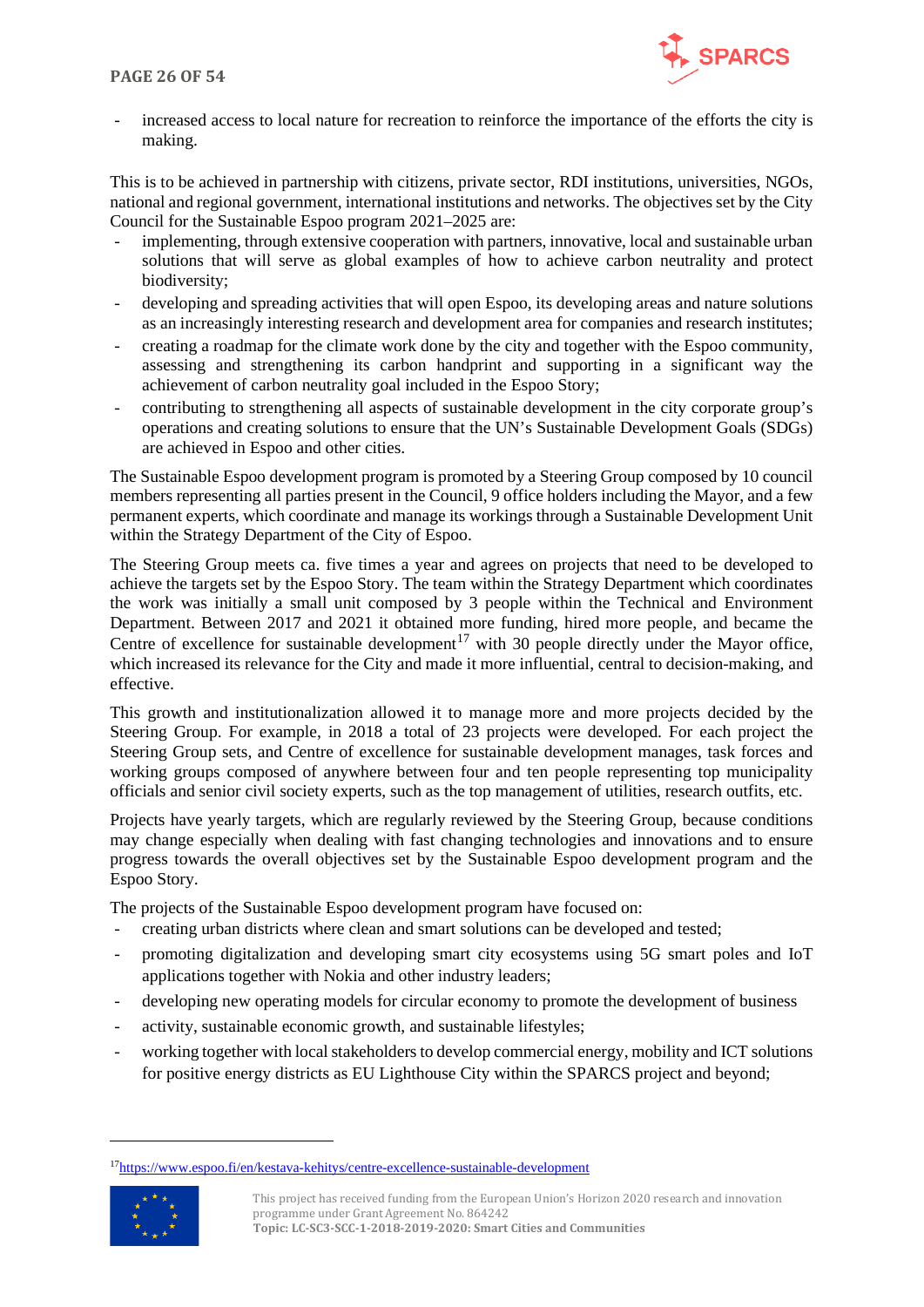

- promoting low carbon transport and developing travel chains by improving business opportunities of companies enabling trials of new mobility services, travel chains, autonomous buses and electric means of transport.

#### <span id="page-26-0"></span>**4.3 Stakeholder engagement analysis**

The city has implemented a participatory approach to the Sustainable Espoo development program with over 200 external stakeholders involved in 2021 beyond internal stakeholders from the City of Espoo. Internal and external stakeholders are engaged in three different formats:

- a. the Steering Group which establishes projects and their targets based on the City Council's decisions and is composed by council members, office holders including the Mayor and some permanent experts, including representatives from the Centre for Sustainable Excellence;
- b. small task forces and working groups each responsible for specific/thematic projects with 2 to 5 top officials from the municipality and 2 to 5 top managers from utility companies, research institutions, expert associations, etc., with expertise and capabilities in the specific field;
- c. larger gatherings such as seminars and world cafes with citizen associations, business representatives, etc.

They are organized both at project level and for the overall Sustainable Espoo development program.

Their format may change:

- most of them have an informative function because most are supported by European funding which require result dissemination

- some of them have helped authorities shape the next steps especially in the initial phases of an initiative.

They helped the City of Espoo, particularly the Steering Group, appreciate the issues that were important for the community and helped shape its strategies. Currently, the community is mostly informed of the progress made with respect to the objectives of the Sustainable Espoo development program and the Espoo Story and at times it is engaged to debate new issues and help inform new initiatives.

Therefore, in terms of the level of the policy cycle in which stakeholders are engaged, co-commissioning based on decisions made by the City Council is a prerogative of the Steering Group; all engagement formats are involved in the phases of co-designing and co-assessment, while co-delivery is demanded to task forces and working groups.

As far as accessibility is concerned, which stakeholders can participate (the "width" of engagement) and to what extent they can influence the decisions at stake (the "depth" of engagement) vary in the different formats, but they tend to be demanded to a higher authority: the City Council decides which Council members participate in the Steering Group and what they can decide upon; the Mayor chooses the office holders for the Steering Committee on the suggestion of the Centre of excellence for sustainable development; the Steering Group decides who participates in the task forces/working groups and their targets; the Centre of excellence for sustainable development decides who to invite to larger gatherings and what their role is.

However, in larger gatherings involving the entire community of Espoo invitations have often been more flexible, some stakeholders have been able to suggest others, and citizens have been able to participate more freely, which has increased the number of external stakeholders engaged to 200. Within each format the engagement process is open with stakeholders being able to influence agendas and set-ups building consensus, yet outputs and targets are decided upon beforehand to ensure the engagement is worthwhile.

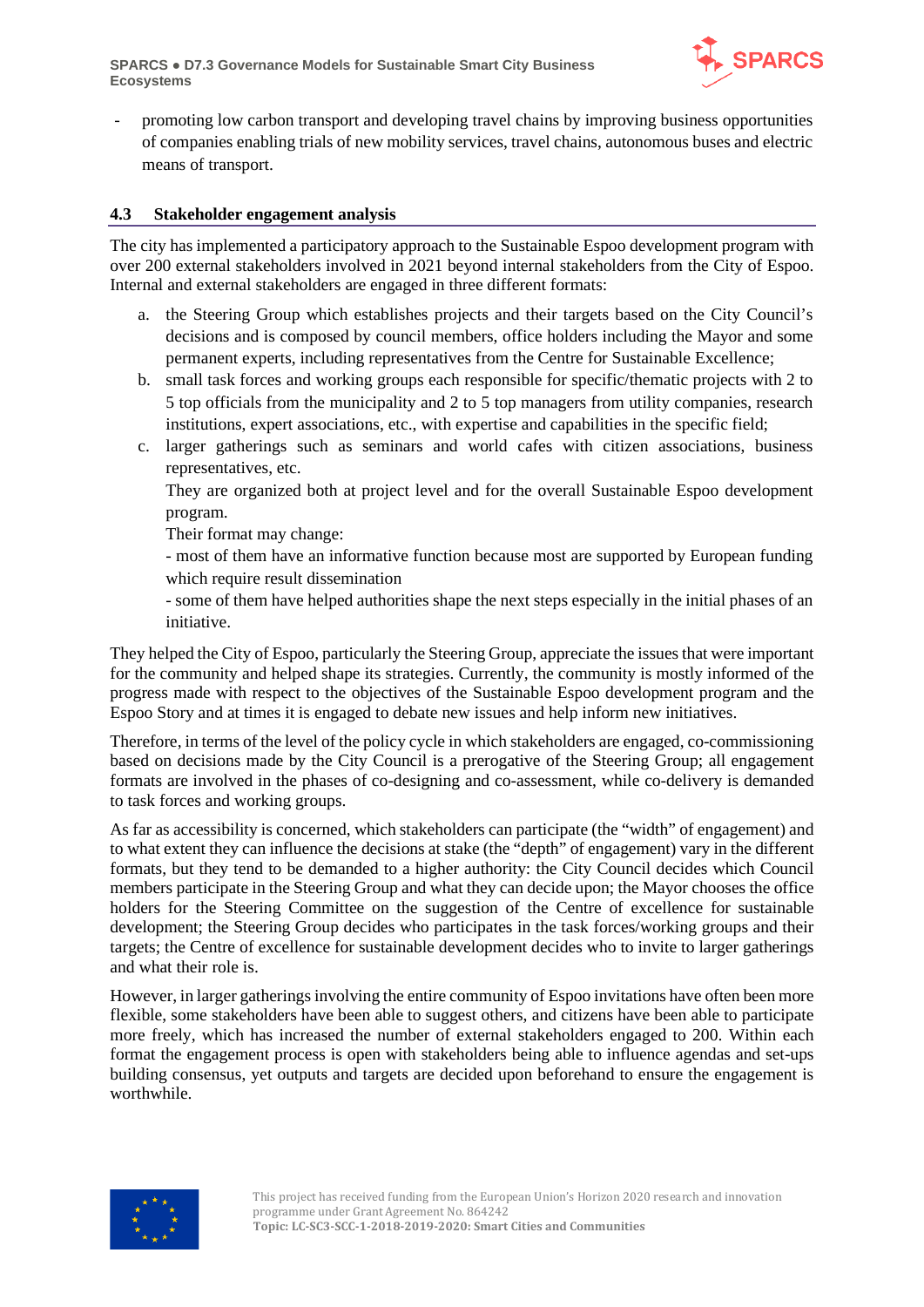

Therefore, there is no properly institutionalized structure for stakeholder engagement, but a more flexible system with some management elements and some more formal set-ups. Such arrangements are particularly appreciated because different stakeholders have different roles in the engagement process, have clear goals, and are given the opportunity and flexibility to carry them out. For example, external stakeholders welcome the independence and effectiveness task forces and working groups enjoy once tasks, composition and targets have been decided upon by the Steering Group.

The representative of one of the top utilities remembers that once the Mayor explained the aims and perimeter of a particular project as defined by the Steering Group to the task force composed of top officials from the municipality and from the utility company. At the end of the meeting a handshake about key performance indicators with no formal contract was sufficient to get the ball rolling: the task force would work at the project with no further interference and progress would be reviewed every year to ensure targets would be met.

Stakeholders appreciate the support and networking they can gain through these engagement processes. External stakeholders value that their activities are in line with the City's strategy and that the political, administrative and legal obstacles they might normally encounter are reduced to a minimum when carrying out projects under the Sustainable Espoo development program.

Stakeholders appreciate the involvement in such projects: they may gain easier access to external funding, such as from the European Union. Even if this is a secondary motive because utility companies generally have (or can easily gather) funds which they invest in projects, which are secured by public authorities. In addition, European and similar funding programmes tend to be slow. Projects running under the Sustainable Espoo development program must be profitable and have targets to be met in the short and medium term, that is 1 to 4 years.

Looking at the ecosystem's value the engagement process has managed to:

- achieve shared decisions
- increase efficiency with more effective cooperation among stakeholders and lower costs for more sustainable services in the long run
- improve trust among engaged stakeholders so much that their number has increased.

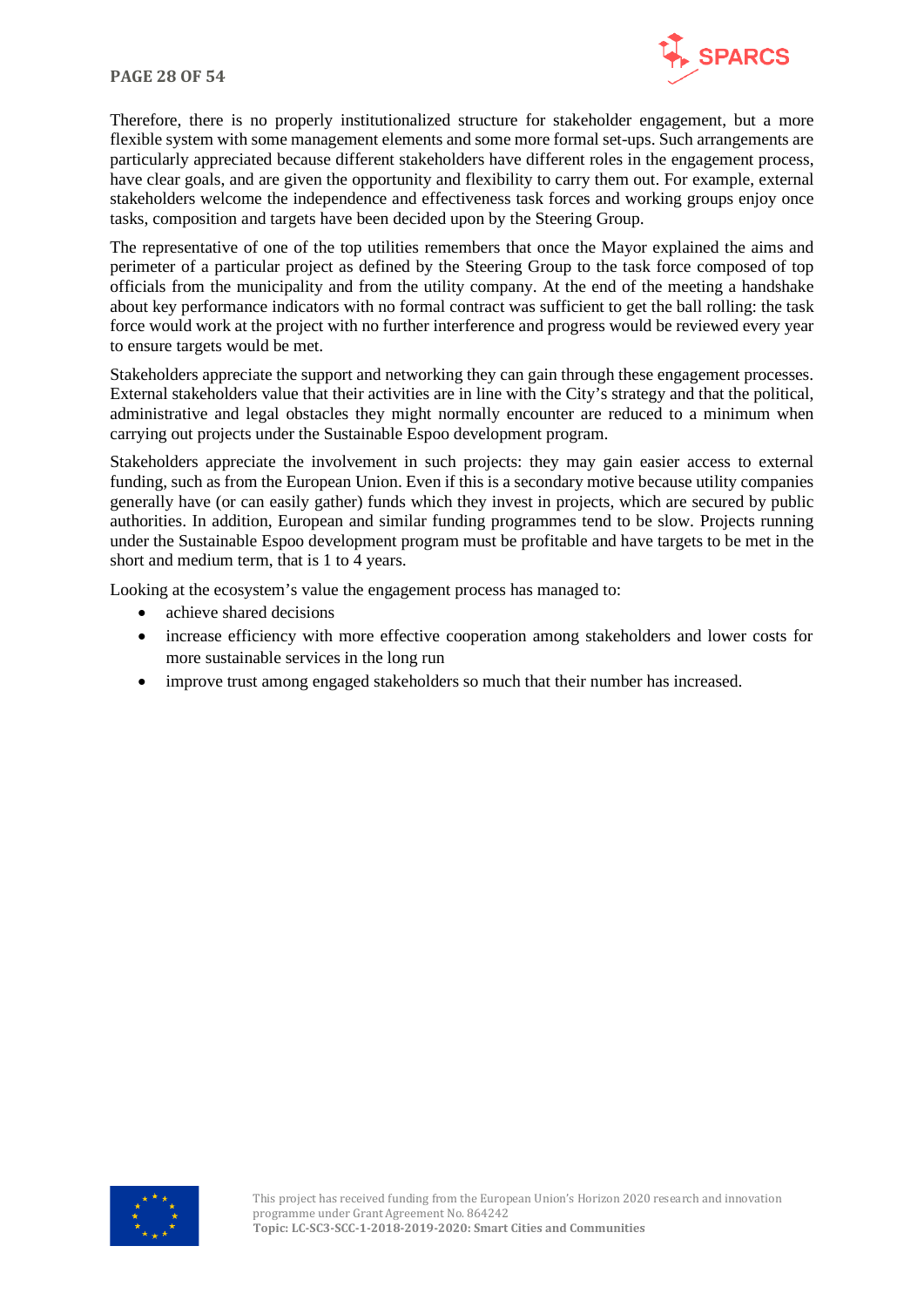

<span id="page-28-1"></span>

|                | <b>Dimension</b>      | Component                                   | <b>Finding</b>                                                                                                                                                |
|----------------|-----------------------|---------------------------------------------|---------------------------------------------------------------------------------------------------------------------------------------------------------------|
|                | Internal value        | Associational value (visibility/support)    | Yes                                                                                                                                                           |
| Value creation |                       | Transferred value (increased resources)     | No, only long term                                                                                                                                            |
|                |                       | Interaction value (Learning/network access) | Yes                                                                                                                                                           |
|                |                       | Synergetic value (innovation/change)        | <b>No</b>                                                                                                                                                     |
|                | <b>External value</b> | Shared decision                             | Yes                                                                                                                                                           |
|                |                       | <b>Trust building</b>                       | Yes, retention                                                                                                                                                |
|                |                       | Efficiency                                  | Yes                                                                                                                                                           |
|                |                       | Quality                                     | Enhanced sustainable services                                                                                                                                 |
| Arrangements   | Phase in policy cycle | Level of coproduction                       | Depending on engagement format:<br>-Co-commissioning: Steering Group<br>-Co-design: all<br>-Co-delivery: task forces/working<br>groups<br>-Co-assessment: all |
|                | Accessibility         | Width of engagement                         | Authority decides, some exceptions for<br>larger gatherings                                                                                                   |
|                |                       | Depth of engagement                         | Authority decides, yet working by<br>consensus                                                                                                                |
|                | Formalization         | Of the process                              | No, in each format members decides by<br>consensus                                                                                                            |
|                |                       | Of the output                               | Yes, yet working by consensus                                                                                                                                 |
|                | Coordination          | Device                                      | Mixed structure and management                                                                                                                                |

| Table 6 - Summary findings according to the analytical framework |  |  |
|------------------------------------------------------------------|--|--|
|                                                                  |  |  |

**Stakeholders recognize that the engagement process improved the quality of services which has allowed to achieve a cleaner and more sustainable city; these positive results have led to a growing stakeholders' involvement over time.**

#### <span id="page-28-0"></span>**4.4 Critical issues**

From the interviews with external and internal stakeholders some critical issues have emerged:

- $\checkmark$  For the process to be effective enough decision makers needed to be involved: over time it was important that the Steering Group included more council members representing all political forces in the Council;
- $\checkmark$  Now, however, the Steering Group is far too large, making decisions has become more complex, and not all members always manage to say something during a meeting; hence a steering committee made up of the Chair of the Steering Committee, her/his deputy, and the representative from the Centre of excellence for sustainable development, meet beforehand to decide upon agendas, procedures, and outputs;
- $\checkmark$  Office holders often did not participate in the Meeting of the Steering Group as they felt the political side would take all decisions anyway; to stimulate their engagement, they have been given more responsibility and formal tasks, such as presenting issues, reports, etc., during the Steering Group meetings;

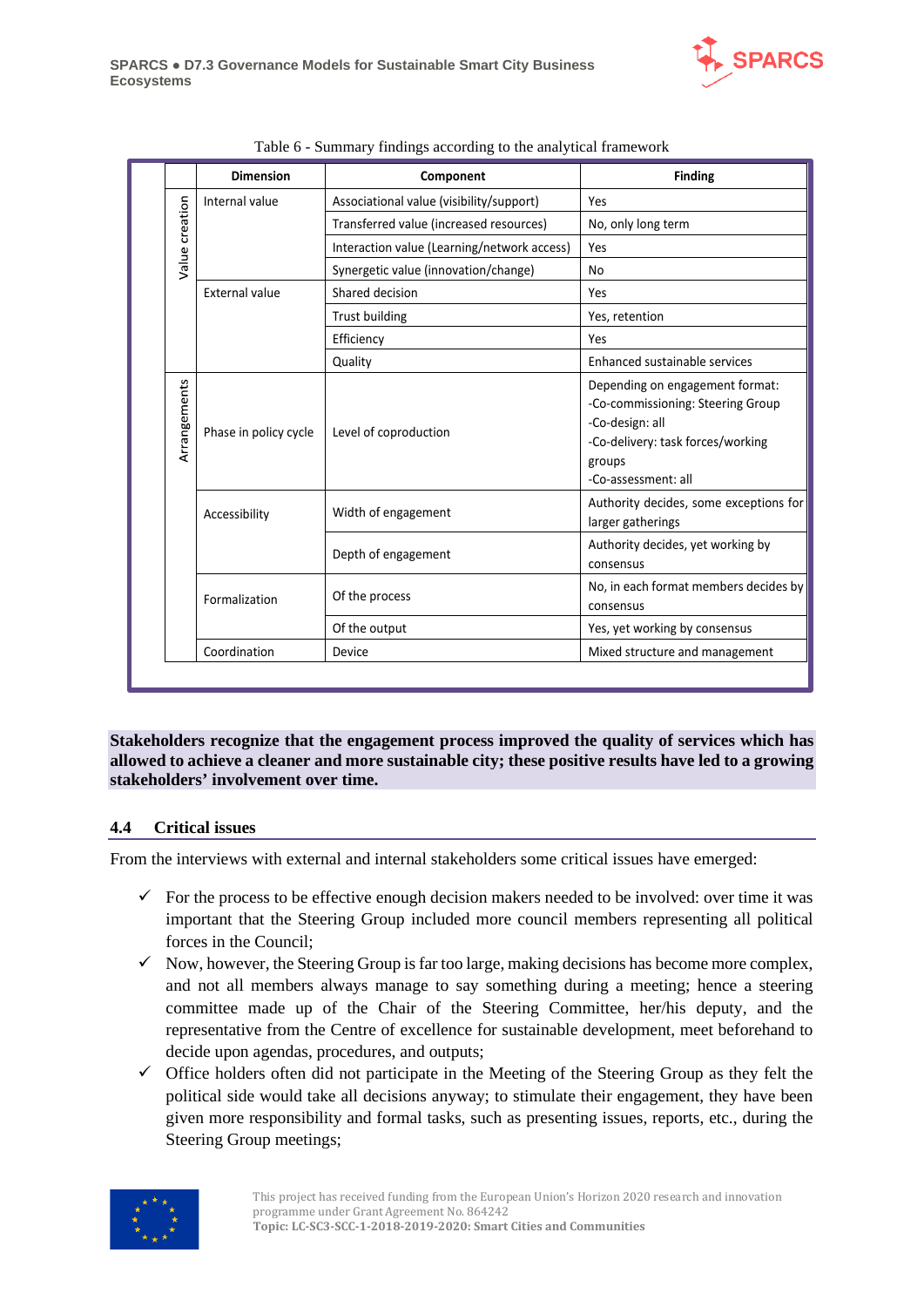

- $\checkmark$  Traditions and the way of doing things stakeholders are used to at times clashed, influencing negatively and slowing down the process; it would have been easier to select open-minded people to get involved in the engagement process giving them the necessary authority;
- $\checkmark$  The involvement of the community at times seemed more of a public-relation or fundingrequirement exercise than a genuine effort to engage citizens directly; hence, in 2022 a project on citizen engagement has started<sup>18</sup>;
- $\checkmark$  Some funding for the current expenditures of the Centre of excellence for sustainable development is gathered from own resources, but most funding comes from European sources and therefore the Sustainable Espoo development program ends up being organized in projects which rely on external funding which help pay even most of the employees within the Centre of excellence for sustainable development;
- $\checkmark$  Information has not always flown fluently within the City of Espoo because of different interests, workloads, and so on; more and more internal communication has been centralized under the Centre of excellence for sustainable development to make it more efficient and effective.

#### <span id="page-29-0"></span>**4.5 Lesson Learnt: Espoo**

Groups of key stakeholders need to be clearly identified. In Espoo, three key groups of stakeholders have emerged in the engagement process in what can be described as a triangular approach:

- the City of Espoo with its top officials, council members, and Centre of excellence for sustainable development;
- utility companies with their top managers;
- citizens and businesses represented through their associations.

Different stakeholders have different roles which need to be respected and promoted:

- public authorities representing a community have the right and duty to set goals and the overall strategies to achieve them
- citizens and the community at large should influence and assess such priorities and their fulfillment
- utility companies have the expertise and are better at running plans and projects to operationalize those strategies, whose implementation would often become too cumbersome and bureaucratic if left to public officials and would often take too much time if the citizens were directly involved.

One fundamental trade-off to keep in mind when designing the engagement system is that smaller groups are more effective in operational terms, even though a larger engagement as representative as possible is needed for building consensus and gathering political support. One potential solution is to design two separate forums to address both needs.

Flexible agreements such as memoranda of understanding or umbrella frameworks may be more effective than strict contracts, as they allow each stakeholder the flexibility to carry out its tasks following the approach it believes best.

People involved in an engagement process need to have the necessary authority, but also the right mindset; top managers are not always the right solution, especially if the process is innovative and a stakeholder is rather traditional in its approach and organization. Targets and key performance indicators should be set from the very beginning and monitored regularly, especially in a fast-changing

<span id="page-29-1"></span><sup>&</sup>lt;sup>18</sup> As a matter of fact, there has been citizen engagement in previous projects as well, but this is the first Sustainable Espoo project explicitly focusing on citizen engagement (in sustainable development issues).



This project has received funding from the European Union's Horizon 2020 research and innovation programme under Grant Agreement No. 864242 **Topic: LC-SC3-SCC-1-2018-2019-2020: Smart Cities and Communities**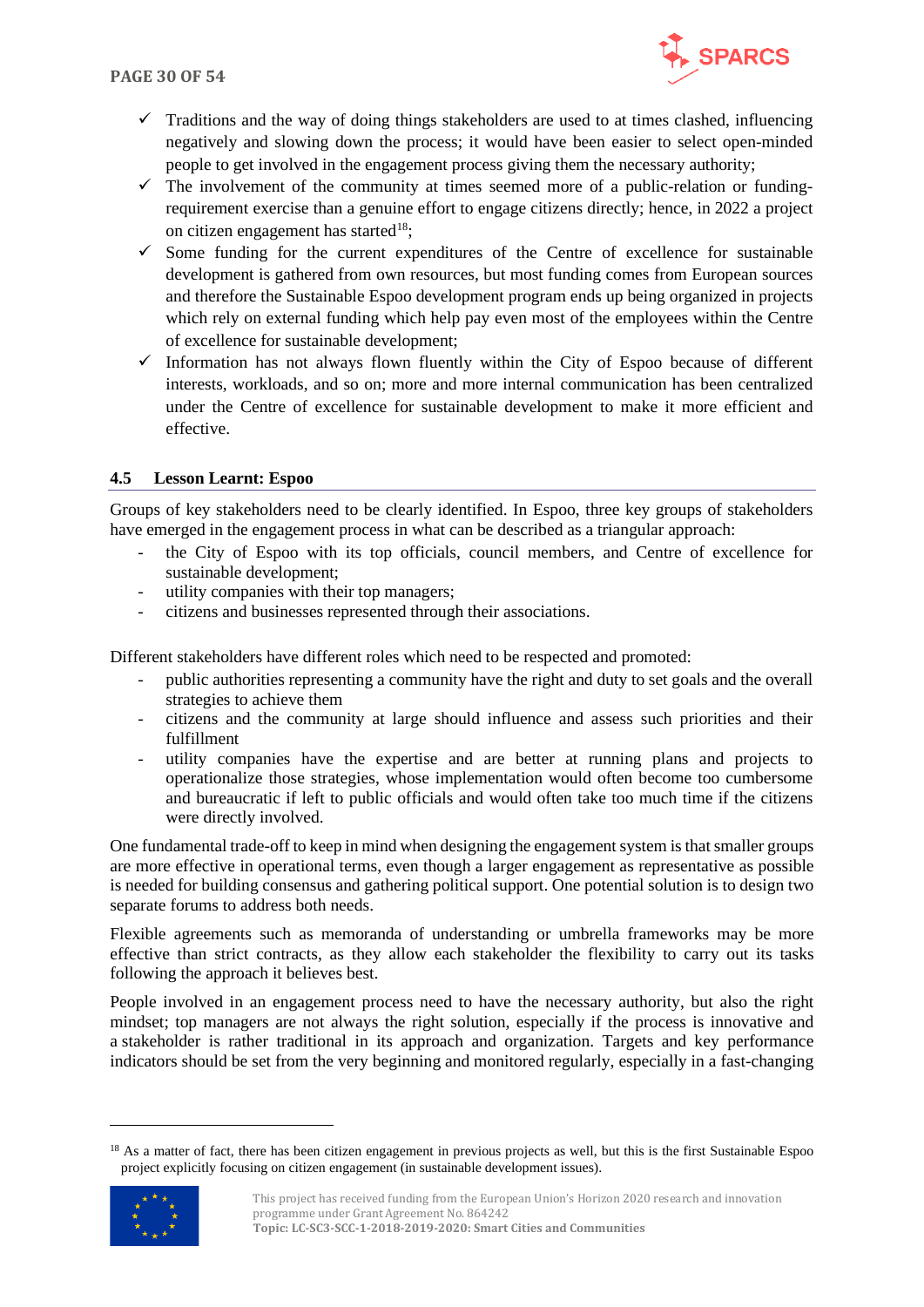

environment. The structures that run the day-to-day operations for stakeholder engagement need to be close to top decision makers and bodies to be influential, central to decision-making, and effective.

## <span id="page-30-0"></span>**5. THE EXPERIENCE**

#### <span id="page-30-1"></span>**5.1 Stakeholder engagement, smart cities and sustainability issues**

Global, interconnected and chronic problems such as ensuring sustainability present 'wicked problems' that require connected actions by industries, citizens and governments. These problems combine high complexity with a limit to the direct actions that government can take. Furthermore, the most effective actions are likely to be ones that are integrated and coordinated across all levels.

The evidence about their impact is uncertain and all the policy choices open to governments carry levels of risk that are often difficult to quantify. These policy choices will have significant, yet varied, impacts on different groups of citizens and businesses and will create short-term winners and losers even if society is better off years down the line. Anderson et al (2010) contend that existing engagement processes have tended to struggle with these types of problems.

The choice about whether to deal with an issue, as well as how to deal with it, is based more on values and priorities than on expert advice or 'hard' evidence. Traditional decision-making structures are illsuited to build the consensus needed to chart a course to a shared destination.

This summary of aspects of stakeholder engagement and some of the issues related to its use shows how these techniques can be helpful in endeavours to engage stakeholder in smart cities and sustainability issues. Stakeholder engagement is a process, which brings together parties with a common interest and allows them to work together through information sharing and the development of ideas to find solutions to problems which have proven to be too difficult to resolve by government, people or organizations working in isolation.

Stakeholder engagement is a technique often used in a context of democratic public decision making and the tools used can be effective for bringing stakeholders together and enable a process of innovation. A big part of the wicked problem of engaging external stakeholders in smart city and sustainability strategies is getting them to engage in the first place. If the promise of stakeholder engagement is that it can bring positive outcomes, then this makes that engagement more likely. Nevertheless, it is important to recognize the perspectives and motivations of external stakeholders in relation to being engaged in smart cities and sustainability issues.

Implementing new and innovative stakeholder engagement processes, which attempt to bring Smart Cities and their external stakeholders together pose a range of challenges, from methodological issues of ensuring that information is presented fairly at the multiplicity of meetings, to developing ways to prevent capture by one or other participants of the debate, to developing effective mechanisms for feeding results of events into the policy process and back to participants. Evidence from case studies suggest that to be successfully implemented these engagement approaches need to be devolved, well promoted, collaborative, open rather than closed, mixed methodology and influential.

#### <span id="page-30-2"></span>**5.2 Evidence from the Lighthouse Cities**

The case studies of the City of Espoo and Leipzig, carried out through a specific analytical model have led to important inputs for establish an efficient stakeholder engagement.

In principle, it is important to recognize stakeholders of different nature (municipality departments vs. public utilities vs. experts) and at different levels (decision-making vs. working/organizational level) and offer the right engagement formats. This could lead to establish different fora for the general public and the specialists.

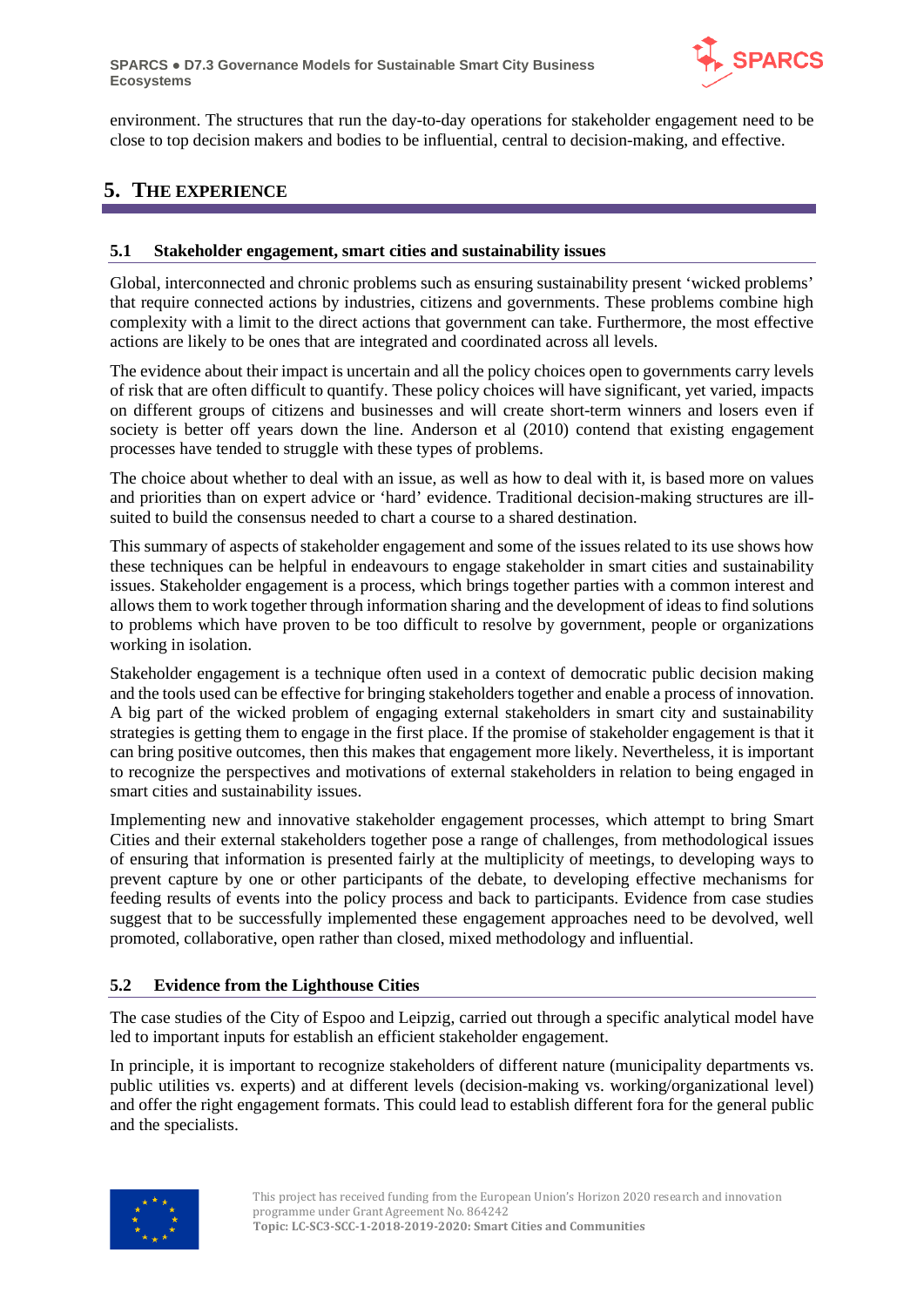

As such, groups of key stakeholders need to be clearly identified because different stakeholders have different roles, which need to be respected and promoted:

- 1. public authorities representing a community have the right and duty to set goals and the overall strategies to achieve them;
- 2. citizens and the community at large should influence and assess such priorities and their fulfilment;
- 3. utility companies have the expertise and are better at running plans and projects to operationalize those strategies, whose implementation would often become too cumbersome and bureaucratic if left to public officials and would often take too much time if the citizens were directly involved.

Concerning local authorities, it is crucial to involve both elected and unelected officials; specifically, it is necessary that key elected officials support both the engagement process and the issue around which the engagement process is built. People involved in an engagement process need to have the necessary authority, but also the right mindset; top managers are not always the right solution, especially if the process is innovative and a stakeholder is rather traditional in its approach and organization.

It is fundamental to design how to link the stakeholder engagement structure to the formal structure of the municipality and its procedure. The structures that run the day-to-day operations for stakeholder engagement need to be close to top decision makers and bodies to be influential, central to decisionmaking, and effective. The unit tasked with managing the engagement process needs to be endowed with a sufficiently large budget and staff and cannot be too detached from the municipality's formal organizational structure and decision-making procedures.

One fundamental trade-off to keep in mind when designing the engagement system is that smaller groups are more effective in operational terms, even though a larger engagement as representative as possible is needed for building consensus and gathering political support. One potential solution is to design two separate forums to address both needs.

The organizational arrangements designed to engage stakeholders need to be flexible so to be modified according to the critical issues which emerge. As such, flexible agreements such as memoranda of understanding or umbrella frameworks may be more effective than strict contracts, as they allow each stakeholder the flexibility to carry out its tasks following the approach it believes best.

Targets and key performance indicators should be set from the very beginning and monitored regularly, especially in a fast-changing environment. Efficiency needs to be verified in the long run, to justify an engagement process which usually requires greater resources initially but guarantees a smoother, faster, and more cohesive implementation and delivery phase. It is necessary to think of all risks and consider alternative options in case of major events, such as a pandemic, to be able to continue to successfully engage stakeholders.

### <span id="page-31-0"></span>**6. DEVELOPING A PARTICIPATORY GOVERNANCE MODEL**

#### <span id="page-31-1"></span>**6.1 Why develop a stakeholder engagement approach?**

As discussed throughout this document, by working together through a stakeholder engagement approach, public authorities can combine their expertise to benefit the planning process. Local authorities can liaise with local communities and provide local knowledge which can determine the achievability of the plans that are developed. This can achieve multiple benefits, helping authorities to:

- Ensure coherency between local and higher-level plans: a collaborative process can help to integrate plans and policies at higher and local levels (for greater efficiency)

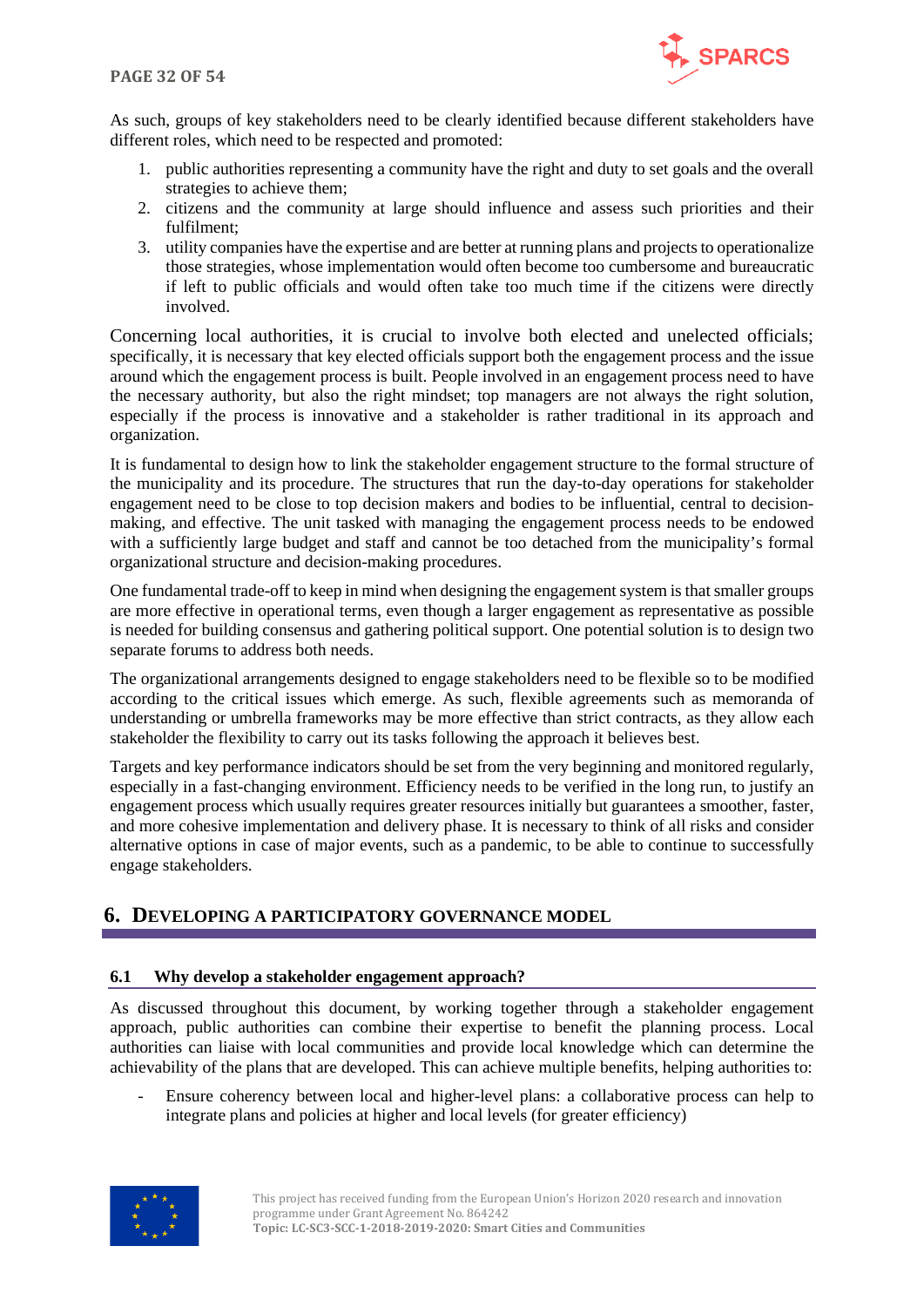**SPARCS** ● **D7.3 Governance Models for Sustainable Smart City Business Ecosystems**



- Develop clear and consistent visions: sharing knowledge and ideas between authorities can enable ambitious and realistic visions to be created. Proper attention is paid to local realities, alongside the strategic needs (helping to achieve targets)
- Establish more favourable financing mechanisms: partnering up with other authorities can create more secure and stable conditions to attract investment
- Communicate more effectively: defining objectives collaboratively ensures that messages are harmonized between stakeholders (avoiding confusion)
- Establish consistent monitoring and reporting tools or reporting structures, to ensure plans are monitored more coherently
- Share expertise, skills and knowledge: this can fill important skills gaps in the planning process and facilitate the spread of good practices and innovative actions.
- Resources, skills and techniques can be pooled: through joint-working different skills, planning techniques and resources can be combined to make limited resources go further, taking advantage of economies of scale, for instance through joint procurement or to access a specific energy planning tool. This can save time and ease workloads as local authorities 'share the load'
- Agree clear roles and relationships: this can create better ownership for actions
- Better manage resource conflict: collaborative working facilitates the link between spatial and sustainable energy planning processes. This can support the development of climate-friendly spatial planning procedures

It is about effective decision making. It is about empowering local governments and their stakeholders to take shared ownership. It is about listening, sharing knowledge and delivering results.

#### <span id="page-32-0"></span>**6.2 Implementing stakeholder engagement: a step-by-step methodology**

A city can adapt this methodology at any time to suit its local circumstances. For instance, depending on the scope of the project, timeline and budget, the local authority may decide to implement some activities in parallel.

Three main steps are proposed:

#### **1. Initiate the collaborative process**

A) Identify the local authority's needs

- B) Identify key stakeholders
- C) Identify their level of participation
- C1) Informing stakeholders about the collaborative process
- D) Develop a common vision and objectives

#### **2. Developing the stakeholder engagement model**

- A) Define the coordination and governance processes
- B) Develop the engagement strategy
- C) Define responsibilities and decision-making process
- C1) Ensuring transparency in the decision-making process
- D) Define the evaluation process

#### **3. Implementing the engagement model**

- A) Mobilize stakeholders and formalize their commitment
- A1) Formalizing the commitment
- B) Evaluate and improve the engagement model
- B1) The benefits of evaluation

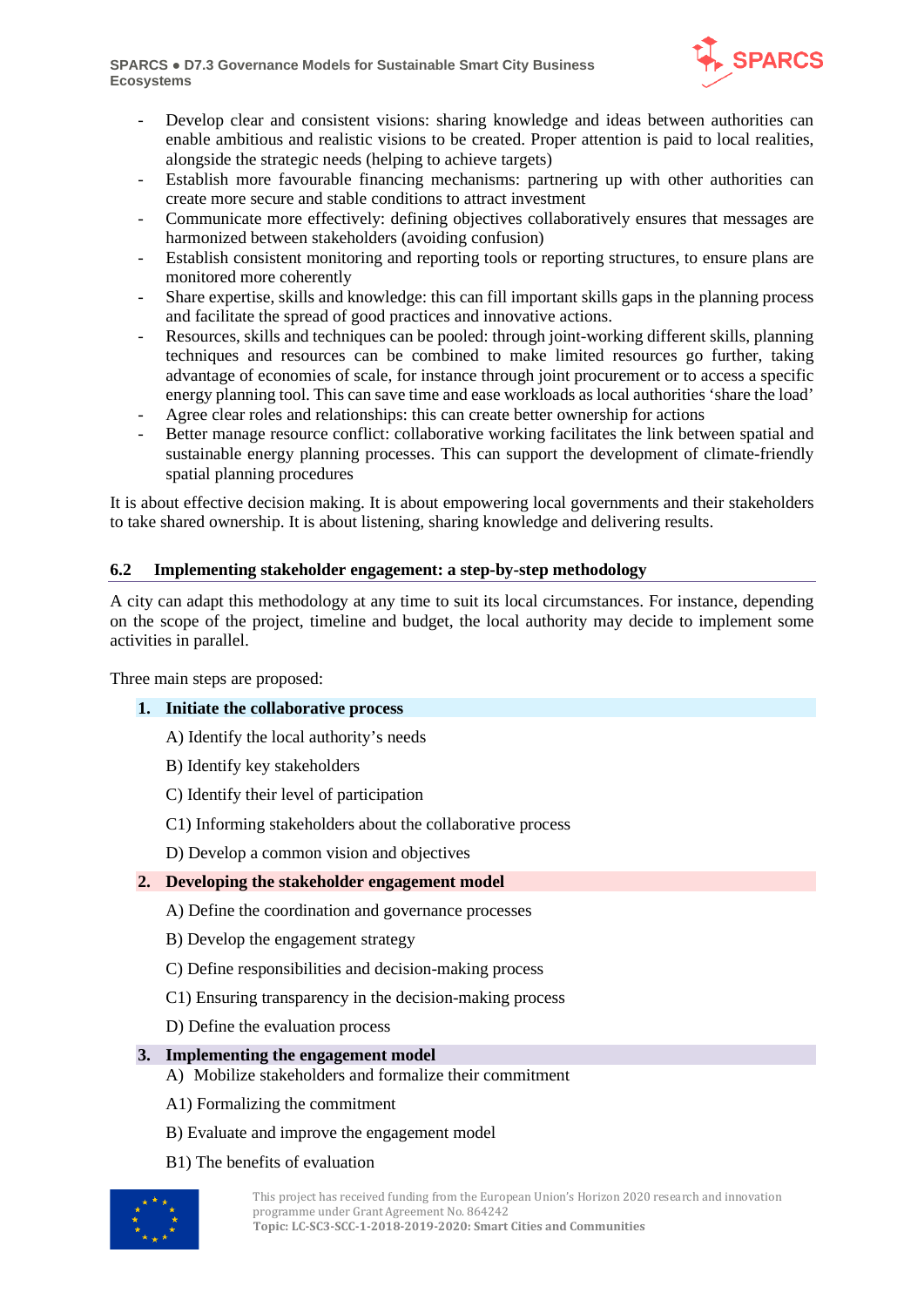

B2) Collecting data

B3) Improving the collaborative approach

#### **Step 1. Initiate the collaborative process**

This preliminary step serves to identify stakeholders and engage them in the process to develop a common vision, joint objectives, and expected results. It is advisable to identify the different needs of the various stakeholders involved. This can provide an initial draft of the vision which will evolve as other stakeholders become involved.

#### **A) Identify the local authority's needs**

Several tools could be used to bring together those who can define the needs of the local authority. This depends on the structure of the local authority but could include creating:

- Internal cross-functional working groups
- An internal network of advisers/observers (to support the working group)
- Internal information campaigns

To define the motivations and objectives at the local level, ask:

- Do we want to develop specific tools?
- Do we need a collaborative approach in a specific area?
- Is this an experimental or generalized approach?
- What are our expectations for this approach?

#### **B) Identify key stakeholders**

Once local authorities' needs have been established, discussions among other key stakeholders (the local authorities as a minimum) should be held to bring their needs to light and develop a common vision of the objectives and expected results.

There are numerous benefits to involving different stakeholders at this stage:

- Improve the quality of the decisions, by benefitting from stakeholders' expertise at the very start
- Help to identify controversial issues or difficulties before a decision is made
- Bring together stakeholders with different viewpoints and help different parties find common ground, reducing the risk of opposition in later phases
- Reduce delays and costs in the implementation phase
- Better inform stakeholders about the objectives and the issues at hand
- Lead to better acceptance of the decisions and measures that are taken
- Increase the confidence of the public about decision-makers
- Help more stakeholders commit to action, so that more ambitious goals can be agreed

Involving key stakeholders, and keeping them engaged and informed throughout the process, is one of the keys to the success of the collaborative process. Therefore, it is important to identify the types of stakeholders to engage with, and their roles in the process. The roles and motivations of stakeholders will change depending on their expectations, the resources at their disposal, and their willingness to be involved.

The identification of key stakeholders will help to determine the degree of openness (which information should be communicated, and how widely) to maintain with stakeholders and start to determine the governance process that should evolve to achieve the visions and objectives.

Key stakeholders' identification should depart from the categories included in the well-known Quadruple Helix approach. Empirically, the approach has been followed by the experiences learnt from the case studies. The QH is an innovation and collaboration model with a citizen/end-user perspective that involves representative public authorities, industry, academia and citizens.

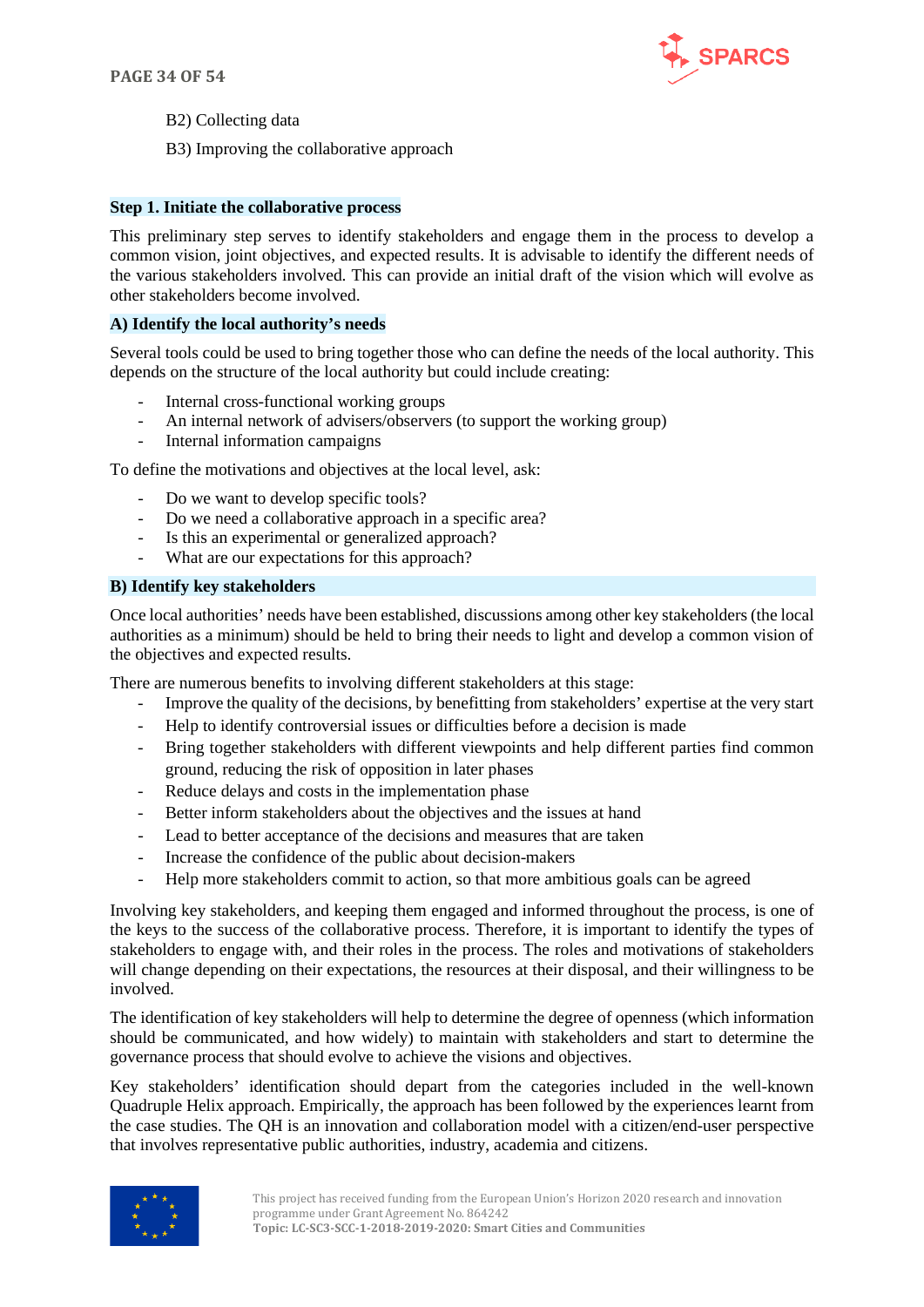

More specifically: public authorities include government and regional development agencies and other policy makers; industry consists of businesses as well as business clusters; academia includes universities or research & development bodies; citizens, finally, are single individuals or civil society organizations. Within these broad four categories it is possible to identify:

- 1. Primary stakeholders those who are (positively or negatively) affected by the issue
- 2. Key actors those who have power or expertise
- 3. Intermediaries those who have an influence on the implementation of decisions, or have a stake in the issue

It is therefore critical to thoroughly understand the expectations and plans of local authorities and to help them build ownership of the process through joint efforts to achieve the expected results.

The local authority can request help in identifying stakeholders from partners with whom it regularly works on sustainability issues of interest. The local authority can also rely on organizations with expertise in regional or national planning. Thus, regional or national agencies are often involved in several governance agreements for sustainability plans and initiatives.

#### **C) Identify the level of participation**

Identifying how to involve stakeholders in the visioning stage (the scope of intervention) and the level of openness it has with them is key.

To determine this, the local authority will need to conduct a thorough analysis of the different stakeholders. This could cover:

- The role and mission of the organization
- Existing relationships with local authorities
- Their competencies and ability to provide value-added assistance (technical expertise, financial capacity, communication between target groups, support to target groups)
- Their ability to influence their environment (opinion leaders)
- Their availability, and willingness, to become involved
- Their expectations or requirements regarding the project

People must also be involved at the right time; that is, when they are able to make a value-added contribution. Structures, as well as individuals, must also be clearly identified to get them involved in an appropriate and timely manner. Different degree of involvement is possible (Nabatchi et al., 2017):

- Co-develop: invite stakeholders (elected officials, technical experts, citizens, etc.) to jointly develop a project, starting with the collective analysis of an issue. Pedagogical tools should be used to ensure that everyone can actively contribute
- Dialogue: present a specific project and request input, to make changes to the project if needed. The authority may justify any decision that doesn't take the public's suggestions into account. This helps stakeholders accept the project
- Consultation: consult with the public to get their input. This doesn't necessarily imply that the authority will take the input into account or provide a response
- Information and awareness-raising: inform citizens, stakeholders, and the public about the project, without expecting a response. Minimum level of participation is maintained

In general, the higher it goes up the list, the more engaging the method is – but the process involves less people. Therefore, if it merely want to issue information, 'Information and awareness-raising' is useful, whereas if it want stakeholders to take ownership of actions in a strategy, it is advisable to use 'Codevelop' or 'Dialogue'.

Depending on the context and the number and types of stakeholders, several tools can be used to help identify key stakeholder's needs and expectations. These could include use of different tools: one-on-

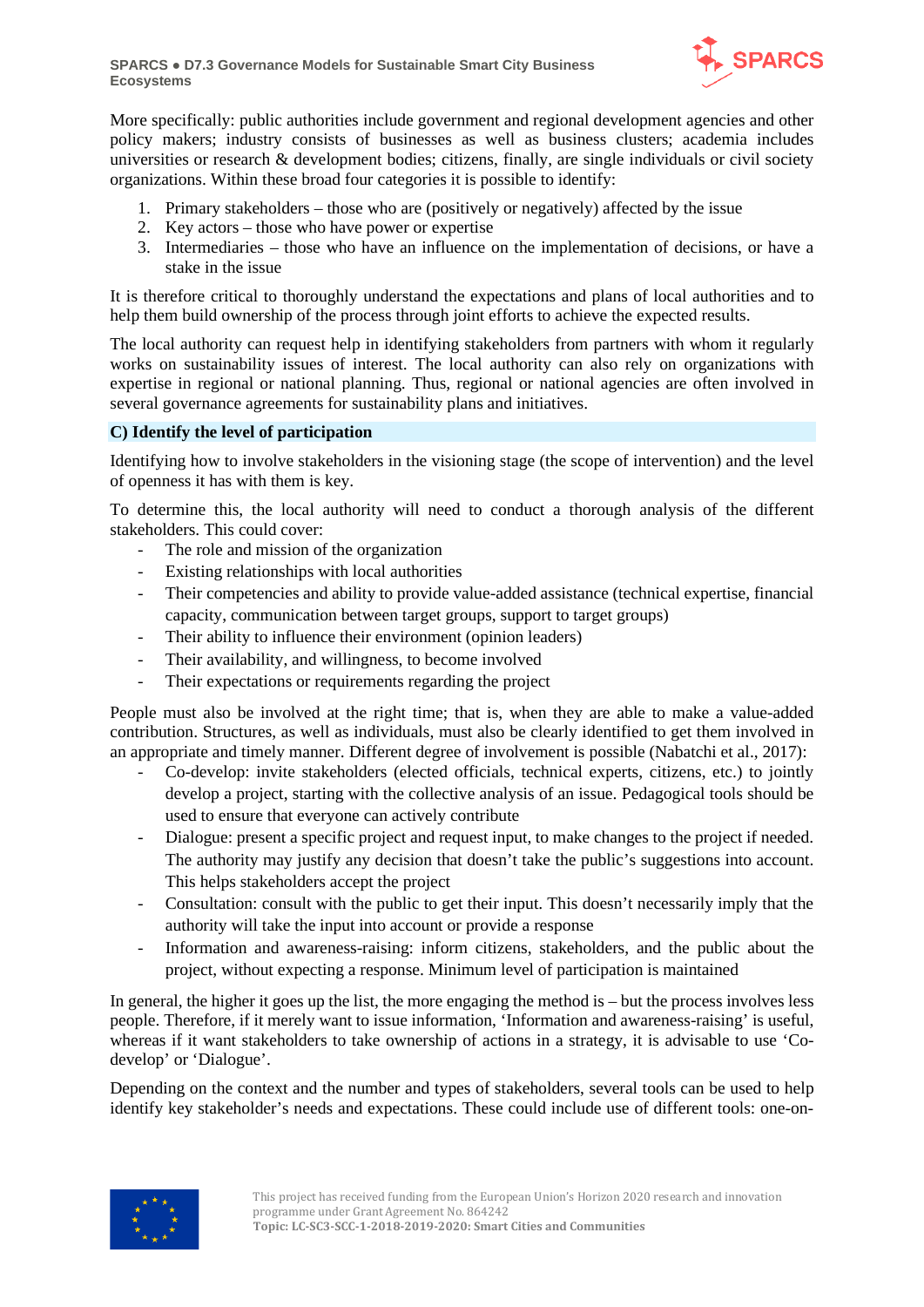

one meetings; workshops or seminars; a working group to consult specific stakeholders; organization of a citizen day with a panel; or, for instance, an online survey<sup>19</sup>.

| <b>Benefits</b>                                                                                    | <b>Survey</b> | One-<br>$on-$<br>one | Multi-<br>stakeholder<br>meetings<br>consultation |
|----------------------------------------------------------------------------------------------------|---------------|----------------------|---------------------------------------------------|
| A range of inputs                                                                                  | X             | X                    | X                                                 |
| Increased stakeholder satisfaction with the final decision                                         | X             | X                    | X                                                 |
| An opportunity for real dialogue.                                                                  |               | X                    | X                                                 |
| An opportunity to build consensus                                                                  |               |                      | X                                                 |
| An opportunity to build ownership of the project and its<br>objectives                             |               | X                    | X                                                 |
| An opportunity for participants with different opinions to<br>talk with and learn from one another |               |                      | X                                                 |
| An efficient use of time                                                                           | X             |                      | X                                                 |
| In expensive (if no travel is required)                                                            |               |                      | X                                                 |

Table 7 - Comparative analysis of the three main types of consultation

#### <span id="page-35-0"></span>**C1) Informing stakeholders about the collaborative process**

Key stakeholders will need to be informed about the collaborative process being initiated by the local authority. Most often, this will take the form of a consultation phase conducted by the local authority that will involve at least other administrative levels such as national (when possible) and local authorities. Information tools that could be used to communicate about the launch of the collaborative process:

- Information on the local authority's website, partners sites, or a dedicated site
- Press releases, mailings, videos, social media
- Sharing information during events or launching the approach at a special event

This launch of the process should provide context that will allow stakeholders to understand and take ownership of the issue. Therefore, it is extremely important to use clear and simple language. The objective is to inspire people to participate and to win them over. The approach should remain positive, reassuring and focus on realistic opportunities to act, rather than presenting distressing information about sustainability.

#### **D) Develop a common vision and objectives**

Once stakeholders have been informed about the collaborative process, the local authority will organize consultation activities to finalize the common vision and objectives for the city. During this phase, collaborative work with local authorities begins. This phase must also identify the kind of support that is needed to reach these objectives.

Holding multi-actor consultations during this phase makes it easier to develop a common vision and brings up issues that may be controversial. At this point, it is advisable to create an operational steering committee with representatives from local authorities, institutional bodies, and other key players.

<span id="page-35-1"></span><sup>&</sup>lt;sup>19</sup> Adapted from CIVITAS handbook "Involving stakeholders: toolkit on organising successful consultations"



This project has received funding from the European Union's Horizon 2020 research and innovation programme under Grant Agreement No. 864242 **Topic: LC-SC3-SCC-1-2018-2019-2020: Smart Cities and Communities**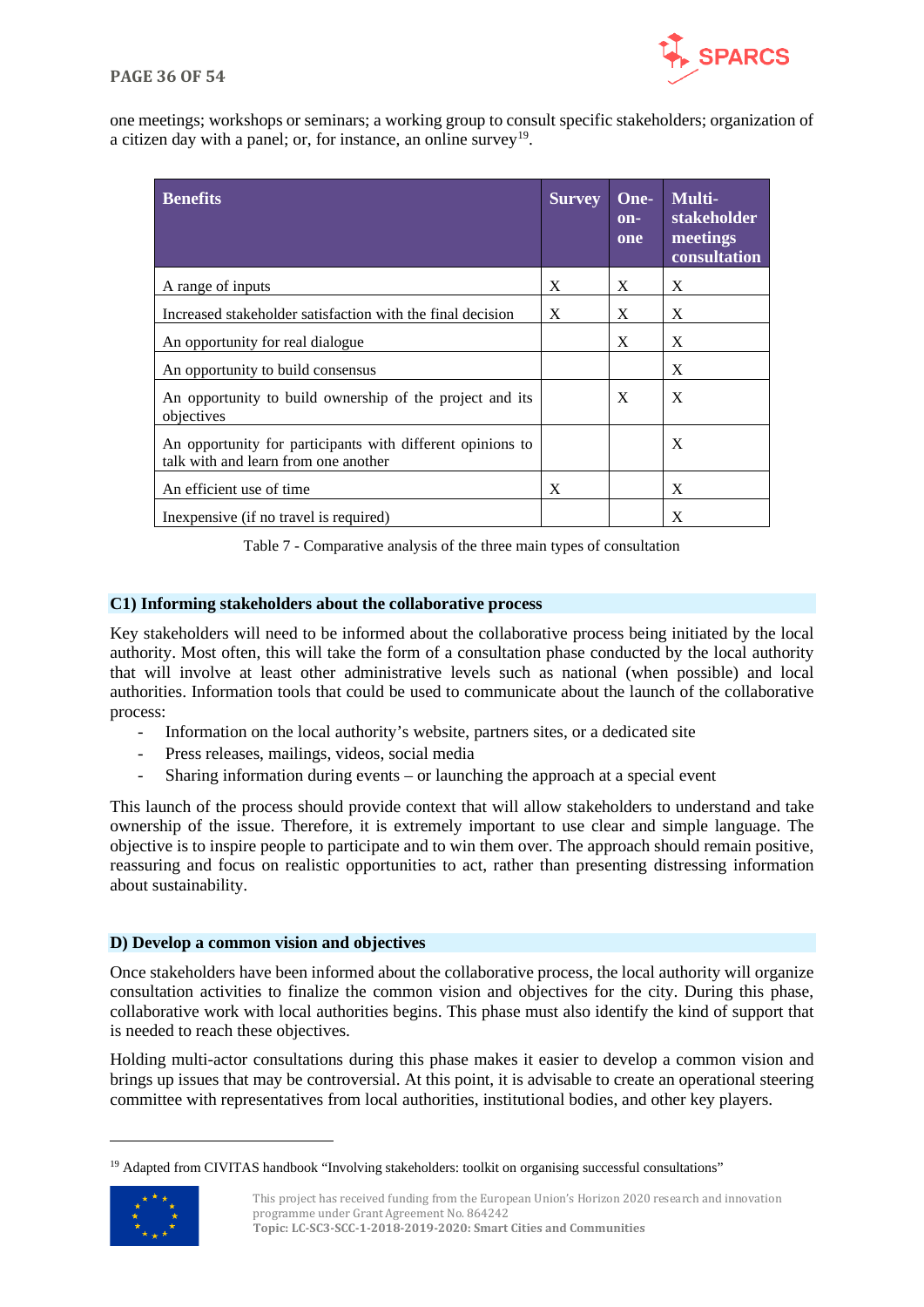**SPARCS** ● **D7.3 Governance Models for Sustainable Smart City Business Ecosystems**



The committee will analyse the stakeholders' objectives to more clearly define the collaborative process by answering the following questions:

- What are the objectives of the collaborative approach?
- What are the expected results?
- What kind of support is needed to reach the objectives?

The "SMART" method is often used to define objectives:

- S for specific
- M for measurable
- A for accessible
- R for realistic
- T for time-related (short, medium, or long-term objectives)

At this point, political approval of the common vision and objectives is necessary. This political statement will be widely communicated at local levels and highlight the joint development of the common vision and objectives.

#### **Step 2. Developing the stakeholder engagement model**

Once the outline of the collaborative process has been drawn up (common vision, objectives, support tools, expected results), several steps will need to be implemented to develop the most adequate and efficient engagement model.

During this step, a more detailed analysis of the stakeholder engagement process and governance mechanisms will be carried out, in a joint manner, to define the most appropriate governance structures, decision-making processes, and operational methods to use.

#### **A) Define the coordination and governance processes**

The engagement mechanisms will need to be adapted to the local context based on the common vision and objectives (defined in Step 1), the importance or scope of the project, and the influence and expectations of stakeholders.

Local governments have an important role to play to:

- Supervise and coordinate the process. This could be assigned to an operational steering committee (if one has been formed) or to a dedicated agency or unit
- Ensure the governance model has clear objectives that are effectively monitored
- Coordinate interactions between the different governance levels (e.g., facilitate meetings; propose the methodology for the work; the frequency of communications)
- Ensure responsibility within the model (propose a reporting structure; agree roles/responsibilities; identify how decisions are made; how issues are escalated etc.)

The authority (or operational steering committee) must determine the most appropriate governance structure (stakeholder engagement model) to use. The operational methods must also be clearly defined and then explained to stakeholders:

- The project timeline (start date, key steps, etc.) and objectives
- The forums for discussion (e.g., meetings, networks, formalized partnerships)
- The duration and frequency of meetings (a tentative timeline can be presented)
- The resources that are available (information, working papers, etc.) and the expected results

To set up an effective engagement model, the following 2 rules must be kept in mind:

Limit the number of committees and discussion groups to avoid wasting too much time coordinating all their activities

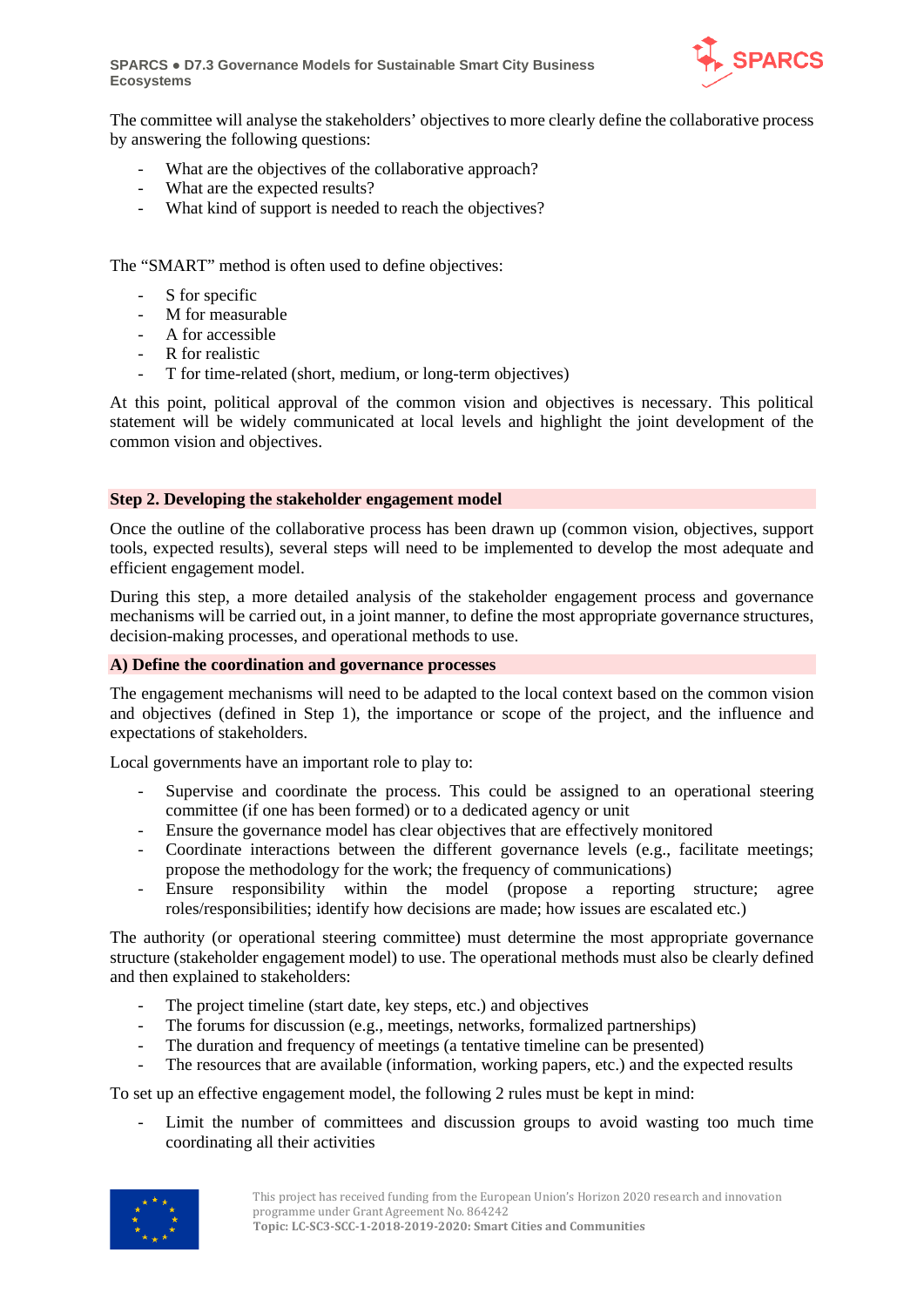

- Clearly identify the functions, composition, and relationships between the different levels of the governance system

To set up an effective engagement structure in the city:

- Use or adapt existing governance structures or energy planning processes (e.g., an existing meeting; steering committee; or network of local authorities). This can avoid duplication and take advantage of existing momentum
- Use or create a political steering committee to engage elected officials through the process and facilitate the implementation of decisions
- Use thematic or territorial working groups to look at specific or technical areas of its energy planning
- Use a simple governance structure that can be easily understood. Schematics and diagrams can help to communicate the structure clearly to everyone involved
- Have clear lines of accountability and reporting to create ownership for actions and facilitate delivery
- Encourage stakeholders to participate outside of specific groups, e.g., hold information meetings; consultations; exhibition; or events focused on a specific theme
- Use public perception surveys and public consultation as tools to assess the public's views on energy and environment issues
- Include different administration departments (transport, economy, health, etc.) in the engagement structure to help involve them in sustainable issues

#### **B) Develop the engagement strategy**

Cooperation is not self-regulating; different stakeholders do not participate on equal footing and their contributions and limits must be determined to shape the governance process. It is therefore helpful to develop a strategy for how to engage and consult key stakeholders and decision-makers in the process.

Stakeholders, beyond the ones already involved during Step 1 (when developing the common vision and objectives), should be invited to join the collaborative approach (e.g., additional local authorities; spatial planners; data providers; financial partners; or citizens). The stakeholder engagement strategy should answer:

- Who should get involved and why?
- When should they get involved?
- What will be the level of engagement of each group of stakeholders?
- What will their roles and responsibilities be throughout the entire process?
- What will the schedule and budget look like?

As for the development of the strategy

- Consider the different interests, resources and capacities of stakeholders
- Provide sufficient, transparent, information. This enables informed stakeholder involvement and prevents negative perceptions (such as secrecy or corporatism)
- Implement follow-up mechanisms to ensure that stakeholders' views are taken on board, and can be fed back into the decision- making process
- No one size fits all different involvement techniques (such as the 4 levels of participation explained in Step 1) must be adapted to the type of stakeholder. For example, SMEs may be hesitant to get involved due to limited resources (time, means, etc.). Specific discussion groups that are adapted to these constraints (breakfast or lunchtime meetings, for example) could be held
- Efforts should be made to work with authorities that are less aware of the issues or more hesitant to act e.g., it could collect their feedback by questionnaire
- Remember that stakeholders must become involved at the right moment i.e., when their views can provide added value and can be considered. Stakeholders do not need to be involved in every decision-making process

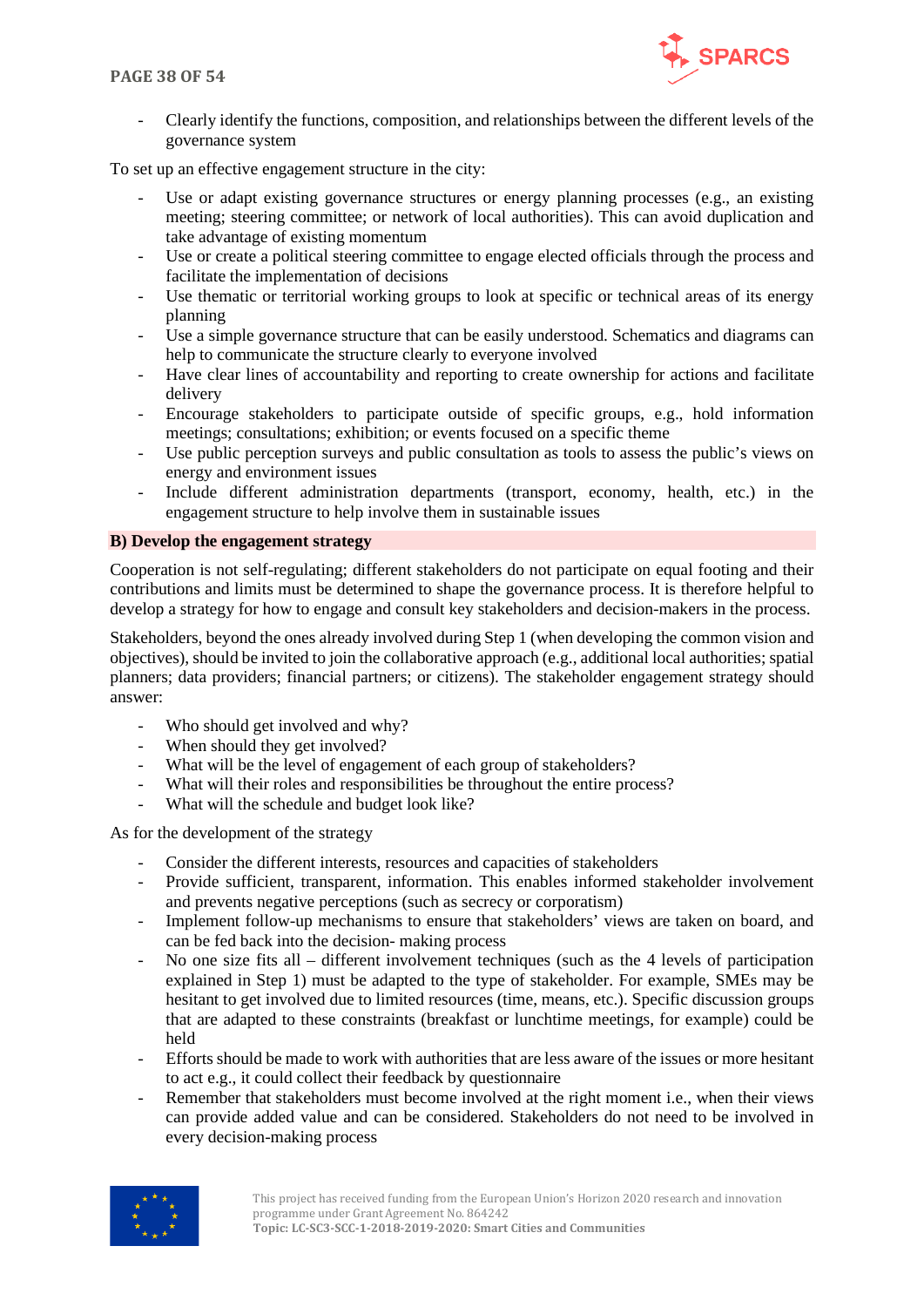

#### *\*Useful tools for engagement:* The influence-interest matrix[20](#page-38-1)

According to the SPARCs overall goal the energy is the KEY factor. As such, to roll out an urban energy transition that interact with citizen and buildings, it could be useful to exploit the influence-interest matrix, that would help in mapping and categorizing stakeholders according to their stake in the sustainable energy planning topic, as well as their influence. Clustering its stakeholders in this way can help to identify potential conflicts, gaps in the stakeholder selection, and determine how best to engage the stakeholders. It is most important to engage with stakeholders who have a high degree of influence/ stake in the work. Stakeholders with a low level of influence/stake may require less involvement.

|            | Low influence                                                                                   | <b>High influence</b>                                       |  |  |
|------------|-------------------------------------------------------------------------------------------------|-------------------------------------------------------------|--|--|
| Low stake  | Lowest-priority stakeholder group                                                               | Useful for decision making opinion<br>forming and brokering |  |  |
| High stake | Important stakeholder group perhaps in   Most critical stakeholder group<br>need of empowerment |                                                             |  |  |

Table 8 - The influence-interest matrix

#### <span id="page-38-0"></span>**C) Define responsibilities and decision-making process**

This step consists in specifically defining the responsibilities of each participant, as well as the decisionmaking process:

- How is the decision taken?
- Who makes the final decision?

The local authority is responsible for providing easy-to-understand information about the project and the governance agreement. Specific rules must be defined for each stakeholder's responsibilities and level of participation in the decision-making process.

Responsibility (accountability) is a key aspect for building trust and supporting the governance process. Stakeholders should clearly understand their role and be responsible and accountable for their actions, activities and decisions. The effective exercise of responsibilities includes:

- Transparency of the information
- Clearly stated rules concerning relationships between different groups of players (particularly between the public, politicians, local officers etc.) – and their responsibilities
- An independent review of results, or in the absence of such, the need for controls

#### **C1) Ensuring transparency in the decision-making process**

Governance processes are often intended to nurture policy developments and decision making through ideas, perspectives, and expertise. However, to avoid frustration and mistrust in the governance process, it is important to clearly state when the work of consultation groups will end, and to identify the decision makers and the people responsible. This is a condition for effective governance.

This must be clarified at the start; for example, by defining the general governance framework and the reporting structure (hierarchy) between different groups participating in the process, and by informing the intervening parties and the general public on the different steps leading to the decision.

#### **D) Define the evaluation process**

The governance mechanism (engagement model) that has been chosen should be evaluated to ensure that the collaborative approach has been successful and to make any necessary improvements. A list of

<span id="page-38-1"></span><sup>20</sup> Adapted from: UN Habitat 2001, p.24

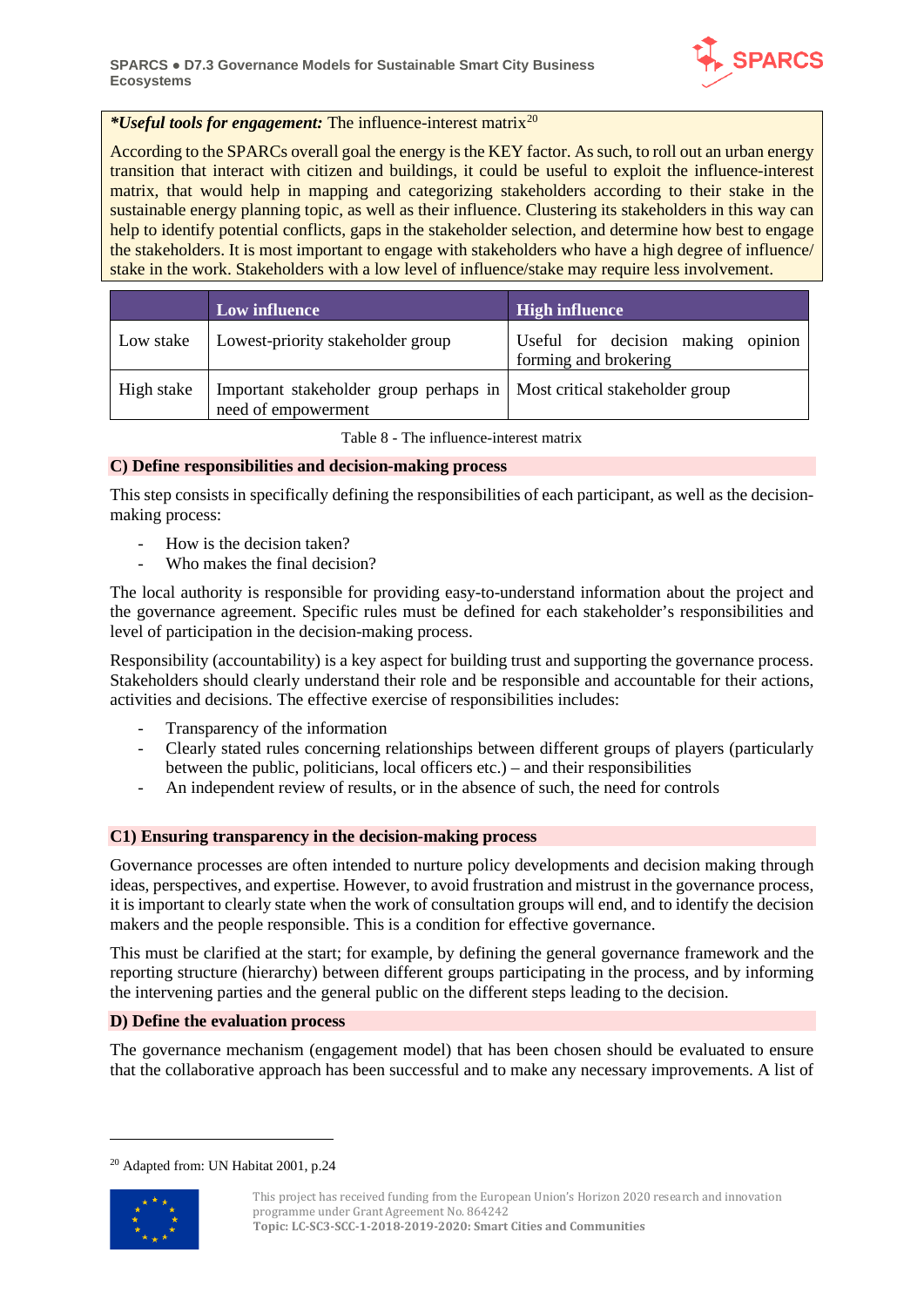

indicators should be drawn up at this point to ensure results can be compared against objectives, and any data that is required to evaluate can be collected.

The evaluation might include the following aspects:

- Ability to achieve the objectives and expected results
- Comparing the governance agreement to existing models or traditional collaborations
- Effectiveness given the allocated resources and means (budget, expertise, etc.)
- How well it has been accepted both internally and externally

Particular attention must be paid to the choice of indicators, for they are above all a means of communication between all the stakeholders involved in the process. They help summarize and simplify complex ideas to present them to a diverse range of stakeholders. Indicators are useful for providing information, but also facilitate decision-making.

This should be a collaborative evaluation that involves stakeholders and allows for continuous improvement of the process. The frequency and schedule of the evaluation should also be defined, such as once a year.

#### **Step 3. Implementing the engagement model**

in this step a governance system must be established, which requires good communication and the active involvement of all stakeholders throughout the entire process. A participatory evaluation and continuous improvement of the process is implemented.

At this stage in the project, the collaborative process has already been initiated. So far it must:

- Involve key stakeholders, including local public authorities, in developing a common vision and objectives (Step 1)
- Identify other key local stakeholders to ensure the vision and its project is supported across political and officer-levels
- In a co-design, develop and adapt suitable engagement mechanisms and processes (Step 2)
- Collaboratively develop a method for evaluating the process (Step 2)

#### **A) Mobilize stakeholders and formalize their commitment**

Some key stakeholders were already involved in the design of the common vision, objectives and engagement processes. This implementation phase is now about carrying out the actions planned within its stakeholder engagement strategy, to get their buy in and formalize their engagement.

To guarantee the transparency of the governance model and ensure widespread stakeholder participation (two of the pillars of "good governance"), the following elements must be explained to all stakeholders:

- The objectives of the governance model
- The expected results
- How the agreement operates and is organized (timeline, meeting frequency, types of discussion forums, etc.)
- The responsibilities of participants
- How contributions are considered during the decision-making process
- The evaluation methods

Depending on the objectives and the stakeholders that are involved, information about how the governance model functions can be provided during a seminar - after which stakeholders will have the opportunity to sign a pledge of commitment.

Information can also be provided via traditional channels e.g., websites; local media; presentations during events throughout the area; social networks; and mailings.

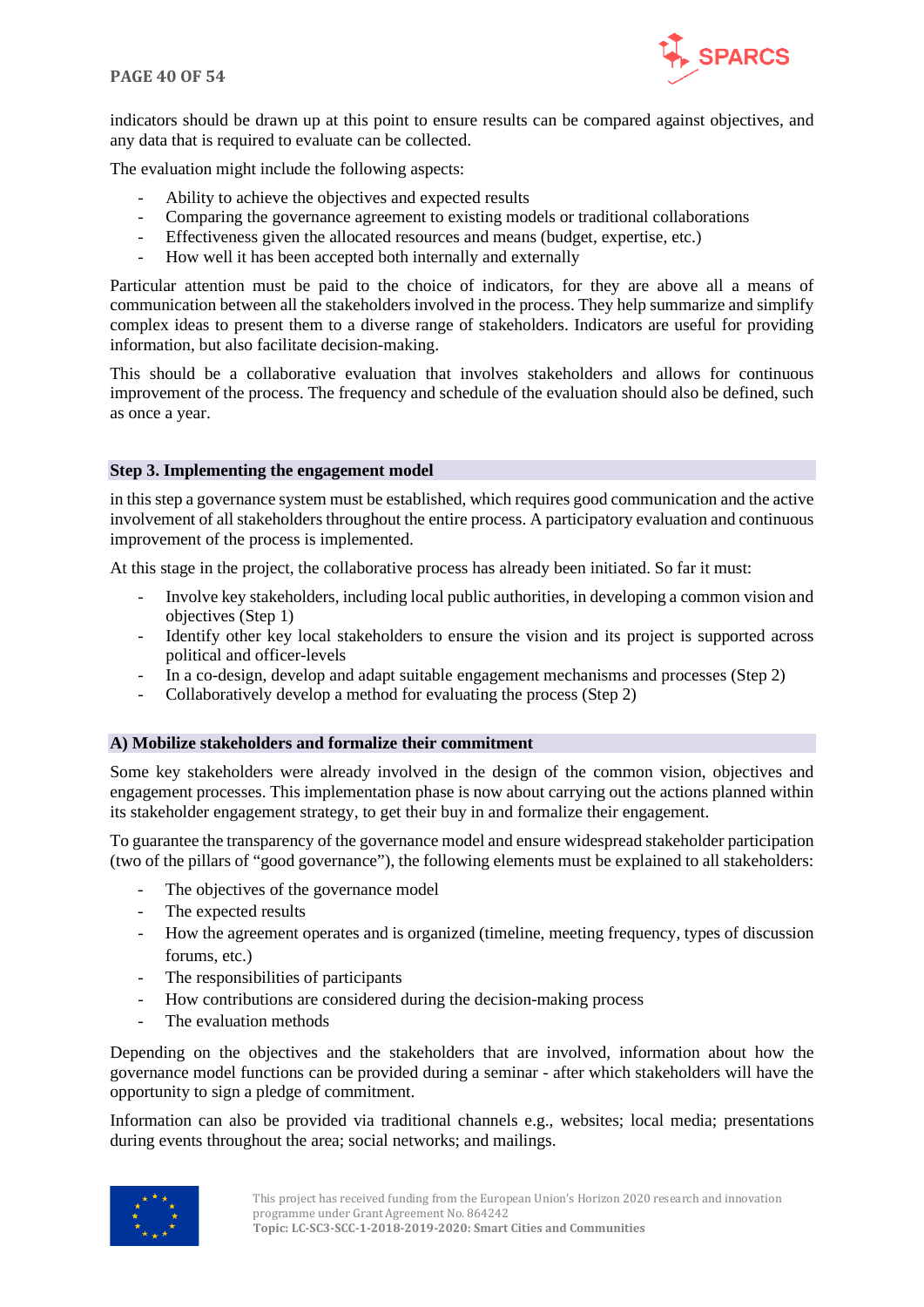

#### **A1) Formalizing the commitment**

The commitment of all stakeholders involved in the process is critical, to ensure the collaborative approach is successful.

In most of the collaborative processes that were studied, stakeholder participation was formalized in some way, such as a resolution, a multi-party agreement, a participation charter, etc. It is therefore worth considering implementing the following activities to gain commitment for the multi-level, collaborative approach:

- Compile all information about the governance model in a single document that can serve as a reference for all stakeholders. This document can be signed, following an informational meeting about the process, to formalize stakeholder commitment
- For all stakeholders to contribute to the collaborative process, a "learning phase" may be necessary. Stakeholders need to fully understand the context of the process, the issues involved, and the work that has already been done. The authority could also present similar actions taken in other cities
- In some cases, training sessions may be useful. They may even be necessary when specific skills or knowledge is required to understand the issues at hand
- To ensure effective participation throughout the entire process, it is critical to share information about the project, its progress, and to take stakeholder contributions into account. Stakeholders must be regularly informed about the ways in which their opinions, concerns, and/or suggestions have been considered, as well as the progress that has been made since the beginning. Meeting minutes and reports on different actions should be written up and shared with participants.

#### **B) Evaluate and improve the engagement model**

The evaluation of the governance framework may be useful - especially because indicators (e.g., number of participants in meetings; number of publications distributed; decisions made or not made, etc.) may be insufficient to assess governance.

Governance processes must be examined as whole elements and must be open and advanced. This may be an external evaluation, a peer evaluation, or a self-assessment. The evaluation of the governance framework should include the following elements:

- Lessons learned
- The relevance of the governance framework (compared to other engagement governance processes or standard approaches)
- Its strategic positioning
- Its effectiveness: expected outcomes in terms of expectations and objectives
- Its efficiency with respect to dedicated resources and means (relationship between results and financial resources, expertise, organization, etc.)
- Its acceptance at internal and external levels

An identified course of action to improve the process

#### **B1) The benefits of evaluation**

The evaluation can add value to the future governance of climate change action. Indeed, climate change is often an area of public policy where experiments are conducted (through the involvement of stakeholders, the organization of debates, or creation of new partnerships). However, the evaluation can also be regarded restrictively as a performance review. It is therefore important to clearly communicate the objectives of the assessment and to ensure that evaluators can carry out their analysis at all levels of the organization (including management and political levels) and beyond.

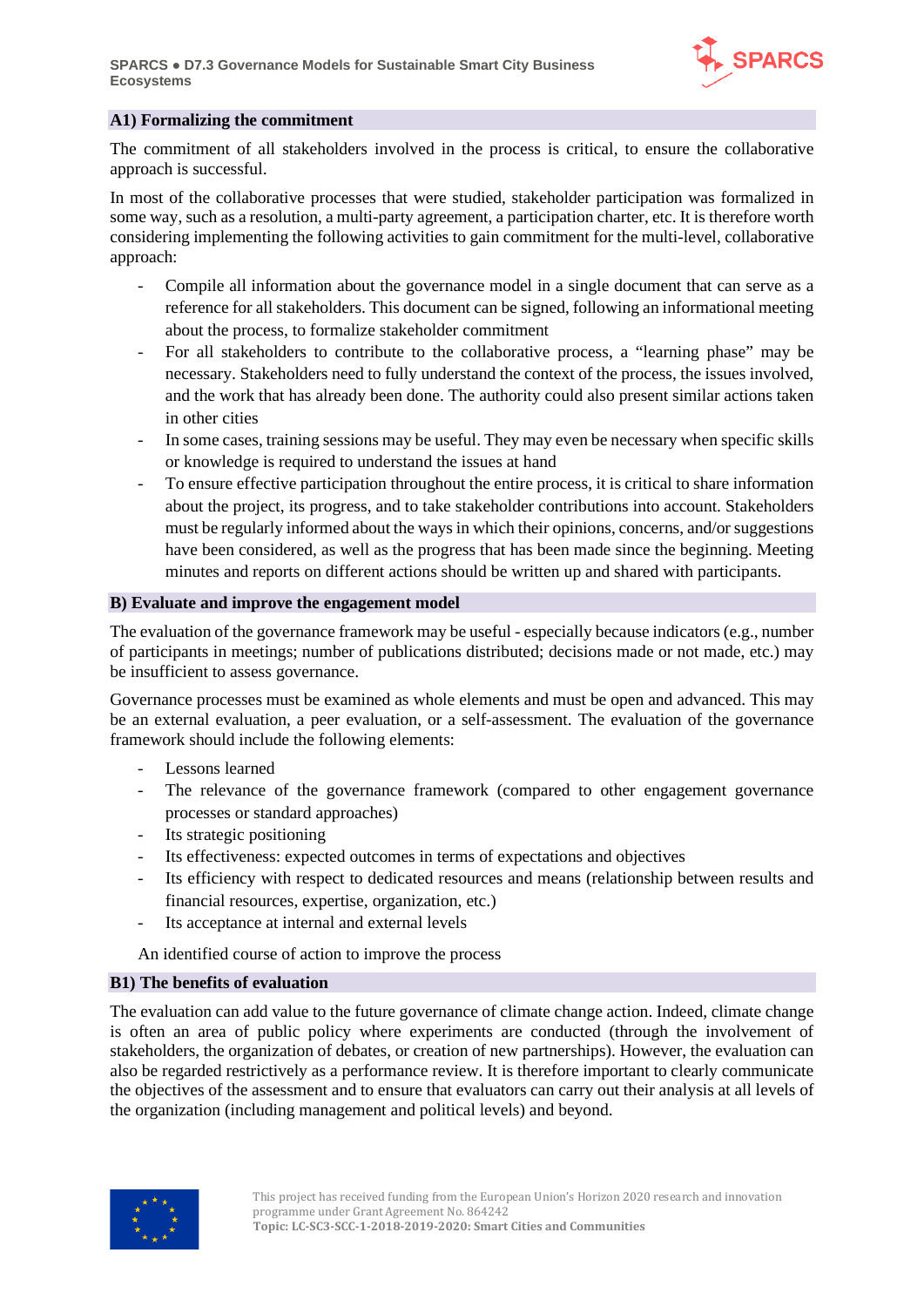

#### **B2) Collecting data**

As the governance process progresses, data to measure indicators should be collected. Data for indicators related to the governance process will generally be collected at the end of the project, or following an event, using questionnaires or interviews with key stakeholders. A thorough definition of the evaluation process in Step 2 will ensure necessary data is collected.

#### **B3. Improving the collaborative approach**

Depending on the frequency of the evaluation, the indicators should be evaluated to make improvements to the governance model. A committee could be set up to conduct an analysis and suggest changes. The results of any evaluations should be widely communicated.

Table 9 - Applicable 13-governance principles

#### <span id="page-41-1"></span>**Apply the 13-governance-principles**

- 1) Start to build a collaboration scheme only when there is a real need for it or a common vision.
- 2) Be open and encourage bottom-up approaches, listen to what key stakeholders really need
- 3) Involve and get clear and effective support from people and institutions with decision making responsibilities, or those who can influence the process
- 4) Often working with busy individuals. They need to have a clear personal benefit to get involved. Make working life easier for them. Help them to save time or money in their personal field of work. Praise them for their efforts, much more than think would be necessary. Provide them with personal experience that makes them feel good or with possibilities to develop their career (mentorship, training, etc.)
- 5) If there is a bias e.g., if only the local level wants to collaborate or vice versa it needs to give clear incentives to the other part
- 6) Collaboration takes time and it needs to. For each step, plan more time than is necessary
- 7) To keep the momentum going, ensure that a first success is reached very fast, even if it is a minor one, the second one shortly after that etc.
- 8) Trust between people/institutions/stakeholders: working together is key
- 9) Do a lot of communication and keep the process going. Try to reach at least some visible results
- 10) Communicate results: say it more often, clearer, simpler than ever thought it could be necessary!
- 11) Celebrate successes with all who are involved
- 12) Think about how politicians can benefit from the process and get their buy-in early enough
- 13) Think about timing: for instance, when are the next elections and what does this mean for the project?

#### <span id="page-41-0"></span>**6.3 Replicating engagement approaches in other cities**

Several factors have been identified as essential for ensuring an engagement model can be effectively replicated from one city to another.

#### *Top tips for replicating engagement models:*

A. Get commitment from decision makers to make replication happen.

Officialise the commitment to work together in the long-term and commit resources to work together: this will ensure effectiveness share practice and techniques and have the time to implement them properly within city.

B. Understand local contexts. It is important to understand the local context, governance structures and frameworks in both cities. Identifying differences and similarities will enable both partners to identify the most

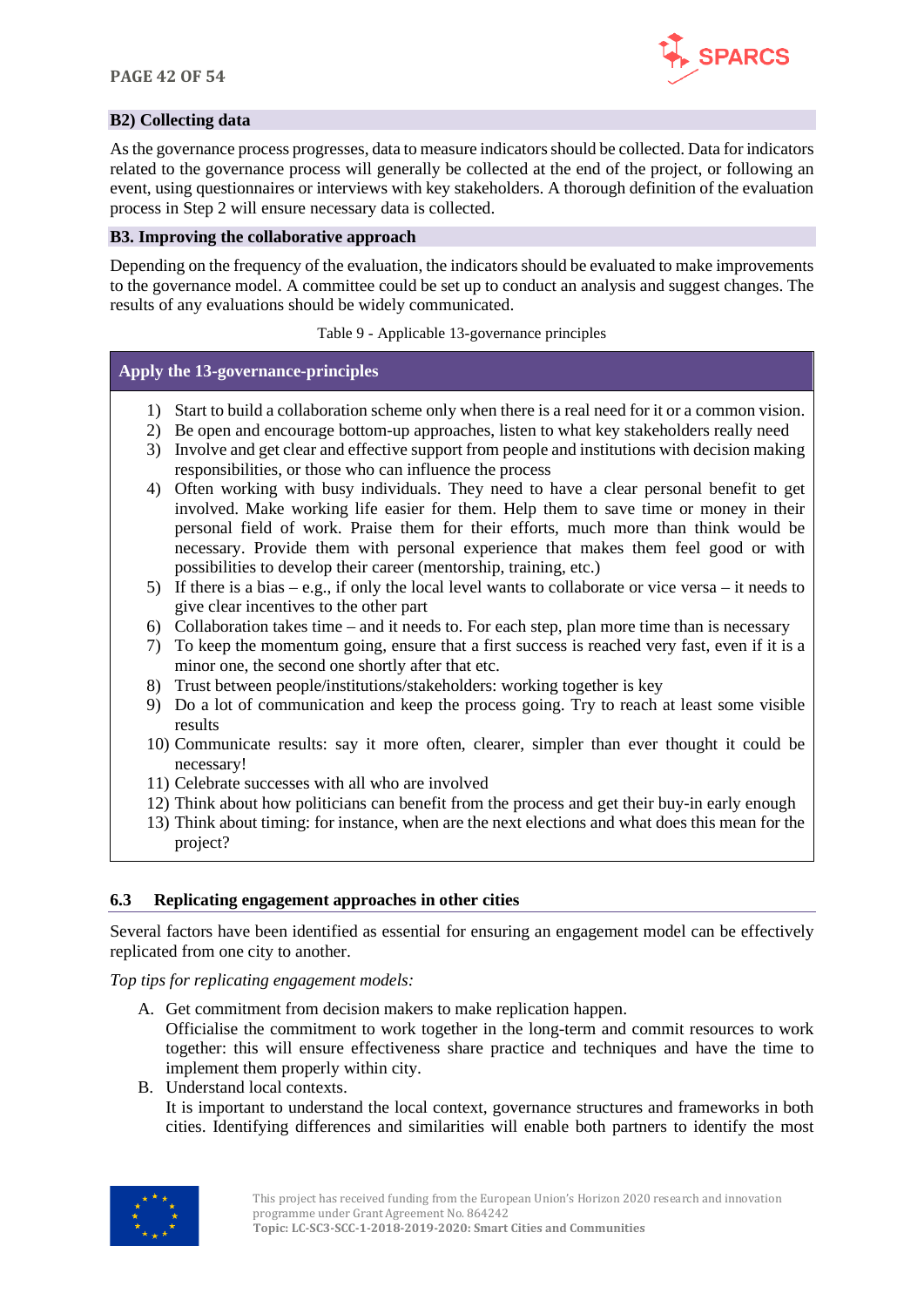

realistic and effective way of replicating a model from one city to another. Allow extra time to build this understanding and communicate regularly, documenting what has been agreed.

C. Resource allocation

Budget for both time and for the costs of having some personal and remote meetings between partners. It takes time to build trust and to understand the partnership approach (engagement model) another city has taken. Don't forget to budget for implementing this engagement model and for follow-up!

D. Meeting Organization

Arrange smaller meetings where engagement models can be discussed in depth, with clear Q&A session and confidential conversations. Often more useful for replication models rather than big workshops or conferences. Well prepared prior communication between partners is a must to ensure rewarding work and results;

- E. Face-to-face communication While there are more and more tools for distance learning with each other, face-to-face meetings are helpful to build trust, enable clear communications and discuss in detail how good practice in one city can be replicated to the other;
- F. Sharing

Share the lows as well as the highs – share any barriers or lessons learnt, as well as the successes of the model. Learning about what went wrong, why, and how this was overcome, is an effective exercise for determining how an engagement model can be replicated;

G. Involve stakeholders early

Consider involving external stakeholders in meetings early on – they will be more positive to replicating the model as a result;

H. Be specific!

Try to focus on one or two models to reach concrete results and make limited resources go further;

I. Benefits

Both cities – the learning process is rarely 'one-way' – and partners will learn from each other. However, exchanging knowledge with a very similar city offers more chances of equal and mutual learning, while exchanging with a dissimilar city might have more potential for innovation on both sides.

J. Long-term collaboration

Established contact will hopefully last and grow even after the implementation of one specific engagement model. To achieve this, look beyond the engagement model and be open to further fields of collaboration. This is really rewarding!

#### <span id="page-42-0"></span>**6.4 Checklist**

This checklist serves as a handy reminder of the activities that can be undertaken to set up a collaborative, engagement approach to sustainable planning activities.

#### **Step 1: initiate the collaborative process**

I have determined which local authority departments need to be involved, and in what way.

I have discussed with the local authority, their vision, needs and objectives in relation to collaborative sustainable energy planning.

I have identified key stakeholder groups and defined how they can participate in defining the common vision and objectives.

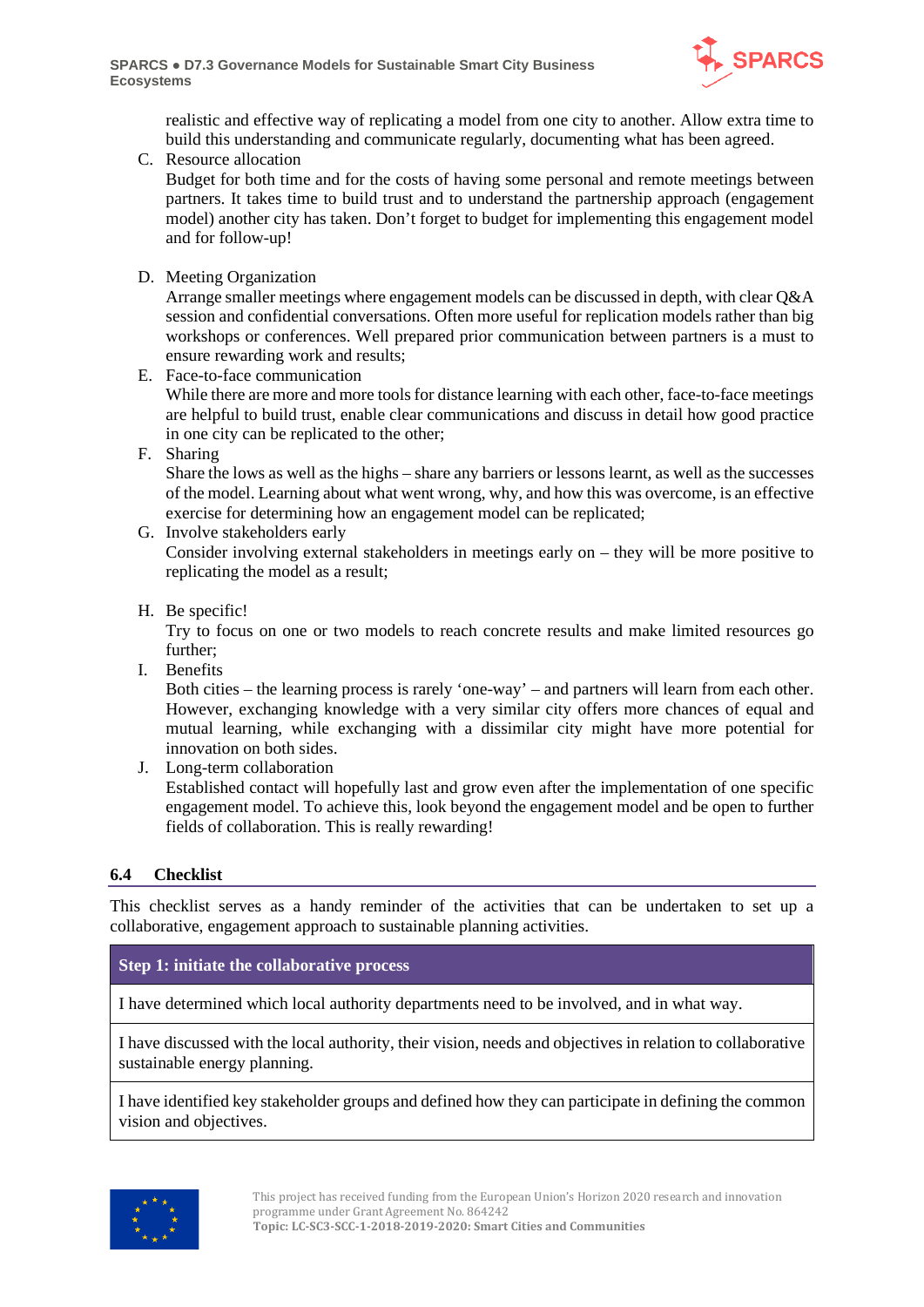

I have involved key stakeholder groups (local authority as a minimum) in the definition of the common vision and objectives

On a scale of 1 to 5, I have mobilized stakeholders to co-develop the common vision…

1: not at all 2: somewhat 3: moderately 4: very 5: completely

On a scale of 1 to 5, I have mobilized local authorities to co-develop the common vision…

1: not at all 2: somewhat 3: moderately 4: very 5: completely

I have documented the objectives and expected results of the collaborative process

On a scale of 1 to 5, the objectives are "SMART"…

1: not at all 2: somewhat 3: moderately 4: very 5: extremely

On a scale of 1 to 5, the objectives consider stakeholders' objectives and expectations…

1: not at all 2: somewhat 3: moderately 4: a great deal 5: completely

<span id="page-43-0"></span>The local authority has politically validated the launch and objectives of the process (and this validation has been evidenced)

#### Table 10 - Checklist Step1

#### **Step 2: developing the engagement model**

I have identified existing governance structures or processes at the local level. These have been documented.

I have identified structures and processes that can be adapted to the engagement agreement (e.g., use of co-development over consultation)

Where an engagement process already exists, I have evaluated the governance agreement to make improvements during the engagement process revision process

I have documented the different components of the governance agreement (e.g., using a schematic to detail the different groups and reporting mechanisms)

I have documented the roles and responsibilities of all participants in the governance model and documented the partnership agreement

I have documented the evaluation of the collaborative process including who is responsible for monitoring the evaluation, its frequency, and how participants will be informed of the results

I have agreed indicators to:

- Evaluate the collaborative process
- Evaluate the impact of the collaborative process
- Evaluate the results of the process in relation to objectives/expected results

On a scale of 1 to 5, these indicators measure the objectives and expected results of the process…

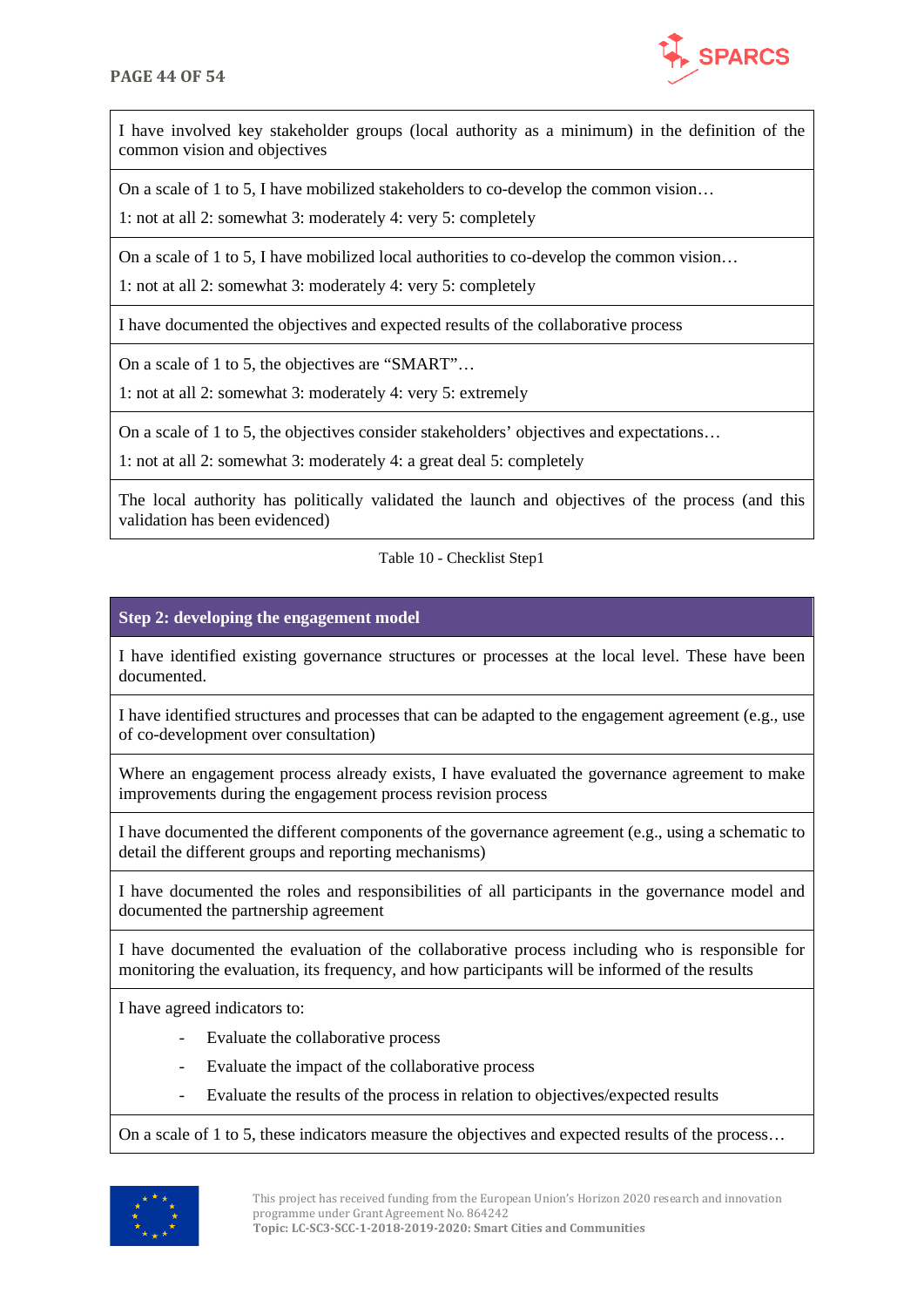

<span id="page-44-1"></span>1: not at all 2: a little 3: moderately well 4: very well 5: extremely well

Table 11 - Checklist Step2

#### Table 12 - Checklist Step3

#### <span id="page-44-2"></span>**Step 3: implementing the engagement model**

Stakeholders have been informed of their role in the governance system. This has been through the following methods (delete/add as appropriate):

- Seminars

- First meeting of a working group

- Through a website Newsletter

- Article in press a mailing other: …………………

Stakeholders are officially committed to the process (and this commitment has been evidenced)

On a scale of 1 to 5, the tools and informational materials have helped different stakeholders to understand the issues …

1: not at all 2: somewhat 3: to a certain extent 4: very well 5: extremely well

On a scale of 1 to 5, stakeholders are satisfied that their input was heard and considered…

1: not at all 2: somewhat 3: to a certain extent 4: very well 5: extremely well

On a scale of 1 to 5, information about the progress, the results, and the evaluation was communicated to participants…

1: not at all 2: somewhat 3: to a certain extent 4: very well 5: extremely well

On a scale of 1 to 5, the evaluation process enabled ongoing evaluation of the governance agreement…

<span id="page-44-0"></span>1: not at all 2: somewhat 3: to a certain extent 4: very well 5: extremely well

## **7. CONCLUSIONS**

In exploring the role of stakeholder engagement in value co-creation, the analysis has not only confirmed the centrality of stakeholders in the scope of value creation processes, but it has also allowed to better appreciate how value is co-created by the complex interaction of a network of stakeholders.

Stakeholder engagement enhances the creation of value both at individual stakeholder level (internal value) and at community level (external value). More in general, internal value creation seems intrinsic to stakeholder engagement.

Similarly, efficiency is increased through a reduction in production costs and service outcome is increased with both positive user opt-in and retention. On the other hand, stakeholder engagement has generally resulted in an improvement in quality.

Moreover, comparing the two case studies allows to appreciate how the determinant factor for creating value is accessibility. Whether a structural or managerial coordination device is adopted and whether processes are formalized through defining ex-ante process flows and outputs, the important issue is how inclusive and open the engagement is.

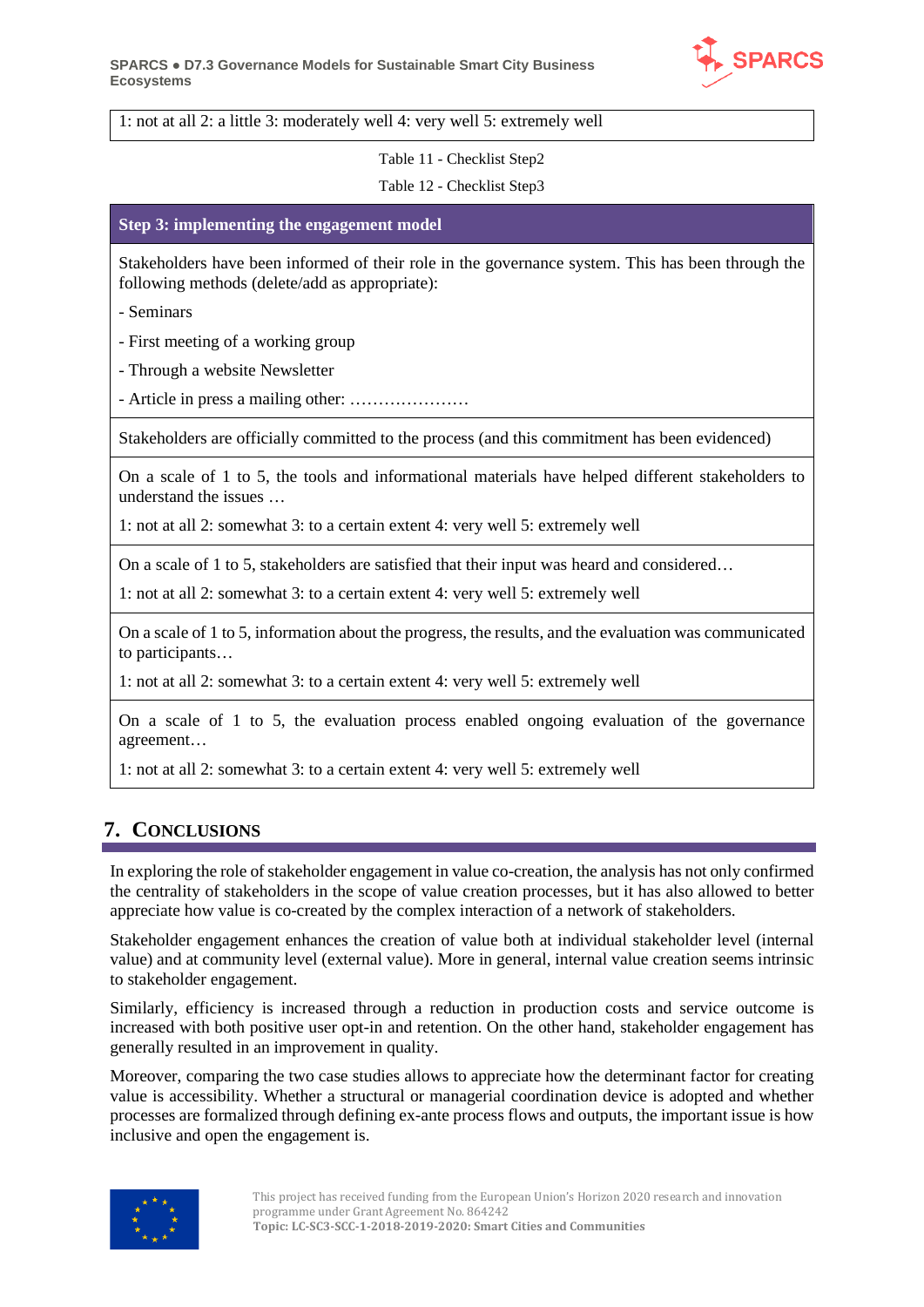

This argument confirms a mechanism highlighted by previous studies in the field of interactive governance in the public sector. Stakeholder engagement should allow to incorporate stakeholders' points of view into decisions. The precondition to make this happen is that some discretion is granted to stakeholders. Therefore, accessibility matters: it is ultimately a choice about how much discretion is attributed to stakeholders and how much control is instead retained by the administrator.

It is strongly suggested that the context for smart cities stakeholder engagement leads towards the selection of governance model and processes with the purpose of exploration or the development of collaborative action and a purpose related to decision making.

This then leads to consider a range of approaches to be explored and developed.

Stakeholder engagement has been subject to critical review associated with for example, relatively low levels of participation, the legitimacy of the process and the costs associated with it.

Smart cities need to take account of these issues and potentially other challenges that surface in the design and implementation of stakeholder engagement. The nine principles underpinning effective public engagement as well as the good practices to solve the obstacles to stakeholder engagement may also be used to inform the development and design of successful governance models.

The promise of stakeholder engagement is that it will bring different actors together to discuss smart cities and sustainability issues in a process that will support the engagement of external stakeholders and help them to work collaboratively.

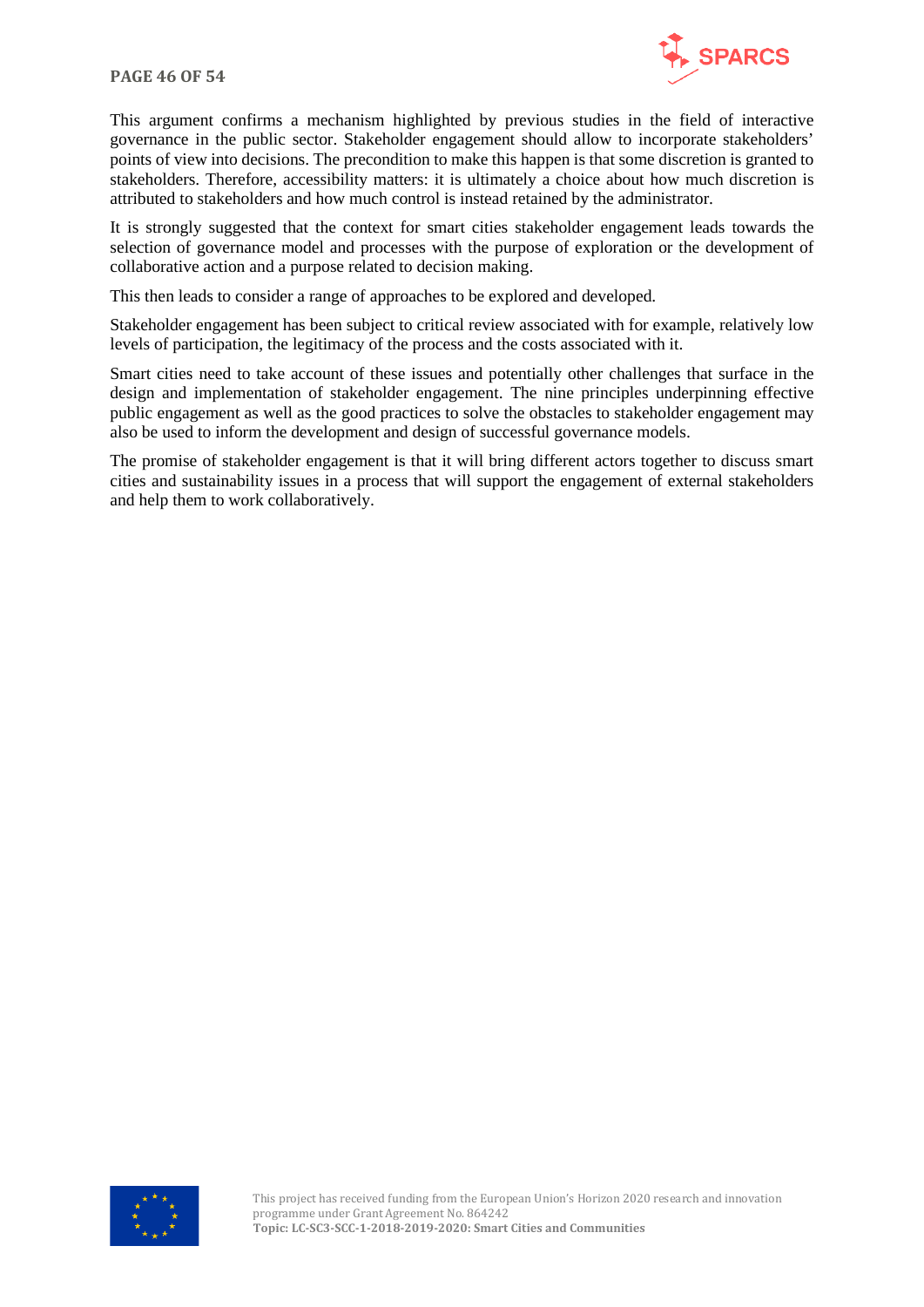

## <span id="page-46-0"></span>**8. ANNEX 1 – MASSIVE OPEN ONLINE COURSE (MOOC)**

#### <span id="page-46-1"></span>**MOOC concept**

According to the literature (Bates 2014, Chatti et al. 2014, Downes 2013, Hayes 2015), a MOOC (Massive Online Open Course) can be defined as a teaching product which:

- ensures a structured learning approach with:
- a syllabus and specific learning objectives;
- learning materials and support activities;
- an evaluation system based on quizzes, exercises or projects;
- a certification processes
- accessible through an online platform
- designed and managed to ensure its scalability to many people
- accessible to all because there is no binding prerequisite for participation

Overall, a MOOC for stakeholder engagement for sustainable smart city business ecosystems is designed as follows.

#### *a. Title*

The suggested title for the MOOC course is: "Stakeholder engagement for sustainable smart city business ecosystems". Alternatively, the title could be defined according to the project or initiative it is related to.

#### *b. Target audience*

The intended target audience is formed by city officials and other local authorities' officials. All participants should be in charge or involved, at least prospectively, in developing smart city policies and face the challenge of engaging relevant stakeholders.

#### *c. Course learning objectives*

The course aims at achieving learning objectives, both in terms of knowledge to acquire and skills to be developed. More specifically, after the completion of the course, participants should acquire the following knowledge:

- be familiar with the logic of stakeholder engagement;

- be familiar with the advantages and potential problems of stakeholder engagement;

- be familiar with the role stakeholder engagement plays in designing and implementing smart cities policies and initiatives.

After the completion of the course, furthermore, participants should acquire the following skills*:*

- be able to identify and classify the main stakeholders in a smart city environment;

- be able to design a well-functioning governance structure to engage stakeholders in smart city policies and initiatives.

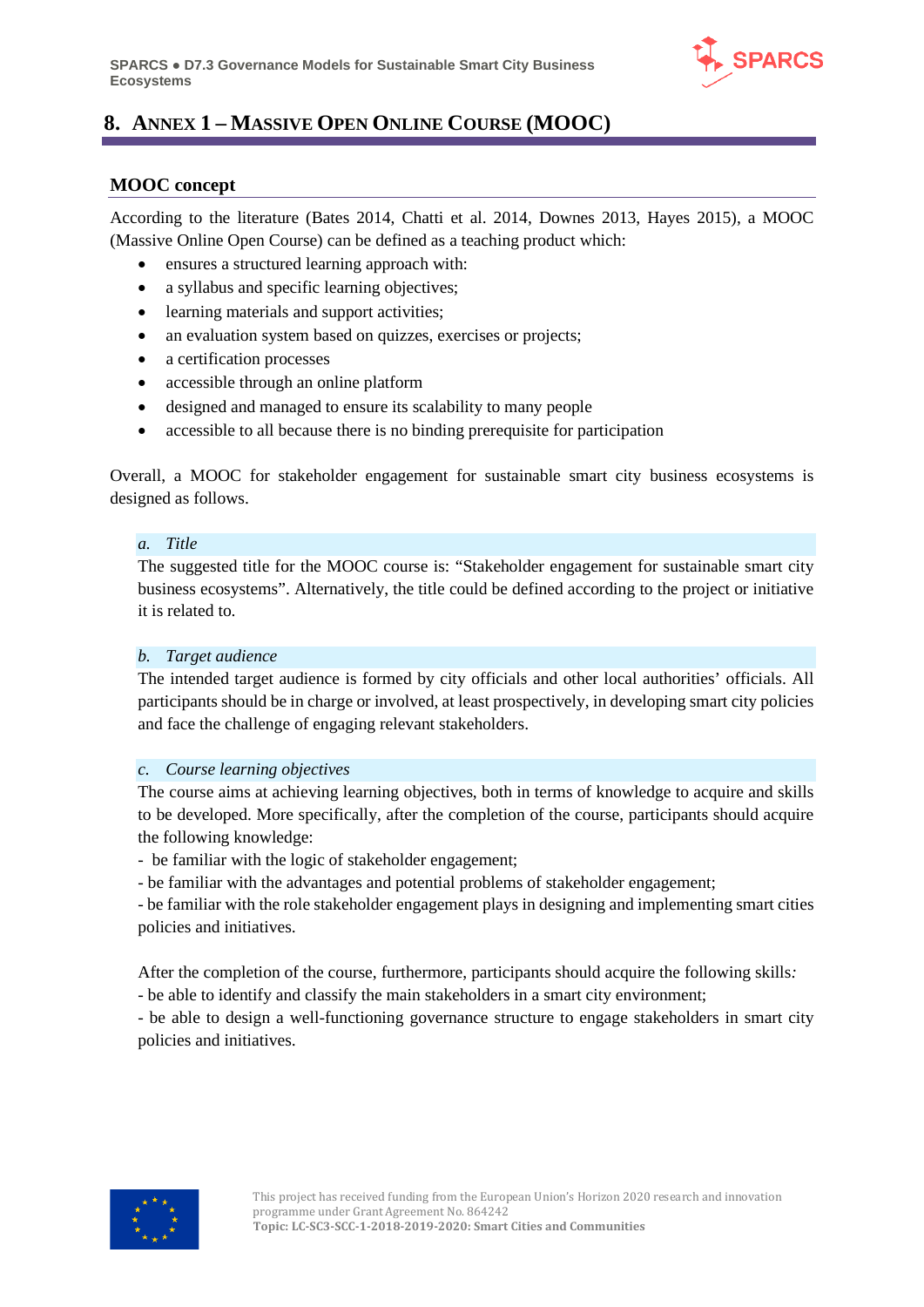

#### *d. Course detailed structure*

|                  | <b>Module</b>                   | <b>Learning objectives</b>        | <b>Format</b>         |
|------------------|---------------------------------|-----------------------------------|-----------------------|
| 1                | Course introduction.            | Develop an understanding of       | -Narrated slideshows  |
|                  | Smart cities: the challenges    | the challenges for smart cities   | -Animation            |
| $\mathbf{2}$     | Stakeholder<br>engagement:<br>a | Become familiar with the logic    | -Narrated slideshows  |
|                  | primer                          | of stakeholder engagement         | -Animation            |
| 3                | Stakeholder<br>engagement:      | Improve the ability to identify   | -Green screen lecture |
|                  | organizational arrangements     | select<br>the<br>and<br>main      |                       |
|                  |                                 | stakeholders within a smart       |                       |
|                  |                                 | city environment.                 |                       |
|                  |                                 | Improve the ability to design     |                       |
|                  |                                 | main<br>the<br>steps<br>of<br>the |                       |
|                  |                                 | engagement process.               |                       |
| $\boldsymbol{4}$ | Designing<br>the<br>governance  | Develop the ability to design a   | -Green screen lecture |
|                  | structure                       | well-functioning governance       |                       |
|                  |                                 | structure                         |                       |
| 5                | Case studies: the Lighthouse    | Become familiar with two          | -Documentaries        |
|                  | cities                          | alternative<br>successful         | -Interviews           |
|                  |                                 | governance models                 |                       |

The following contents should be developed for the syllabus of each module:

Module 1 - Course introduction: the challenges for smart cities

- Course objectives, organization and "rules of the game"
- Definition of smart cities as cities using technological solutions to improve the management and efficiency of the urban environment
- Focus in the EU on smart cities as "a place where traditional networks and services are made more efficient with the use of digital solutions for the benefit of its inhabitants and businesses" (EC, eu.europa.eu)
- Challenges for smart cities in the EU:
	- Smarter urban transport networks
	- Upgraded water supply and waste disposal facilities
	- More efficient ways to light and heat buildings
	- More interactive and responsive city administration
	- Safer public spaces
	- Meeting the needs of an ageing population

#### Module 2- Stakeholder engagement: a primer

- Definition of stakeholder engagement as:
	- engaging external stakeholders in a wide range of policy areas, at different stages in policy development using deliberative methods and processes
	- a process where a range of people learn, discuss, and work out solutions together
- Effects of stakeholder engagement: improved policy or decision making, democratization and stakeholder empowerment, policy legitimization and increased consensus, social learning. Insights on the motives to adopt participatory governance:
	- A response to deficits of representative democracy

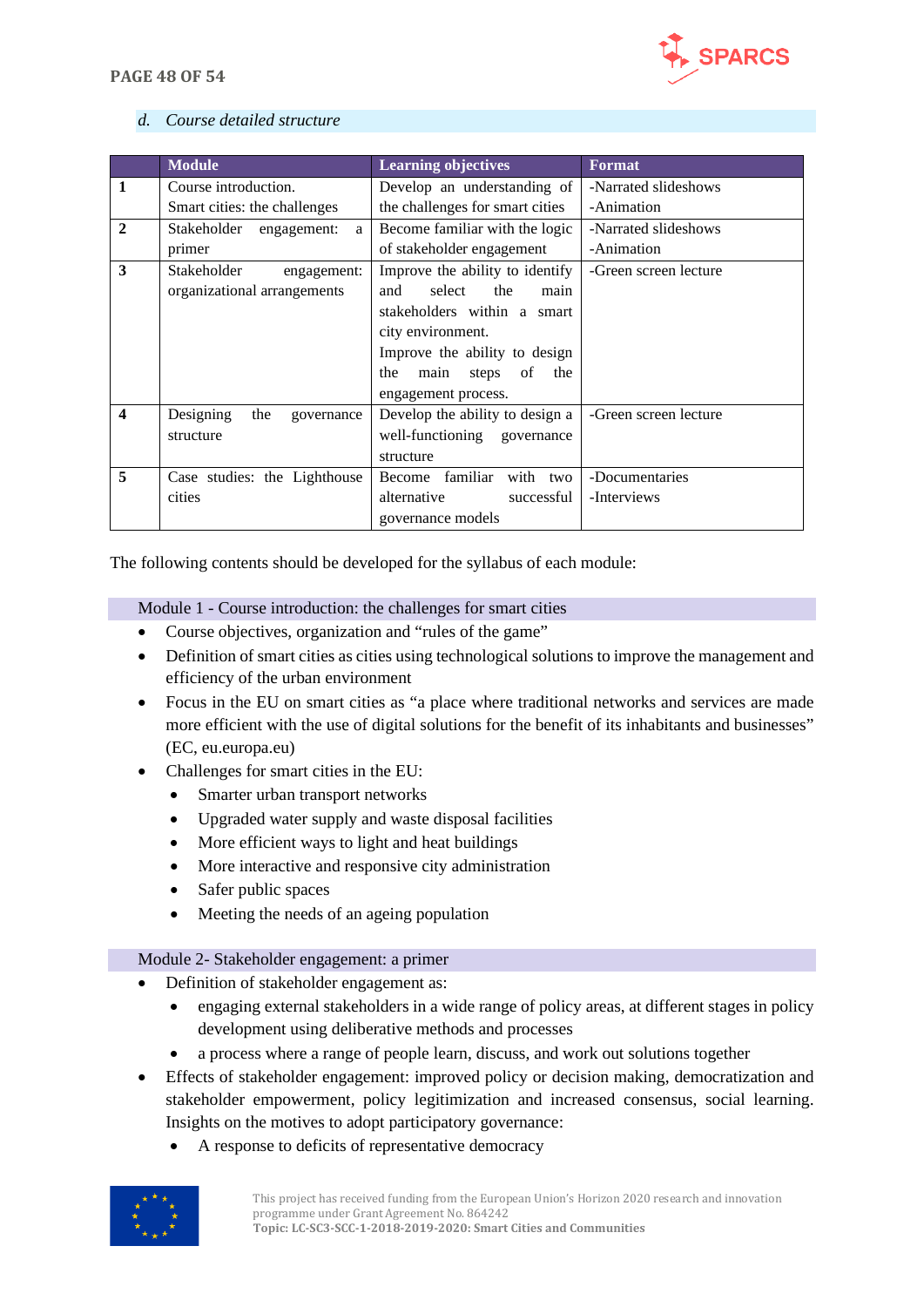**SPARCS** ● **D7.3 Governance Models for Sustainable Smart City Business Ecosystems**



- A strategy to improve governance effectiveness
- Electoral benefits of participatory governance
- Participatory governance as a public administration fad
- Insights on the motives for participation: internal vs. external value creation
- Forms of stakeholder engagement: purposes, levels and methods of participation

#### Module 3 - Stakeholder engagement: organizational arrangements

- Stakeholder identification and selection:
	- Primary stakeholders: those who are (positively or negatively) affected by the issue
	- Key actors: those who have power or expertise
	- Intermediaries: those who have an influence on the implementation of decisions, or have a stake in the issue
- Formalization: ex-ante definition by formal rules of processes and procedures, outputs, and overall functioning of the interactive practice
- Successful engagement
	- Good practices
	- Obstacles to engagement and possible solutions

#### Module 4 - Designing the governance structure

- Levels of institutionalization
- Coordination mechanisms: structures vs. management systems
- Pros and cons of well-defined structures vs. more flexible approaches
- Contextualization to a smart city environment
- Checklist of the activities that can be undertaken to set up a governance structure which engages stakeholders

#### Module 5 - Case studies: the Lighthouse cities

- Leipzig: the Triangulum and SPARCs projects
- Espoo: the Sustainable Espoo Development Program and SPARCs project
- Overall learnings and take-home messages: the importance of contextual factors and expected outcomes

#### *e. Course duration and schedule of learning activities*

The course is designed to be completed in 5 weeks. The schedule is based on 5 modules, organized in two sessions each. The duration of each session it is to be determined depending on the audience, its knowledge of the actual topics and their familiarity with MOOC.

#### *f. Assessments*

Assessment is based on multiple choice quizzes to be taken at the end of each session. The quizzes can be accessed online, and machine graded.

#### *g. Course community*

The course activity will be complemented by a participants' community, based on a thematic forum. The forum will allow the interaction among participants on the topic of stakeholder engagement within smart cities initiatives.

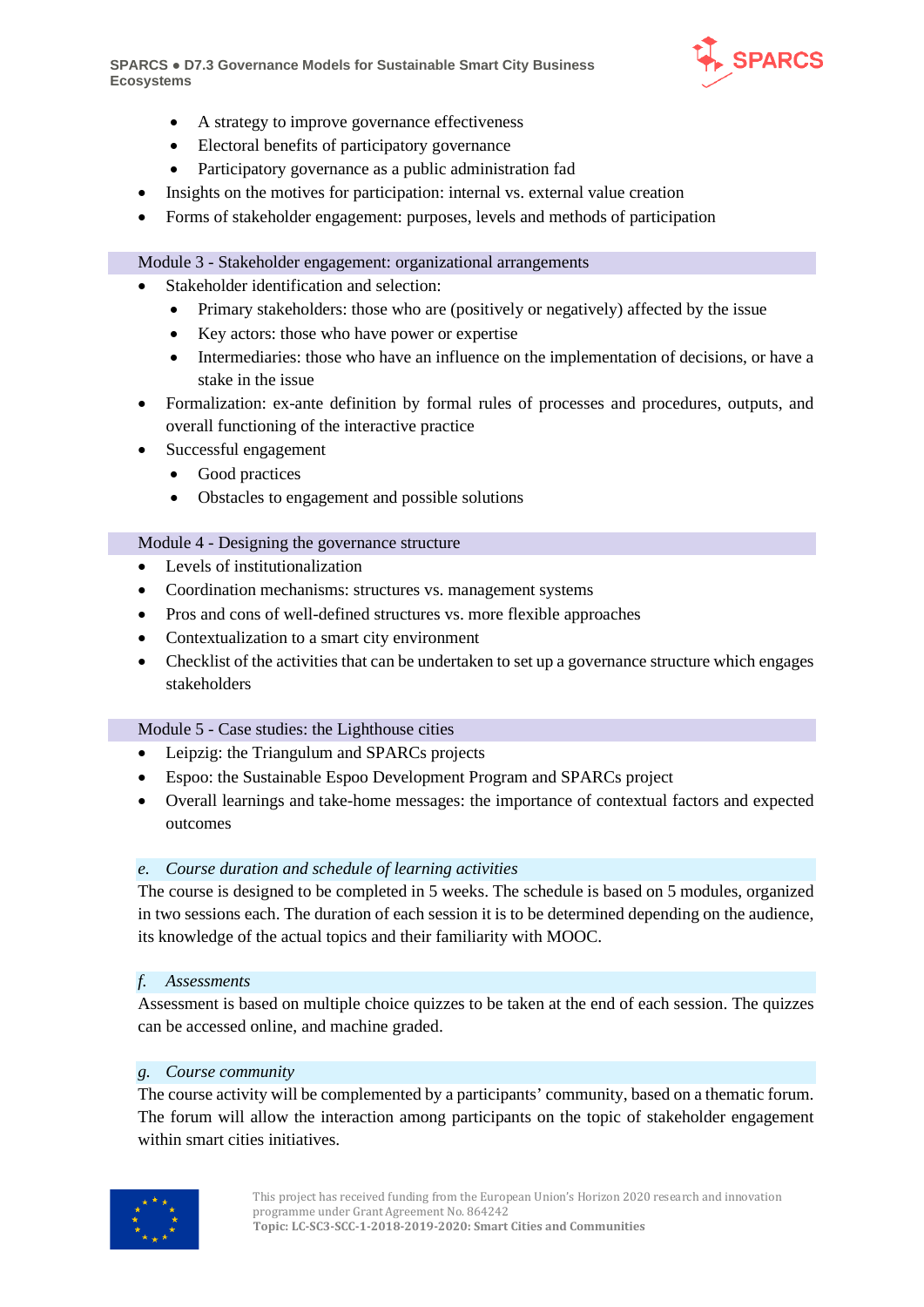

#### *h. Instructional personnel*

The instructional staff should involve the following

- 1 instructor in charge for designing the contents of module 1-2 and to deliver the lectures relative to module 3-4, which could be recorded
- 2 key experts to be interviewed for module  $5 + 1$  expert to conduct the interview
- 1 technical expert to produce the slideshows, the animations, and the interviews and to organize the community

#### *i. Gathering feedback*

Participants completing the course will be kindly asked to fill a standard satisfaction survey online, including a space for qualitative remarks. Such feedback should be used to monitor and eventually improve the MOOC.

#### *j. Certificate*

Participants completing the course and taking the assessments at the end of each session, shall receive a simple certificate of attendance.

#### <span id="page-49-0"></span>**Prescriptions for course delivery**

When designing and organizing the MOOC the following issues should be taken into consideration:

- "SMART" method to define and communicate objectives:
	- S for specific
	- M for measurable
	- A for accessible
	- R for realistic
	- T for time-related (short, medium, or long-term objectives)
- Development of support materials to be delivered to the participants
- Popularity of platform chosen for MOOC delivery
- Language of course delivery
- Appropriateness of day and time for course delivery according to local specificities
- Design of an adequate promotion strategy for the MOOC

When delivering the MOOC, the following aspects should be taken into consideration:

- Level of preparation of the audience
- Need to share documents in advance
- Need to repeat contents more than once
- Level of interaction
	- Possibility for participants to write comments in a chat, board or similar
	- Possibility for participants to submit questions to be collected by theme and answered in real-time, at the end or after the course section

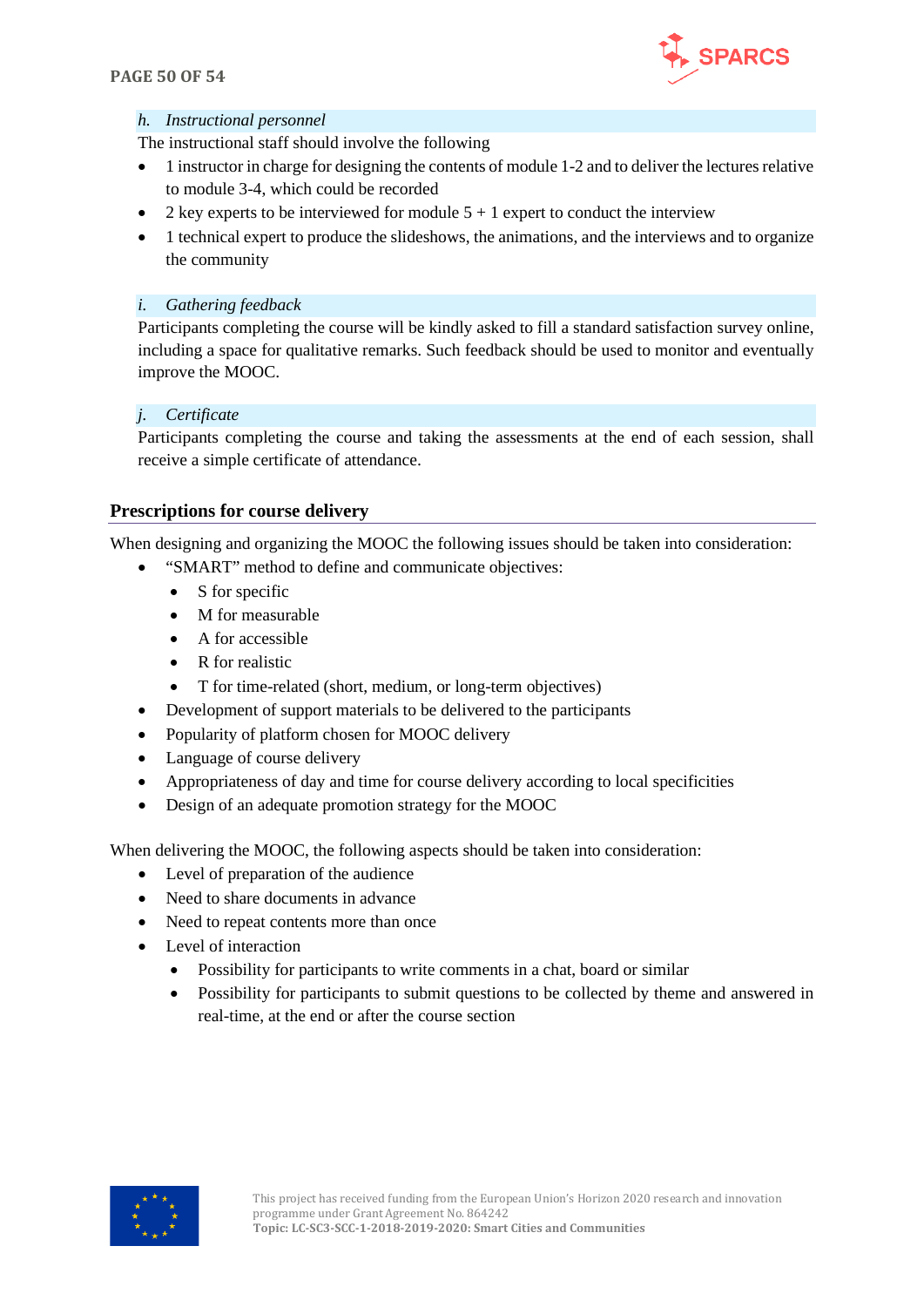

## <span id="page-50-0"></span>**9. REFERENCES**

Anderson, E., Burrell, S., Fennel, E. (2010). *Talking for a Change. A Distributed Dialogue Approach to Complex Issues*. London Involve, available online.

AUSTIN J.E., SEITANIDI M.M. 2012. Collaborative Value Creation: A Review of Partnering Between Nonprofits and Businesses. Part 2: Partnership Processes and Outcomes. Nonprofit and Voluntary Sector Quarterly, vol. 41, n.6, pp. 929-968.

BERRY L.L., PARASURAMAN A. 1993. Building a new academic field. The case of services marketing. Journal of Retailing, vol. 9, n. 1, pp. 13-60.

BEST, B., MOFFETT, S., MCADAM, R. 2019. Stakeholder salience in public sector value co-creation. Public Management Review, pp. 1-26.

BOUCKAERT G., PETERS G., VERHOEST K. 2010. The Coordination of Public Sector Organizations Shifting Patterns of Public Management. London: Palgrave Macmillan.

BRUDNEY, J.L. 1984. Local coproduction of services and the analysis of municipal productivity. Urban Affairs Review, vol. 19, n.4, pp. 465-484.

BRUDNEY, J.L., DUNCOMBE, W. D. 1992. An Economic Evaluation of Paid, Volunteer, and Mixed Staffing Options for Public Services. Public Administration Review, vol. 52, n.5, pp. 474-481.

BRYSON, J.M., QUICK, K.S., SLOTTERBACK, C.S. AND CROSBY, B.C. (2013), Designing public participation processes, Public Administration Review, vol. 73 n. 1, pp. 23-34.

BURNS T., STALKER G. M. 1961. The Management of Innovation. London: Tavistock.

EGEBERG M. 2003. How bureaucratic structure matters: an organizational perspective. In Peters B.G., Pierre J. Handbook of public administration. London: SAGE Publications.

FEDELE P., BRUSATI L., IANNIELLO M. 2016. Organizational underpinnings of interactive decision making: an empirical inquiry. International Journal of Public Sector Management, vol. 29, n. 4, pp. 310- 326.

FUNG A. 2006. Varieties of participation in complex governance, Public Administration Review, vol. 66, n. S1, pp. 66-75.

HOLLEBEEK L.D., SRIVASTAVA R.K., CHEN T. 2016. S-D logic–informed customer engagement: integrative framework, revised fundamental propositions, and application to CRM. Journal of the Academy of Marking Science, vol. 47, pp. 161-185.

GARLATTI, A., FEDELE, P., IACUZZI, S., GARLATTI-COSTA, G. 2020. Coproduction and cost efficiency: a structured literature review, Journal of Public Budgeting, Accounting & Financial Management, vol. 32 n.1, pp. 114-135.

IANNIELLO M., FEDELE P., BRUSATI L. 2012. Stakeholders' inclusion: measuring the performance of interactive decision-making. In Tria, G. and Valotti, G. Eds, Reforming the Public Sector: How to Make the Difference? Washington, DC: Brookings Institution Press, pp. 260-84.

JAAKKOLA E., ALEXANDER M. 2014. The role of customer engagement behavior in value cocreation: a service system perspective. Journal of Service Research, vol. 17, n. 3, pp. 247-261.

KOPPENJAN, J.F. 2008. Creating a playing field for assessing the effectiveness of network collaboration by performance measures, Public Management Review, vol. 10 n. 6, pp. 699-714.

LOEFFLER E., BOVAIRD T. 2018. Assessing the Effect of Co-Production on Outcomes, Service Quality and Efficiency. In Brandsen T., Verschuere B., Steen T. eds. Co-Production and Co-Creation: Engaging Citizens in Public Services. New York, NY: Routledge, pp. 269-280.

MASON, M.C., IACUZZI, S., FEDELE, P., GARLATTI, A. 2020. Stakeholder engagement: which arrangements for value co-creation? Micro & Macro Marketing, vol. 1, pp. 19-43.

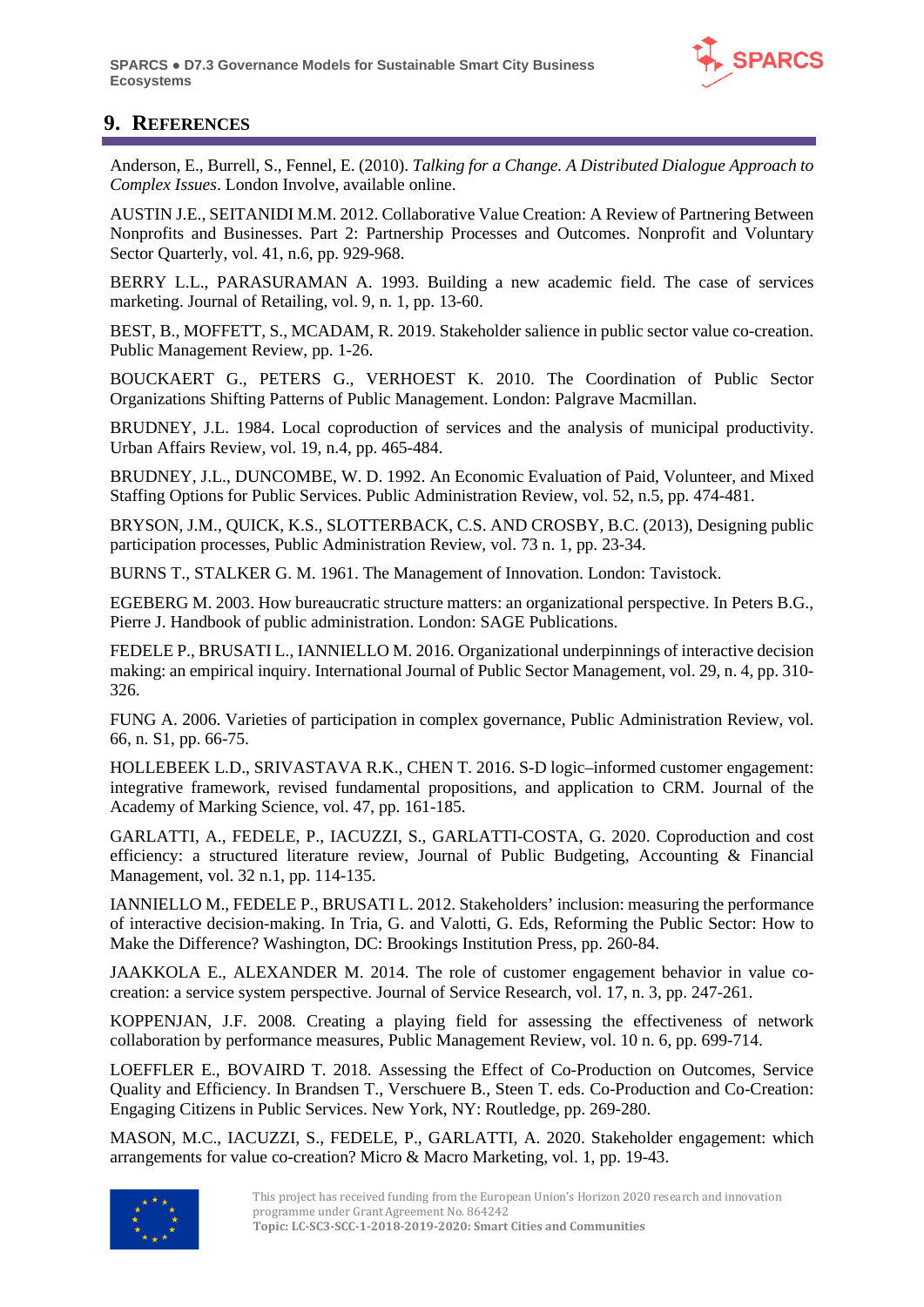



MINTZBERG, H. 1980. Structure in 5's: a synthesis of the research on organization design, Management Science, vol. 26 n. 3, pp. 322-341.

NABATCHI, T., SANCINO, A., & SICILIA, M. 2017. Varieties of Participation in Public Services: The Who, When, and What of Coproduction. Public Administration Review, vol. 77 n. 5, pp. 766-776.

OECD - ORGANIZATION FOR ECONOMIC COOPERATION AND DEVELOPMENT 2001. Citizens as Partners. Paris: OECD Publications Service

OLIVER R.L. 1999. Whence Consumer Loyalty. Journal of Marketing, vol. 63, pp. 33-34.

PETERS, B.G. 2011, Institutional Theory in Political Science: The New Institutionalism. London and New York, NY: Bloomsbury Academic.

SIMON, H.A. 1947. Administrative Behavior: A Study of Decision-Making Processes in Administrative Organization, New York, NY: Macmillan.

VESPESTAD, M. K., CLANCY, A. 2019. Service dominant logic and primary care services. International Journal of Quality and Service Sciences, vol. 1, n. 1, pp. 127-140.

WALSH J., DEWAR, R. 1987. Formalization and the Organizational Lifecycle. The Journal of Management Studies, vol. 24, pp. 216-231.

WANG W., WAN WART, M. 2007, "When Public Participation in Administration Leads to Trust: An Empirical Assessment of Managers' Perceptions", Public Administration Review, Vol. 67 No. 2, pp. 265-278.

YIN, R.K. 2014. Case study research: Design and methods. Thousand Oaks, CA: Sage publications.

Best, B., Moffett, S., McAdam, R. (2019). Stakeholder salience in public sector value co-creation. Public Management Review, 21(11), 1707-1732.

Bryson, J. M., Quick, K. S., Slotterback, C. S., Crosby, B. C. (2013). Designing public participation processes. Public Administration Review, 73(1), 23-34.

Cass, N. (2006). Participatory-Deliberative Engagement: a literature review. ESRC Working Paper 1.2. Research Councils Entergy Programme.

Fedele, P., Brusati, L., Ianniello, M. (2016). Organizational underpinnings of interactive decision making: an empirical inquiry. International Journal of Public Sector Management, 29(4), 310-326.

Fiorino, D. J. (1990). Citizen participation and environmental risk: A survey of institutional mechanisms. Science, Technology, & Human Values, 15(2), 226-243.

Flyvbjerg, B. (1998). Habermas and Foucault: Thinkers for civil society? The British Journal of Sociology, 49(2), 210-233.

Fung, A. (2006). Varieties of participation in complex governance. Public Administration Review, 66(S1), 66-75.

Fung, A. (2015). Putting the public back into governance: The challenges of citizen participation in the future. Public Administration Review, 75(4), 513-522.

Habermas, J. (1975). Towards a reconstruction of historical materialism. Theory and Society, 2(3), 287- 300.

Habermas, J. (1984). Questions and counterquestions. PRAXIS International, 3, 229-249.

Hajer, M., Kesselring, S. (1999). Democracy in the risk society? Learning from the new politics of mobility in Munich. Environmental Politics, 8(3), 1-23.

Halseth, G., Booth, A. (2003). What Works Well; What Needs Improvement: Lessons in public consultation from British Columbia's resource planning processes. Local Environment, 8(4), 437-455.

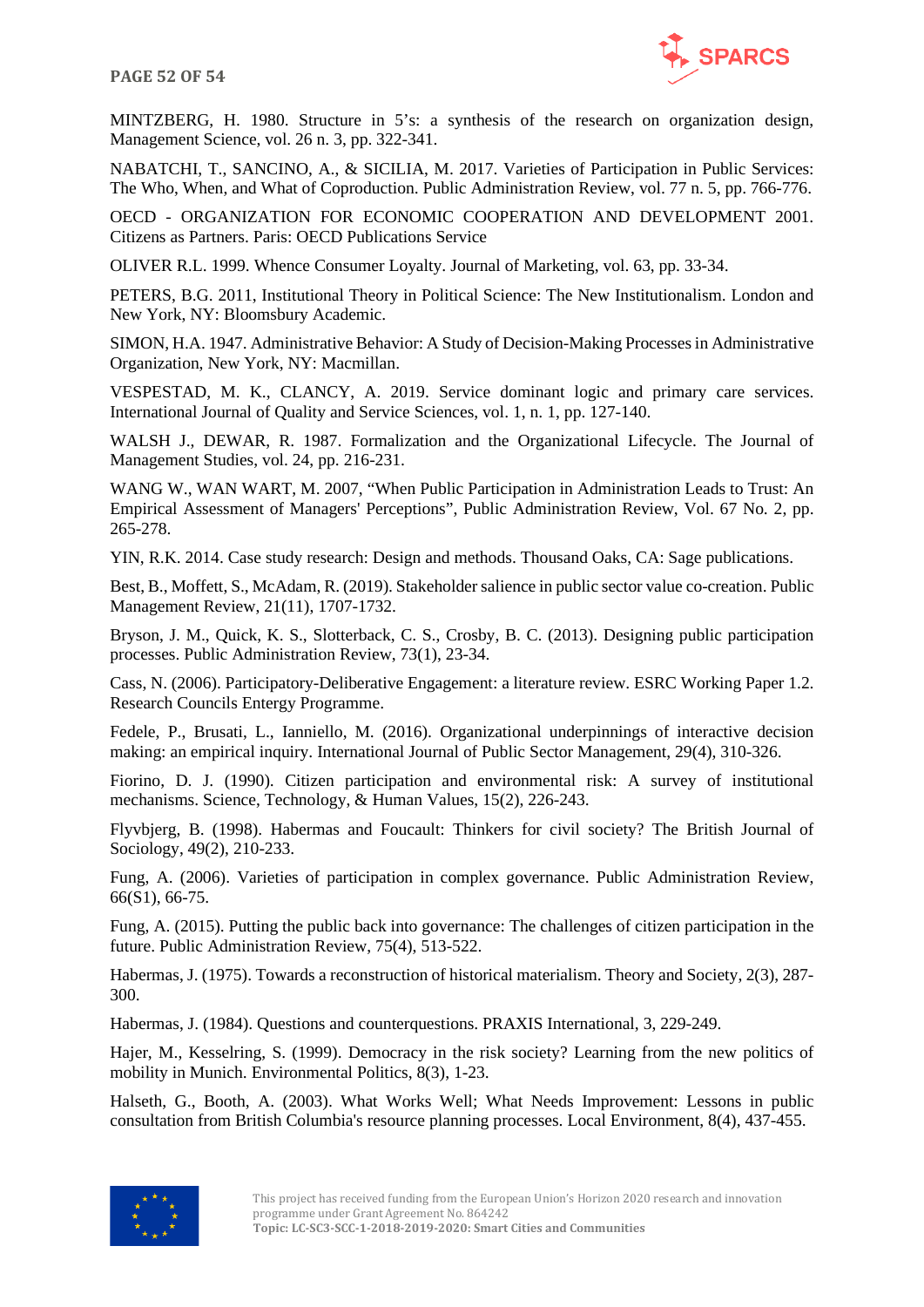

Hobson, K., Niemeyer, S. (2011). Public responses to climate change: The role of deliberation in building capacity for adaptive action. Global Environmental Change, 21(3), 957-971.

Hunt, P., Soto, G., Maier, J., Doering, K. (2003). Collaborative teaming to support students at risk and students with severe disabilities in general education classrooms. Exceptional Children, 69(3), 315-332.

Hunt, J., Szerszynski, B. (1999). How was it for you? Issues and dilemmas in the evaluation of deliberative processes. In O'Riordan, T., Burgess, J., Szerzynski, B. (eds.). Deliberative and Inclusionary processes: A Report from Two Seminars, UEA, pp. 29-34.

Garlatti, A., Fedele, P., Iacuzzi, S., Garlatti-Costa, G. (2020). Coproduction and cost efficiency: a structured literature review. Journal of Public Budgeting, Accounting & Financial Management, 32(1), 114-135.

Ianniello, M., Iacuzzi, S., Fedele, P., Brusati, L. (2019). Obstacles and solutions on the ladder of citizen participation: a systematic review. Public Management Review, 21(1), 21-46.

Klijn, E.-H., Koppenjan, J. F. M. (2002). Rediscovering the citizens: New roles for politicians in interactive policy-making. In: McLaverty P. (ed.) Public Participation and Innovations in Community Governance, Aldershot: Ashgate, pp. 141-164.

Kübler, D., Rochat, P.E., Woo, S. Y., van der Heiden, N. (2020). Strengthen governability rather than deepen democracy: why local governments introduce participatory governance. International Review of Administrative Science, 86(3), 409-426.

Loeffler, E., Bovaird, T. (2018). Assessing the effect of co-production on outcomes, service quality and efficiency. In: Brandsen T., Verschuere B., Steen T. (eds.) Co-Production and Co-Creation: Engaging Citizens in Public Services. New York, NY: Routledge, pp. 269-280.

Mason, M. C., Iacuzzi, S., Fedele, P., Garlatti, A. (2020). Stakeholder engagement: which arrangements for value co-creation? Micro & Macro Marketing, 1, 19-43.

Nabatchi, T., Sancino, A., Sicilia, M. (2017). Varieties of participation in public services: The who, when, and what of coproduction. Public Administration Review, 77(5), 766-776.

NCC - National Consumer Council (2008). Deliberative public engagement: nine principles. Involve/National Consumer Council, available online.

NCDD - National Coalition for Dialogue and Deliberation (2013). Engagement Streams Framework. National Coalition for Dialogue and Deliberation, available online.

OECD - Organization for Economic Cooperation and Development (2001). Citizens as Partners. Paris: OECD Publications Service.

Owens, S., Rayner, T., Bina, O. (2004). New agendas for appraisal: Reflections on theory, practice, and research. Environment and Planning, Economy and Space, 36(11), 1943-1959.

Petts, J. (2005). Enhancing environmental equity through decision-making: Learning from waste management. Local Environment, 10(4), 397-409.

Russell, W. (2013). Improving Legitimacy in nanotechnology policy development through stakeholder and community engagement: Forging new pathways. Review of Policy Research, 30(5), 566-587.

Stagl, S. (2006). Multicriteria evaluation and public participation: the case of UK energy policy. Land Use Policy, 23(1), 53-62.

UN Habitat (2001), Report. New York: UN Publications Service.

Vespestad, M. K., Clancy, A. (2019). Service dominant logic and primary care services. International Journal of Quality and Service Sciences, 1(1), 127-140.

Walsh, J., Dewar, R. (1987). Formalization and the organizational lifecycle. The Journal of Management Studies, 24, 216-231.